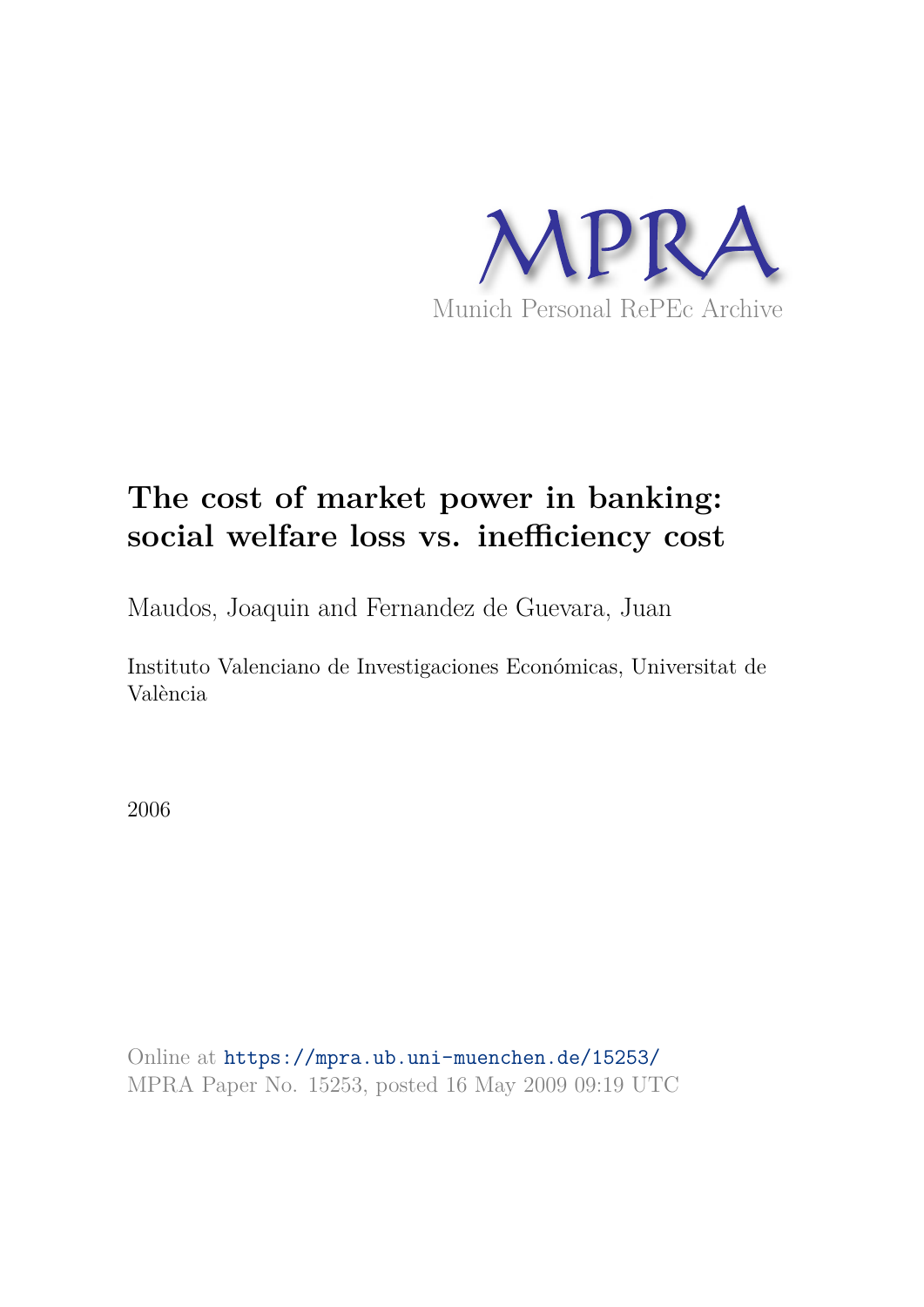### **The cost of market power in banking: social welfare loss vs. cost inefficiency**

Joaquín Maudos (Ivie & Universitat de València) Juan Fernández de Guevara (Ivie)

#### **Abstract**

This paper analyses the relationship between market power in the loan and deposit markets and efficiency in the EU15 countries over 1993-2002. Results show the existence of a positive relationship between market power and cost X-efficiency, allowing rejection of the so-called quiet life hypothesis (Berger and Hannan, 1998). The social welfare loss attributable to market power in 2002 represented 0.54% of the GDP of the EU15. Results show that the welfare gains associated with a reduction of market power are greater than the loss of bank cost efficiency, showing the importance of economic policy measures aimed at removing the barriers to outside competition.

Key words: market power, welfare loss, X-inefficiency, banking JEL: D40, G21

Instituto Valenciano de Investigaciones Económicas (Ivie), c/ Guardia civil, 22, Esc. 2ª, 1º, 46020 Valencia (SPAIN). Email: joaquin.maudos@ivie.es [corresponding author]; juan.fernandez@ivie.es

Universitat de València, Departamento de Análisis Económico, Edificio departamental oriental, Avda. de los Naranjos, s/n; 46022 Valencia (SPAIN).

<sup>\*</sup>Authors acknowledge the financial support of the Spanish Savings Banks Foundation (FUNCAS). The paper is developed within the framework of the research programs of the Ministry of Science and Technology-FEDER (SEC2002-03375 and SEJ2004-00110). Authors gratefully acknowledge comments of the participants of the *XXI Jornadas de Economía Industrial*, (Bilbao, 8-9 September 2005) and the *XIII Foro de Finanzas* (CEMFI, Bank of Spain, Madrid, 17-18 November 2005).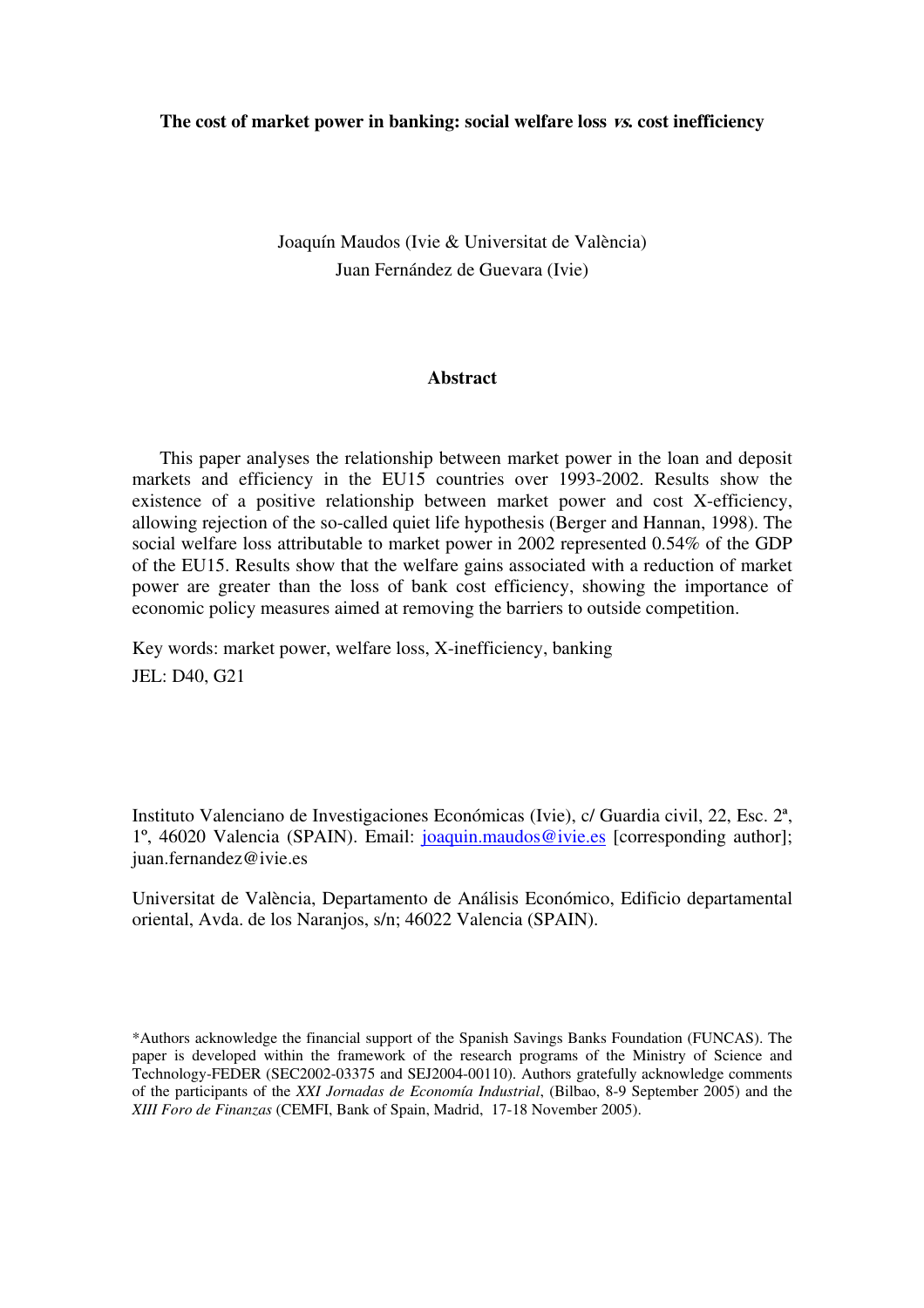## **1. Introduction**

Economic theory emphasizes the gains that perfectly competitive markets represent over those in which market power exists, insofar as the existence of market power implies a net loss of social welfare. In the case of the banking sector, the analysis of market power is especially important because it translates into a higher cost of financial intermediation, a lower volume of savings and investment, and therefore lowers economic growth. However, often some level of market power is accepted because it is assumed that higher profits would reduce the risk and enhance the stability of the banking system.

The economic authorities have always been aware of the importance of reducing the levels of market power in banking markets so that they can be as competitive as possible. Thus, since the mid-1980s, both national and European authorities have adopted measures tending to the liberalization of banking markets with initiatives like the freedom to branch expansion throughout the country, the liberalization of interest rates, the opening of the sector to foreign competition, the elimination of compulsory investment coefficients, etc. More recently, the Second Banking Directive (implemented between 1991 and 1994 by the different European countries), the creation of the European Monetary Union in 1999, and the approval and implementation of the Financial Services Action Plan by the European Commission between 1999 and 2004 gave new impulse to the creation of a single European financial services market.

In the academic sphere there has also been great interest in the measurement of the degree of competition in banking markets. Thus, in recent years there have appeared a substantial number of studies that use different indicators of competition (Lerner index, Panzar and Rosse´s test, Bresnanhan´s mark-up test, conjectural variation parameter) with empirical applications whose purpose is to analyze competitive rivalry in banking markets<sup>1</sup>.

In the specific case of European banking sectors, the results of the studies carried out show the existence of market power, not being possible to reject the situation of monopolistic competition (Bikker and Haaf, 2002; De Bandt and Davis, 2000; Fernández de Guevara *et al*., 2006). In general, the studies referring to the European banking system have focused on measuring the degree of competition without analyzing the factors that may explain the existence of market power. Only Fernández de Guevara *et al.* (2005) try to identify the factors that explain this non-competitive behavior, using as an empirical reference the principal European banking sectors. Also,

 $\overline{a}$ 

<sup>&</sup>lt;sup>1</sup> See a recent survey of this issue in Berger *et al.* (2003).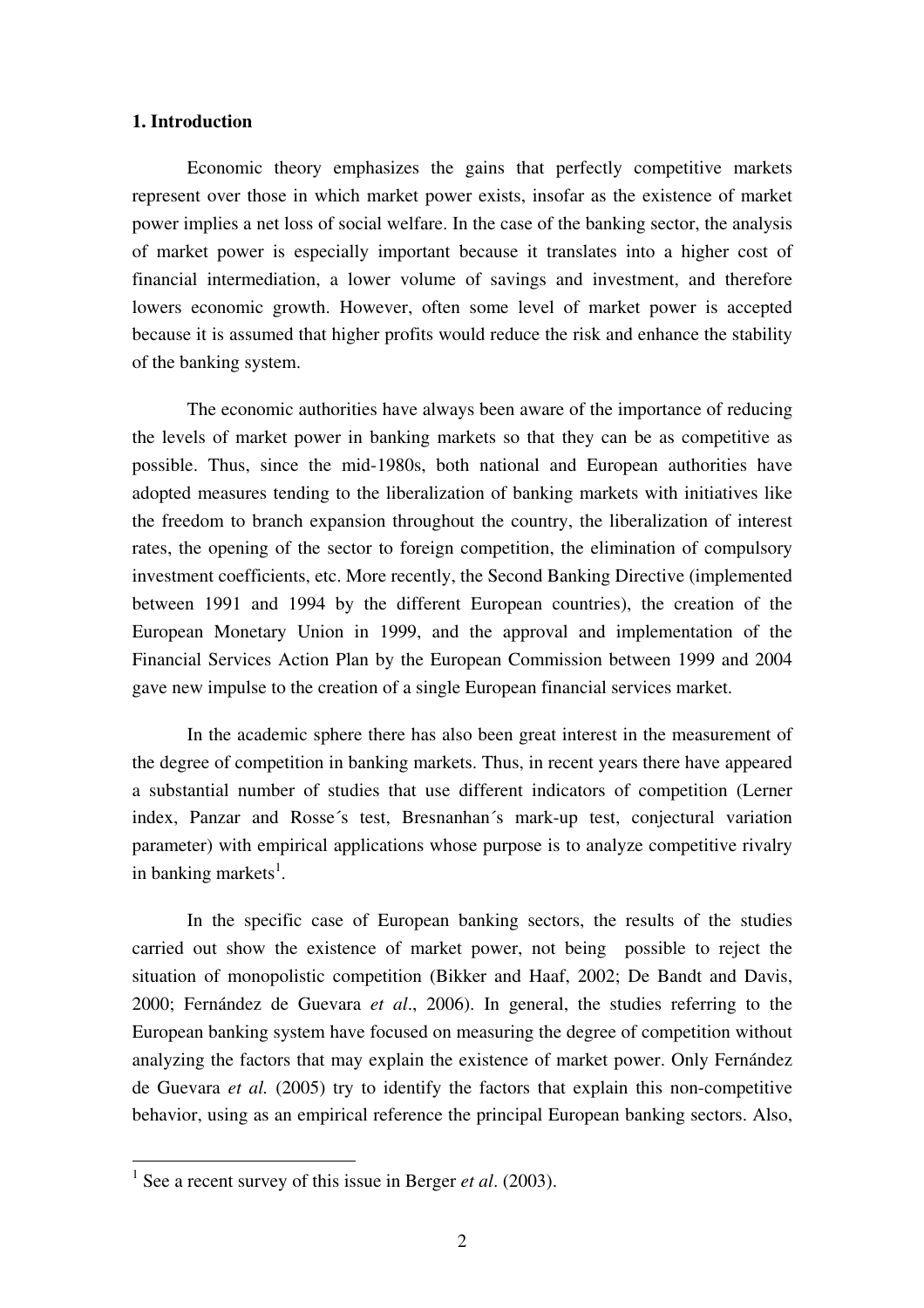few studies have quantified the capacity of banking firms to set prices above the marginal costs in different banking products. As Fernández de Guevara *et al.* (2005) show using aggregate information on interest rates, the degree of competition varies depending on the banking product considered (consumer loans, mortgage loans, deposits, etc).

An important question that has not received attention in the European case is the analysis of the consequences of market power for the efficient management of banks. In markets where the pressure of competition is low there may be an incentive for managers not to concern themselves with reducing inefficiency. The rationality of this behavior can be justified basically for the following reasons. First, the managers may have fewer incentives to manage the firm efficiently because the capacity to establish a price above marginal cost generates sufficient profits to justify their management. Second, thanks to market power, the managers may pursue objectives other than the maximization of profit, such as the growth of the firm, of the staff, or the reduction of labor conflict by means of higher wages, at the expense of efficiency. Furthermore, the managers may devote resources to maintaining and increasing the levels of market power.

The positive relationship between market power and inefficiency is known as the "quiet life" effect. In the case of the banking sector, the only study that tests this hypothesis is Berger and Hannan (1998) for U.S. banks, which considers the relationship between cost efficiency levels and the market power of banking institutions. Nevertheless, this study presents the limitation of using market concentration (the Herfindahl index) as a proxy for market power. Thus, recent studies show the limitations of using market concentration measures as indicators of banking competition (Berger *et al*., 2003; Maudos and Fernández de Guevara, 2004; Fernández de Guevera *et al*., 2005a; Claessen and Laeven, 2004; among others).

In this context, the study has three fundamental aims: a) to quantify the level of market power in European banking sectors distinguishing different types of products (loans and deposits); b) to analyze the relationship between X-inefficiency in costs and the market power of the European banks; and c) to estimate the loss of welfare associated with market power. In the latter case, we analyze and quantify the two ways in which market power generates costs: the loss of net social welfare (Harberger´s triangle) associated with the setting of prices above marginal costs, and the loss of efficiency in the management of the banks associated with the "quiet life" hypothesis.

Although we take as our starting point the study by Berger and Hannan (1998), the contributions of the study are as follows. Firstly, and in order to avoid the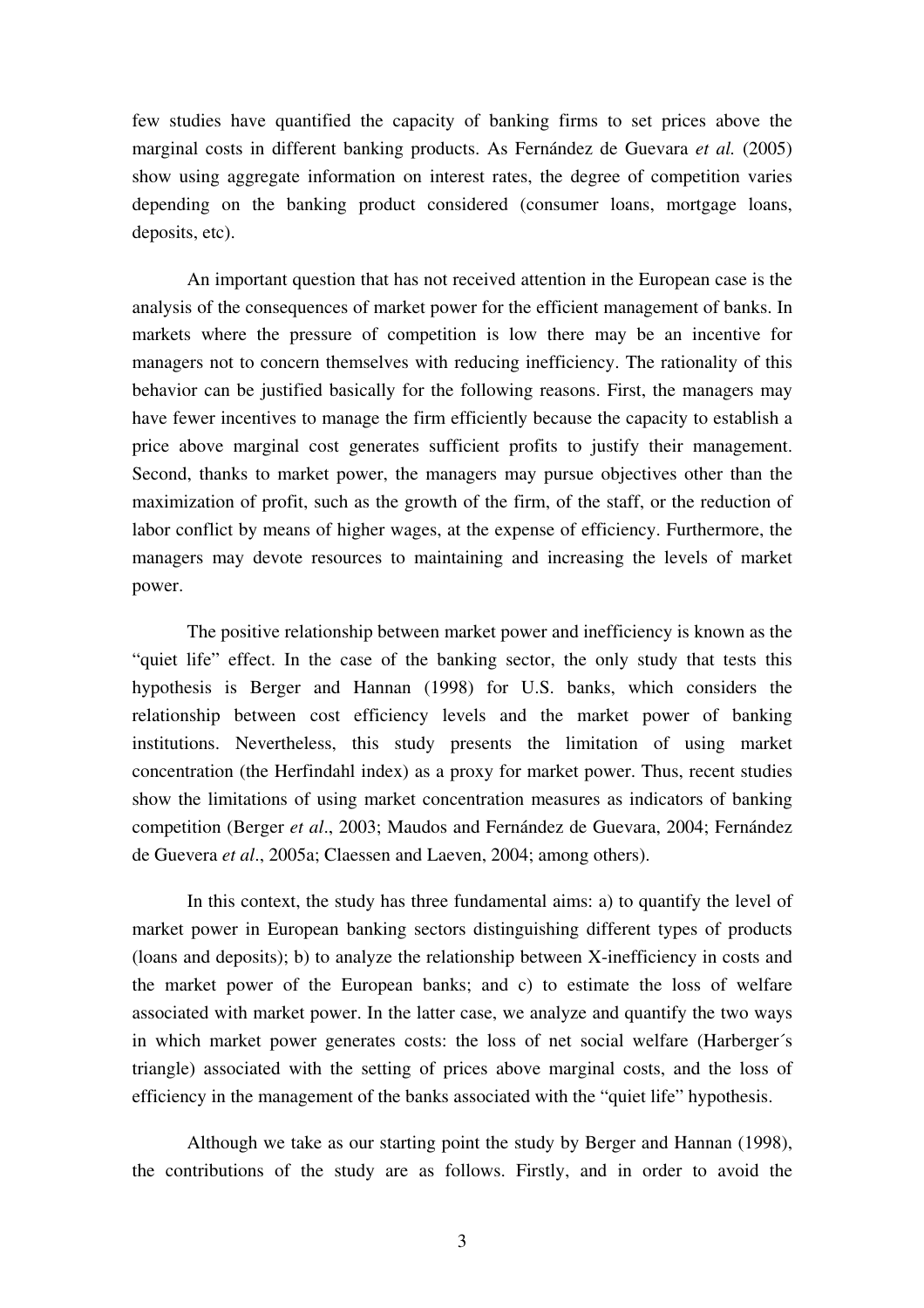limitations presented by the use of measures of concentration as indicators of competition, we use Lerner indices of market power. The advantage of the Lerner index over other indicators of competition (such as Panzar and Ross´s test) is that it allows market power to be proxied at bank level and its evolution over time analyzed. Secondly, considering that banks can exercise different market power on either side of the balance sheet, we estimate indicators of market power separately for the markets of loans and deposits, this being the only study (as far as we know) that deals with this question in the case of European banks. Furthermore, unlike what is usual in the literature which deals with the measurement of market power, we estimate the marginal costs necessary for the calculation of the Lerner indices on the basis of a frontier costs function. And thirdly, we estimate the welfare losses associated with market power, both those related to the social loss from higher prices (welfare triangle), and the possible losses attributable to the cost inefficiency generated by the relaxation in bank management (quiet life effect). To estimate the social cost associated with market power, instead of making assumptions regarding the demand elasticities and market power as in Berger and Hannan (1998), we use a direct measure of the welfare loss following the methodology used in Oroz and Salas (2003), Fernández de Guevara *et al*. (2005) and Fernández de Guevara and Maudos (2004), where Harberger´s welfare triangle is shown to be proportional to the Lerner index.

Results referring to the banking sectors of the EU15 show that although market power has decreased in the deposit market, the relative margins (Lerner index) have increased in the loan market. In the deposit market, margins are negative in the last years of the period analyzed, which suggests that banks follow a loss leader pricing strategy. We find a positive relationship between market power and cost X-efficiency, permitting us to reject the quiet life hypothesis. The social welfare loss attributable to market power in 2002 represented 0.54% of the EU15 GDP, with substantial variability across countries. Our results suggest that the welfare gains associated with a fall in market power may be far larger than the loss of bank cost efficiency driven by this lower level of market power. This fact shows the importance of the economic policy measures aimed at removing the barriers or obstacles that protect national markets from outside competition.

The rest of the paper is structured as follows. Section 2 reviews the literature on the relationship between market power and efficiency. Section 3 describes the approximation used in the estimation of market power, efficiency and the quantification of welfare loss from mis-pricing. Section 4 shows the results of the estimation of market power and the welfare triangle referring to the banking sectors of the EU15. Section 5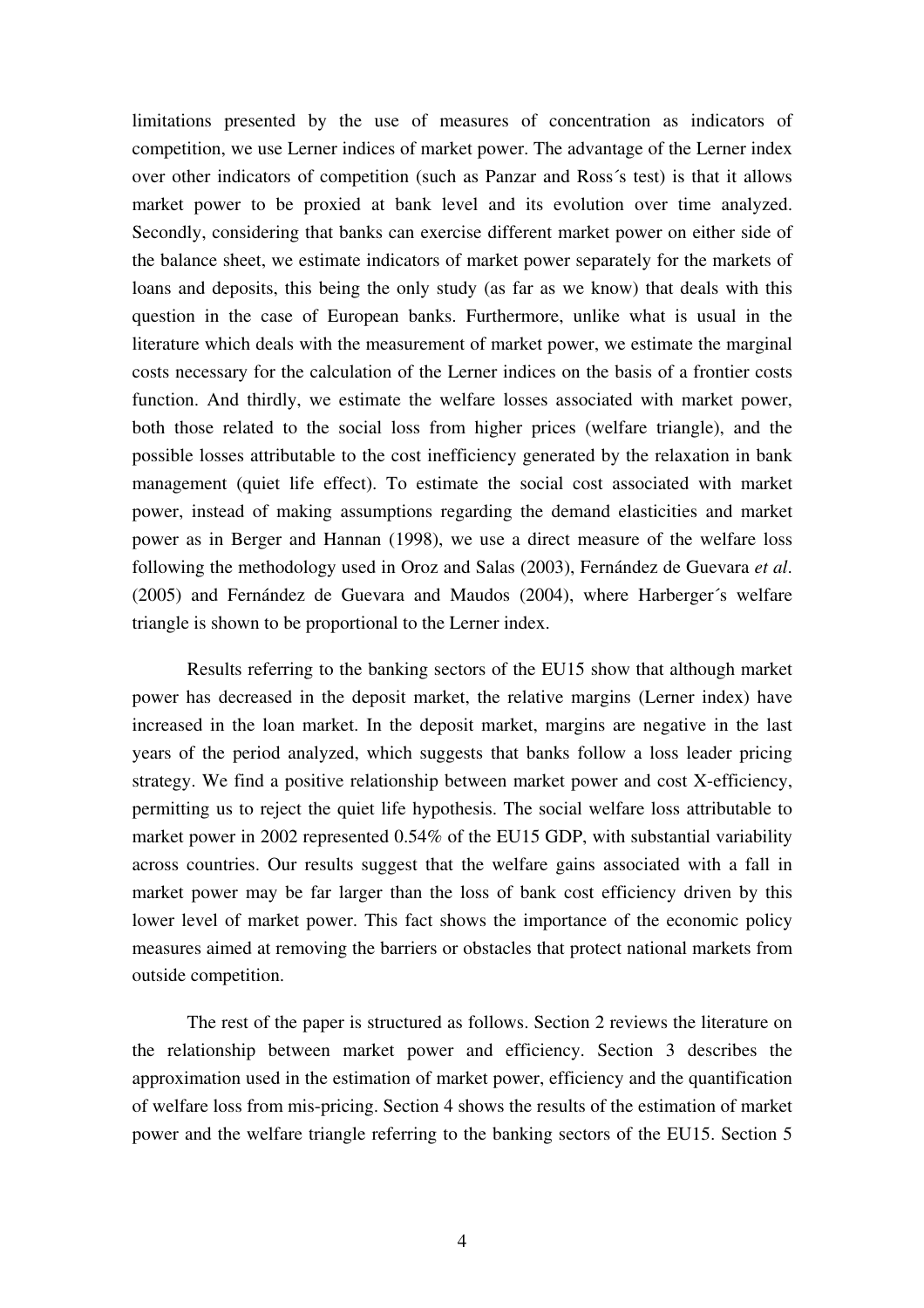focuses on the relationship between efficiency and market power. Finally, section 6 contains the conclusions.

#### **2. Market power and efficiency: background**

 This section reviews the theoretical and empirical background of the relationship between market power and efficiency. The literature on this issue is related to the hypotheses that explain the relationship between market structure and performance. In fact, the quiet life hypothesis is considered a special case of one of these hypotheses (the market power hypothesis).

 In this context, there are three main hypotheses explaining the relationship between market structure and performance. The first one is the collusion hypothesis, also called the structure-conduct-performance (SCP) hypothesis (Bain, 1956). This hypothesis postulates that greater profits are the results of collusion between the firms of the industry. Thus, the SCP paradigm assumes that higher concentration enables banks to collude, which translates into extra profits.

 The second one is the efficient structure hypothesis (Demsetz, 1973) which proposes an alternative explanation for the positive correlation between concentration and profitability, affirming that the most efficient banks obtain both greater profitability and market shares and, as a consequence, the market becomes more concentrated. In this case, the positive relationship observed between concentration and profitability is spurious and simply proxies for the relationship between superior efficiency, market share and concentration. More recently, Berger (1995) divided this hypothesis into the X-efficiency and scale efficiency hypotheses.

 The third one is the relative market power hypothesis. Shepherd (1982 and 1986) establishes that the variance in performance is explained by efficiency as well as by the residual influence of the market share, because market share captures the influence of factors unrelated to efficiency, such as market power and/or product differentiation. Under this hypothesis, individual market share is the proxy variable for assessing market power.

 The quiet life hypothesis can be considered a special case of the market power hypothesis. This hypothesis postulates that the higher market power, the lower the effort of managers to maximize operating efficiency, a negative correlation thus existing between market power and efficiency. Up to date, in the empirical testing of this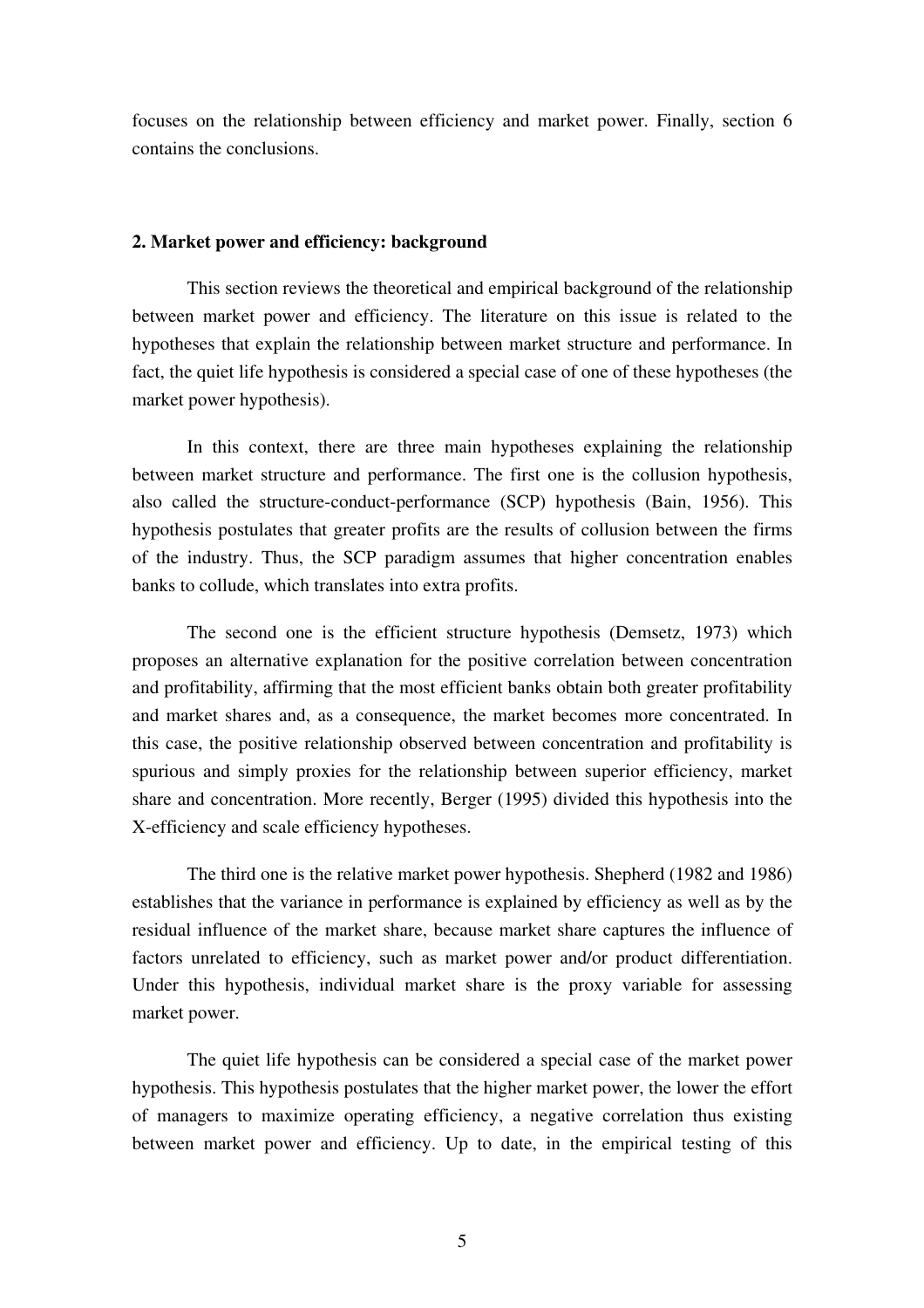hypothesis, market concentration measures are traditionally used as proxy for market power.

 Berger and Hannan (1989) summarize the reasons that may explain the influence of market structure, as a proxy for market power, on efficiency. First, according to the quiet life hypothesis, if banks that compete in a market with higher concentration can set prices above marginal costs, managers do not have incentives to work as hard to keep costs under control. In other words, monopoly power allows managers to relax their efforts. Second, market power may allow managers to pursue objectives other than profit maximization (such as expense preference behavior). Third, in a non-competitive scenario, managers devote resources to obtaining and maintaining market power, which raises costs and reduces cost efficiency. And fourth, if banks enjoy market power, incompetent managers can survive without a wilful shirking of work efforts.

 Only a few studies have analyzed the relationship between market power and efficiency in banking. For the U.S. banking industry, Berger (1995) implements tests that distinguish among the several hypotheses that explain the profit-structure relationship in banking using direct measures of efficiency. However, the relationship between efficiency and market power is not analyzed. Also for the U.S. banking sector, Berger and Hannan (1998) examine whether banks in more concentrated markets exhibit lower operating efficiency, and compare the efficiency cost of concentration with the loss measured by the welfare triangle. Results are consistent with the quiet life hypotheses and indicate that the efficiency costs estimated are much higher than the social cost occasioned by non-competitive pricing.

 For the European banking sectors, although studies exist that test the hypotheses that may explain the profit-structure relationship (Molyneux *et al.*, 1994, 1996 and 2004; Goldberg and Rai, 1996; Maudos, 1998; Vander Vennet, 2002), as far as we know, there is no study that analyses the relationship between market power and efficiency. Therefore, to quantify this relationship, and to estimate the social loss derived from both market power and efficiency, are the main aims of this paper.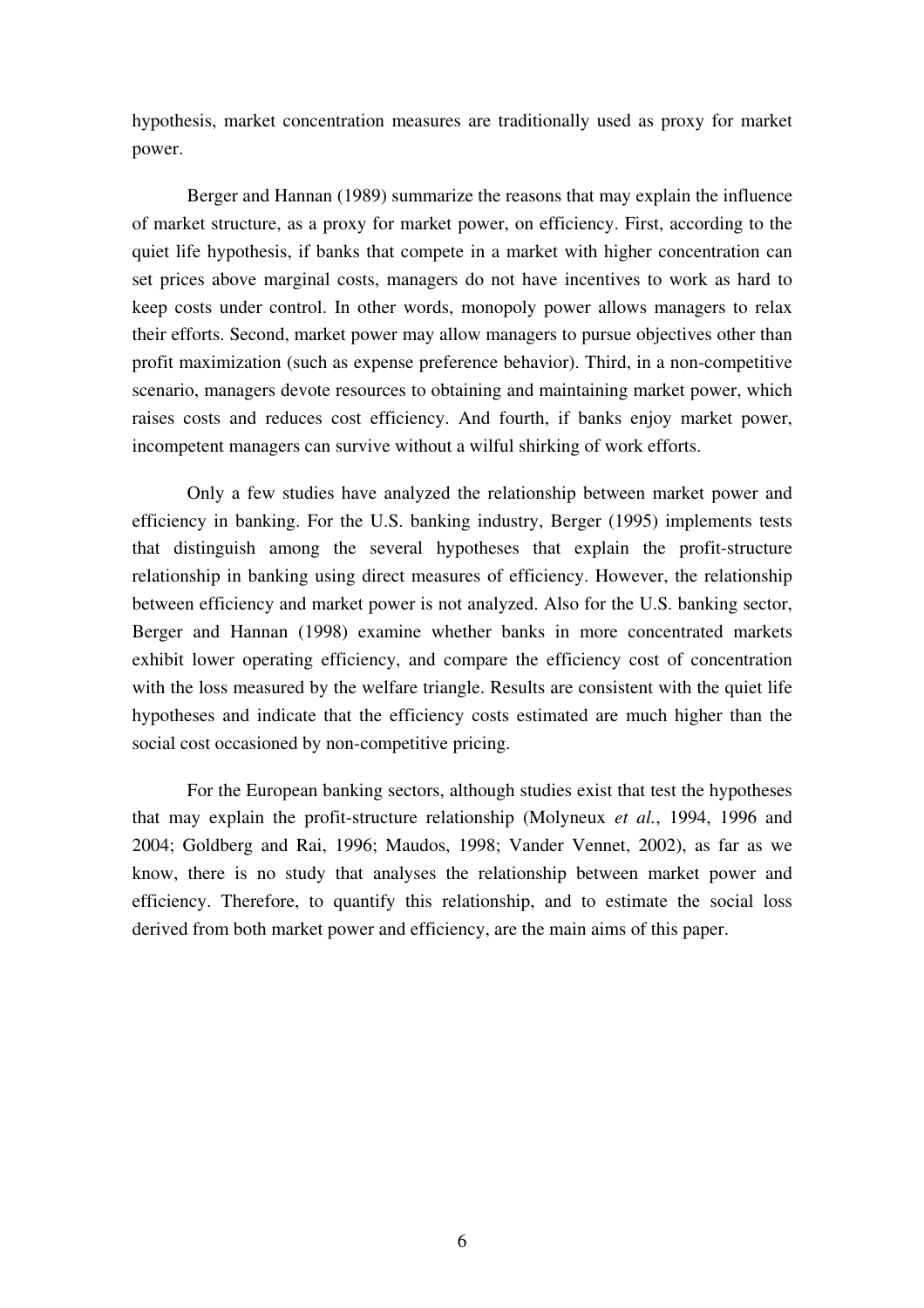## **3. Methodology**

## *3.1 The Lerner index of market power*

 The model most often used to obtain the Lerner index of market power in banking is the Monti-Klein imperfect banking competition model<sup>2</sup>. This model examines the behavior of a monopolistic bank faced with a loan demand curve of negative slope  $L(r_L)$  and a deposit supply of positive slope  $D(r_D)$ , the decision variables of the bank being *L* (volume of loans) and *D* (volume of deposits). For simplicity's sake the level of capital is assumed to be given and the bank is assumed to be price taker in the inter-bank market (*r*). As shown by Freixas and Rochet (1997), this model can be interpreted as a model of imperfect competition (Cournot) among a finite number of banks (*N*). Cournot's equilibrium is the set of *N* vectors  $(D^*_{n}, L^*_{n})$  *n*=*1*,…,*N* which maximize the profit of bank *n*, considering the volume of deposits and loans of other banks to be given for each *n*. Thus,  $(D^*, L^*)$  is the solution of the following optimization problem:

$$
\max_{(D_n,L_n)} \left\{ \left( r_L \left[ L_n + \sum_{m \neq n} L_m^{*} \right] - r \right) L_n + \left( r - r_D \left[ D_n + \sum_{m \neq n} D_m^{*} \right] \right) D_n - C \left( L, D \right) \right\} \tag{1}
$$

where  $C(\cdot)$  are the operating costs.

In equilibrium, each bank sets  $D^*_{n}=D^*/N$  and  $L^*_{n}=L^*/N$ . From the first order conditions, we obtain:

$$
\frac{\left[r_{\,L}^{*} - r - mc_{L}\right]}{r_{\,L}^{*}} = \frac{1}{N\varepsilon_{L}(r_{\,L}^{*})}
$$
\n
$$
\frac{\left[r - r_{\,D}^{*} - mc_{D}\right]}{r_{\,D}^{*}} = \frac{1}{N\varepsilon_{D}(r_{\,D}^{*})}
$$
\n(2)

where  $\varepsilon_L$  and  $\varepsilon_D$  are the elasticities of demand for loans and deposits respectively, and on the left hand side of each of equations (2) appears the expression of the Lerner index of market power for loans and for deposits, respectively. The Lerner index of market power defines the disparity between price (interest rate) and marginal cost (*mc*) expressed as a percent of price, taking into account that the divergence between product price and marginal cost of production is the essence of monopoly power. Thus, the Lerner Index measures the relative markup of price over marginal cost.

 It is worth noting that according to expression (2), market power depends both on the elasticity of demand and on the number of firms competing in the market, which is usually proxied by measures of market concentration. Therefore, the advantage

 $\overline{a}$ 

 $<sup>2</sup>$  Monti (1972) and Klein (1971).</sup>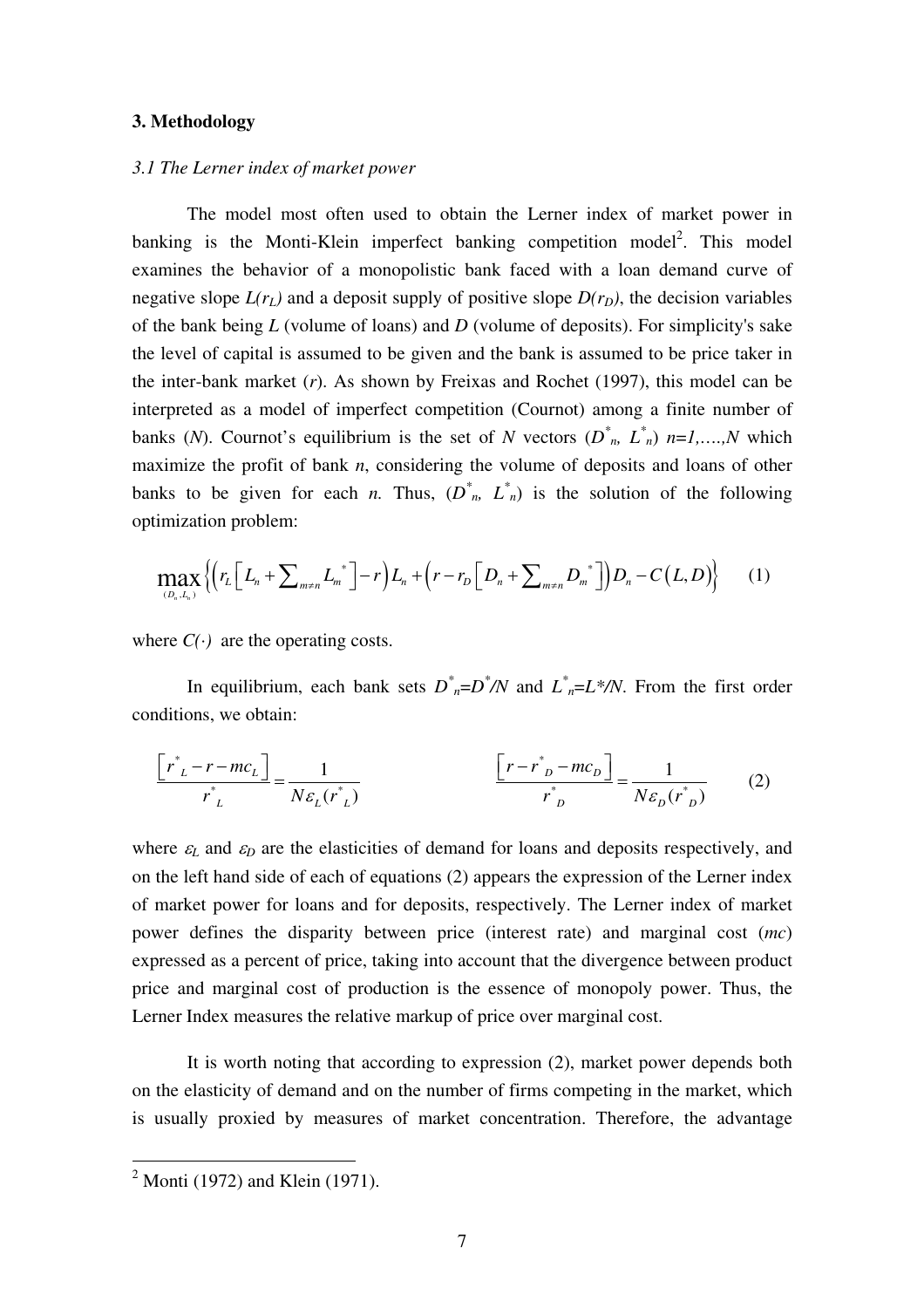presented by the use of the Lerner index as a market power indicator is that it captures the influence both of market concentration and of demand elasticity, being therefore preferable to the use of market concentration indicators (such as  $CR(n)$ , or the Herfindahl-Hirschman index).

 The measurement of the Lerner index of market power requires prices and marginal costs to be estimated separately for loans and for deposits. In the first case, yearly averages of loan (deposit) interest rates for each bank were imputed from ratios of loan revenues (financial costs) to outstanding loan (deposit) values. In the second case, and bearing in mind that one of the objectives of the study is to analyze the relationship between X-efficiency and market power, marginal operating costs are estimated from a frontier translog cost function.

## *3.2 The welfare triangle*

As Oroz and Salas (2003) and Fernández de Guevara *et al.* (2005) demonstrate, the Lerner index offers a proxy of the welfare loss due to market power. As figure 1 shows, assuming a linear loan (deposit) demand (supply) function and constant marginal cost, the loss in the consumer's surplus due to imperfect competition with respect to the situation of perfect competition is the area *acde (fihj)*, while the gain in the producer's surplus is the area *abde (fghj)*. Thus, the net social loss associated with misallocation of resources attributable to market power is the area *abc* (*ghi*), the socalled welfare or Harberger's triangle. This triangle shows the loss due to increasing the price from the competitive level to the monopoly price. If we express this social loss per unit of revenue  $(r_L L)$  – or unit of cost  $(r_D D)$  - the welfare triangle is proportional to the Lerner index<sup>3</sup>:

$$
\frac{\Delta abc}{r_L^* L^*} = \frac{1}{2} \frac{r_L^* - r - mc_{\tilde{L}}}{r_L^*} \qquad \frac{\Delta gih}{r_D^* D^*} = \frac{1}{2} \frac{r - r_D^* - mc_{\tilde{L}}}{r_D^*}
$$
(3)

The total welfare loss can be expressed as a percentage of GDP:

$$
\frac{Welfare \text{ loss}}{GDP} = \frac{1}{2GDP} \left[ \frac{r_L^* - r - mc_L}{r_L^*} r_L^* L^* + \frac{r - r_D^* - mc_D^*}{r_D^*} r_D^* D^* \right]
$$
(4)

<sup>&</sup>lt;sup>3</sup> Fernández de Guevera and Maudos (2004) adopt a different approach. They measure the welfare loss attributable to market power, adding the loss of consumer surplus.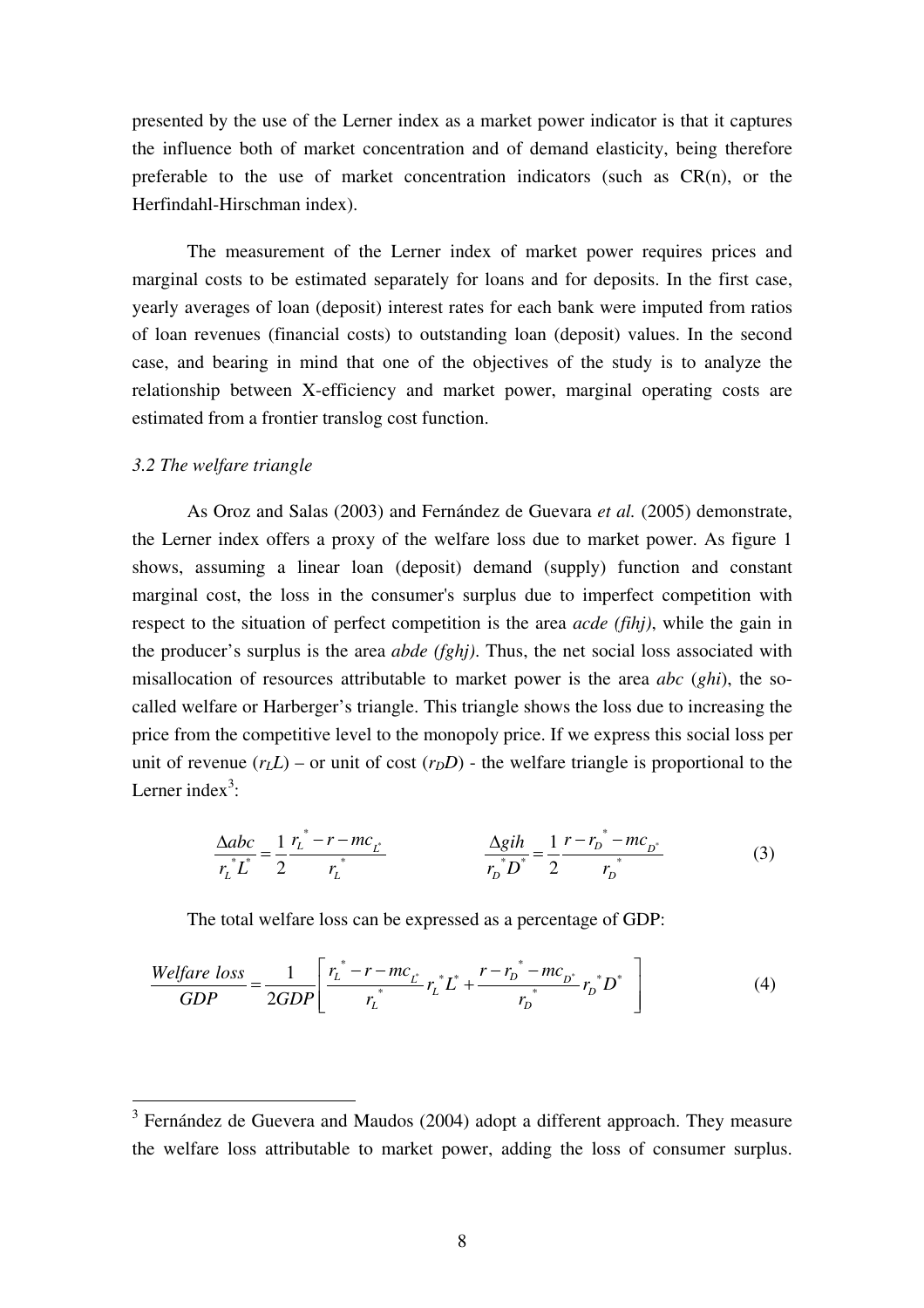#### *3.3 X-Efficiency*

-

 Efficiency is measured using the concept of X-(in)efficiency and is regarded as a measure of the quality of management. The concept of cost efficiency measures the distance of a bank's cost relative to the cost of the best practice bank when both banks produce the same output under the same conditions.

 We estimate X-inefficiency using the stochastic frontier approach proposed by Aigner *et al*. (1977) and Meeusen and van den Broeck (1977). This approach modifies the standard cost function by assuming that inefficiency forms part of the error term. Thus, the error term has two components. The first error component (*v*) is symmetric and captures the random variation of the frontier across firms, *i.e.* statistical noise, measurement error, and random shocks that are external to the firm's control. The second error component (*u*) is a one-sided variable that captures inefficiency relative to the frontier. Following Jondrow *et al.* (1982), bank-specific estimates of inefficiency terms can be calculated by using the distribution of the inefficiency term conditional to the estimate of the composite error term. We assume that the inefficiency term is drawn from a half-normal distribution. The resulting cost efficiency ratio may be thought of as the proportion of costs or resources that are used efficiently. For example, a bank with a cost efficiency of 0.85 is 85 per cent efficient or, equivalently, wastes 15 per cent of its costs relative to a best practice bank facing the same conditions (same output).

 Taking into account that the aim of the paper is to analyze the quiet life hypothesis which relates market power to managers' efforts to control operating costs, the cost function we estimate excludes financial costs and, therefore, the price of deposits. Thus, the cost function, and hence the efficiencies estimated, include only operating expenses. If financial costs (and the price of deposits) were included in the cost function, efficiency cost would capture the effect of market power in the deposit market, and, since we aim to analyze the effect of market power on efficiency, it will bias our results.

We estimate a translog frontier cost function, where operating costs (*c*) depend on two outputs ( $L$ =loans, and  $D$ =deposits), two input prices ( $w_l$ =price of labor and  $w_2$ = price of physical capital) and technical change (Trend):

However, from a social point of view, the loss of consumer surplus is appropriated by banks in form of extraordinary profits.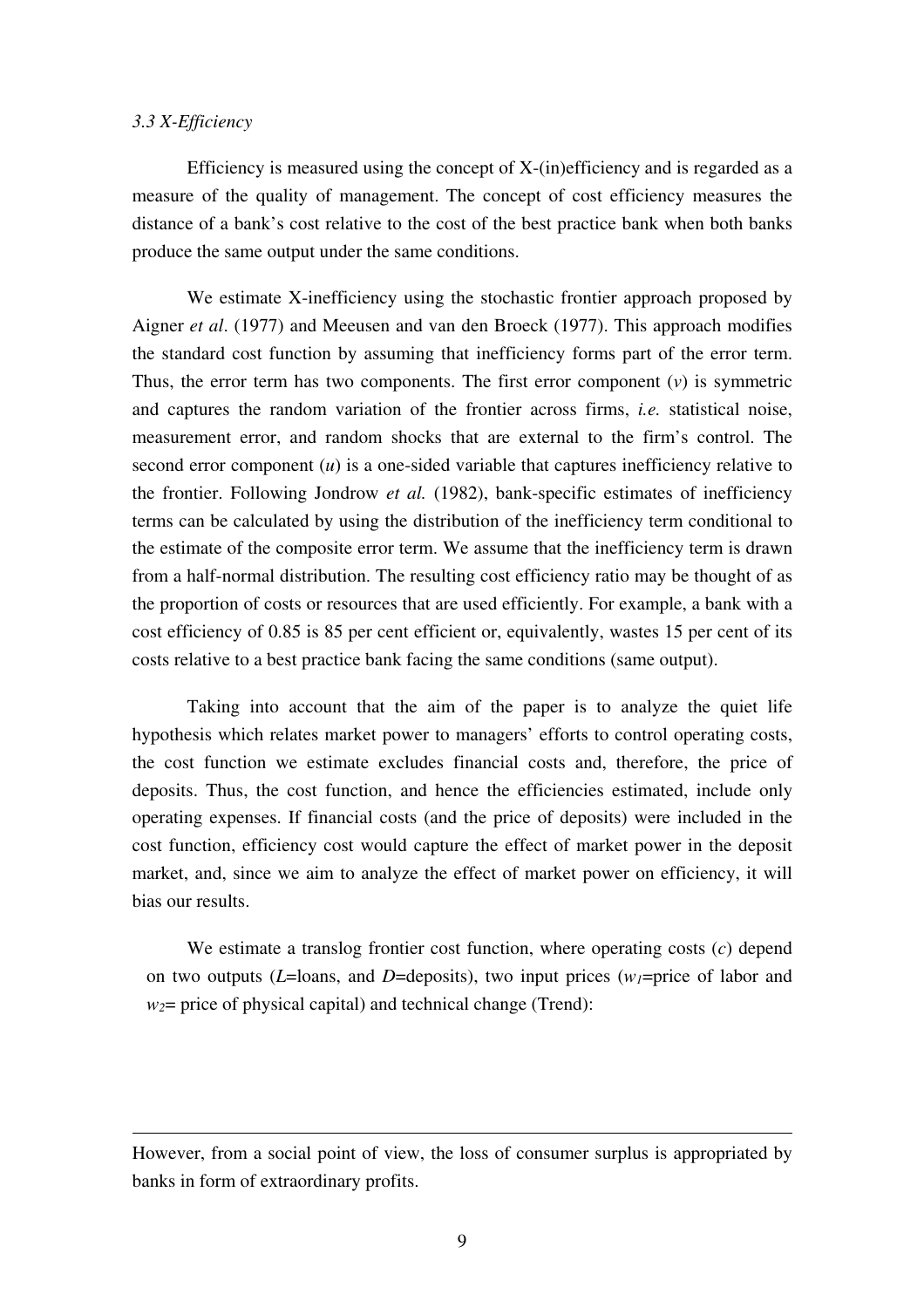$$
\ln c_{ii} = \sum \gamma_h \ln w_{hi} + \gamma_L \ln L_{ii} + \gamma_D \ln D_{ii} + \frac{1}{2} \sum \sum \gamma_{hm} \ln w_{hi} \ln w_{mit} + \gamma_{LD} \ln L_{ii} \ln D_{ii}
$$
  
+  $\frac{1}{2} \gamma_{LL} (\ln L_{ii})^2 + \frac{1}{2} \gamma_{DD} (\ln D_{ii})^2 + \sum \gamma_{hL} \ln w_{hi} \ln L_{ii} + \sum \gamma_{hD} \ln w_{hi} \ln D_{ii}$   
+  $\mu_1$ Trend +  $\frac{1}{2} \mu_2$ Trend<sup>2</sup> +  $\mu_1$ Trend ln  $L_{ii}$  +  $\mu_D$ Trend ln  $D_{ii}$   
+  $\sum \mu_h$ Trend ln  $w_{hii} + v_{ii} + u_{ii}$  (5)

Observe that a time dummy variable is specified to capture the effect of technical change. Symmetry and linear homogeneity in input prices restrictions are imposed. According to this expression, operating marginal costs for loans and deposits are given by the following equations:

$$
mc_{L_{it}} = \frac{\partial c_{it}}{\partial L_{it}} = \left[ \gamma_L + \gamma_{LL} \ln L_{it} + \sum \gamma_{hL} \ln w_{hit} + \gamma_{LD} \ln D_{it} + \mu_L Trend \right] \frac{c_{it}}{L_{it}}
$$
  

$$
mc_{D_{it}} = \frac{\partial c_{it}}{\partial D_{it}} = \left[ \gamma_D + \gamma_{DD} \ln D_{it} + \sum \gamma_{hD} \ln w_{hit} + \gamma_{LD} \ln L_{it} + \mu_D Trend \right] \frac{c_{it}}{D_{it}}
$$
 (6)

 Cross-country comparison of cost efficiency requires estimation of a common cost efficiency frontier for all banks of the sample used. However, as some papers argue (DeYoung, 1998; Dietsch and Lozano-Vivas, 2000; Lozano *et al.*, 2002), when analyzing bank efficiency, it is important to allow for variation in environmental conditions which are beyond the control of bank managers. With this aim, we introduce into equation (5) some environmental variables (macroeconomic performance, economic development, population density, and banking services) that reflect how a bank's economic environment can help to explain cost efficiency differences among countries. More precisely, we control for the influence of:

 -Per capita income, defined as the ratio of the Gross Domestic Product in real terms to the number of inhabitants (GDP/POP). This variable affects numerous factors related to the demand and supply of banking services (mainly deposits and loans). Additionally, this variable is used as an overall indicator of institutional development.

 -The population density is measured by the ratio of inhabitants per square kilometer (POP/ $Km<sup>2</sup>$ ). It is expected to have a negative influence on operating costs since high levels of population density should make retail distribution of banking services less costly, which should improve cost efficiency.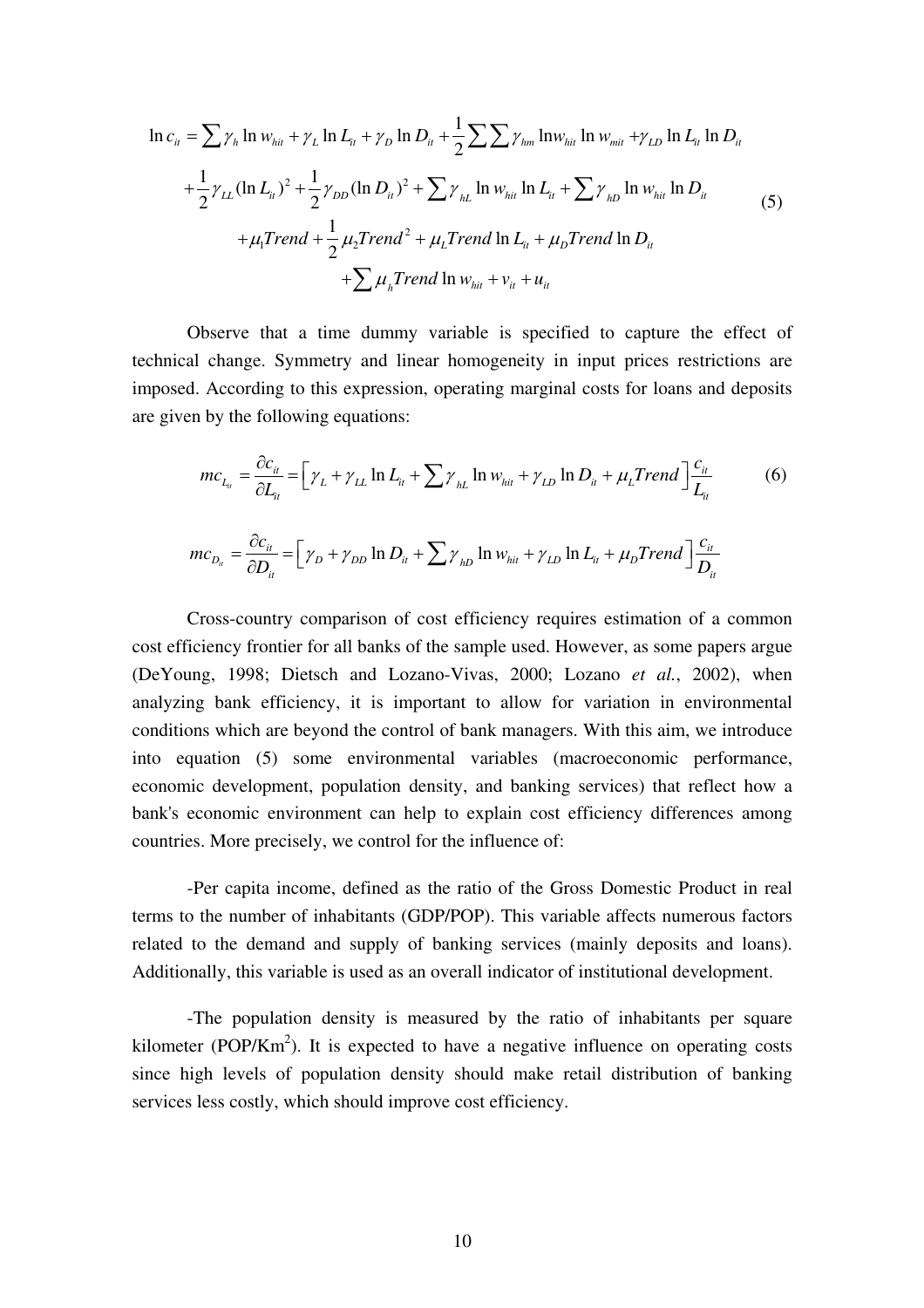-Branches per capita (BR/POP) is an indicator of banking services. High levels of BR/POP imply high costs of providing banking services, which should reduce bank efficiency.

 -Real GDP growth (GDPGR) is the annual rate of growth of GDP. This variable is introduced to capture the possible effect of the business cycle.

 -Additionally, dummy variables for each country are included to take into account the influence of other remaining potential variables which are specific to each banking sector (e.g. regulatory and/or institutional variables).

#### **4. Market power and welfare loss: empirical results**

Bank data were obtained from BankScope (Bureau Van Dijk) database. The sample consists of a total of 29,744 observations of non-consolidated banking firms during the period 1993-2002. The banking sectors analyzed are those of the 15 countries of the European Union. The unbalanced panel data covers around 75% of bank assets included in the BankScope database in the European Union. It includes commercial banks, cooperative banks, savings banks and other types of institutions. Banks with missing data needed for estimating marginal costs and/or interest rates were not included. Additionally, banks with input prices and/or computed loan and deposit interest rates that were outside the interval of +/- 2.5 times the relevant standard deviation were dropped from the sample.

 To estimate Lerner indices it is necessary to know the output prices that are included in the cost function. For this reason, and conditioned by the limited degree of dissagregation of the information contained in the data base used, the banking outputs considered were reduced to two broad aggregates from the balance sheet, one on the assets side and another on the liabilities. Thus, bank outputs are loans (proxied by total earning assets) and deposits (proxied by customer and short term funding). Input prices (*w*) are *w*1= price of labor (personnel costs / total assets<sup>4</sup>) and *w*2= price of capital (operating costs except personnel costs / fixed assets). The loan interest rate  $(r_L)$  is computed as the ratio of interest income and other operating income divided by loans. The deposit interest rate  $(r_D)$  is computed as the ratio of interest expenses/deposits. The money market rate is proxied by the yearly average of the three month inter-bank deposit rate (reported by the Bank of Spain for the fifteen EU countries). The total

 $\overline{a}$ 

<sup>&</sup>lt;sup>4</sup> As data on the number of employees are not available in BankScope database, the price of labor is measured by the ratio of personnel expenses to total assets.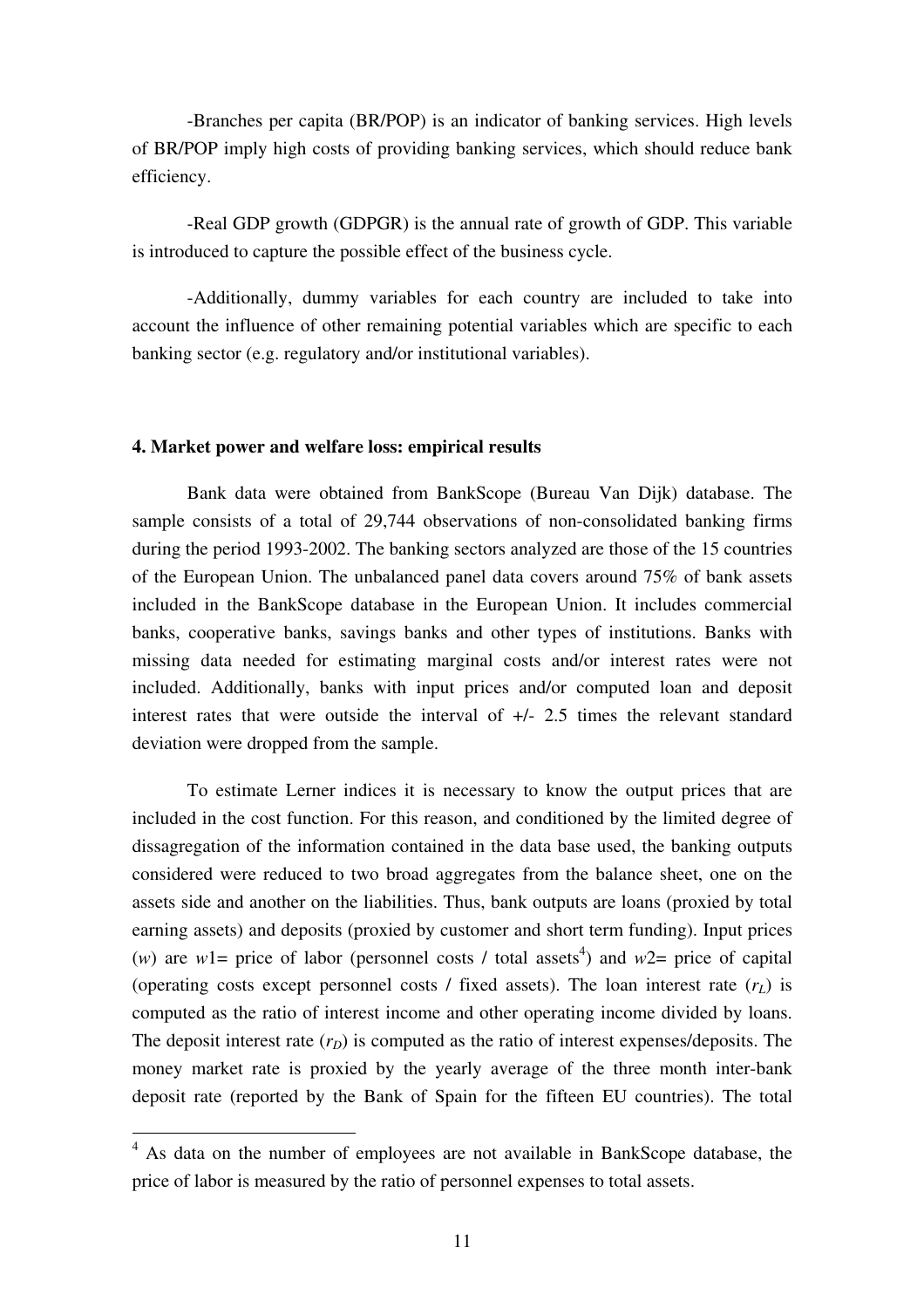volume of loans and deposits for each country needed to compute the welfare triangle (see expression 4) is taken from the European Central Bank (2004).

 Bank market concentration is measured by the Herfindahl-Hirshman index (HHI). For each country and year, concentration is computed using bank-level data from the BankScope database. Considering that concentration is a characteristic of the market, the HHI is computed as the squared sum of the market shares of all banks existing in a country in the whole BankScope database, not only in our sample. Environmental variables come from different statistical sources: (GDP/POP) and GDPGR are obtained from the OECD's National Accounts; (BR/POP) comes from Bank Profitability (OECD) completed with the European Central Bank's Blue Book on payment statistics and National Accounts (OECD);  $(POP/Km<sup>2</sup>)$  is obtained from National Accounts (OECD) and NewCronoss (Eurostat). Table 1 contains the descriptive statistics of the variable used in the paper.

The evolution of interest rates, marginal costs and absolute margins are reported in table 2. Loan and deposit interest rates have decreased in all countries, in a context of reduction of inflation and nominal convergence among countries. Nominal convergence has accelerated in recent years as a consequence of the adoption of the euro in the European Monetary Union. Estimated marginal costs of loans are higher than those of deposits with relatively stable behavior in the period analyzed. Deposit marginal costs have decreased in almost all countries (with the exception of Austria, Belgium and Greece).

The evolution of loan  $(r_L - r - mc_L)$  and deposit  $(r - r_D - mc_D)$  absolute margins are shown in the last column of table 2. Loan margins rose over the period in the majority of countries (from 0.7% in 1993 to 2.1% in 2002 for the average of the EU15) while deposit margins fell. This suggests that market power may have increased in loan markets while falling in deposit markets. In recent years (1997-2002), margins were negative in the deposit market, suggesting a loss leader pricing strategy: although deposits may not be profitable by themselves, they allow banks to capture customers, and banks can exercise market power in the loans market.

 Table 3 shows the evolution of the Lerner index of market power for each of the EU15 countries, and for the EU15 weighted average. Market power has increased in the loans market in all the European banking sectors with the exception of Sweden and the United Kingdom. In 2002, the highest values of the index correspond to Luxembourg (0.51) and Portugal (0.46), which together with France, Germany, Greece, Italy, Netherlands and Spain are situated above the average of the EU15 (0.32). At the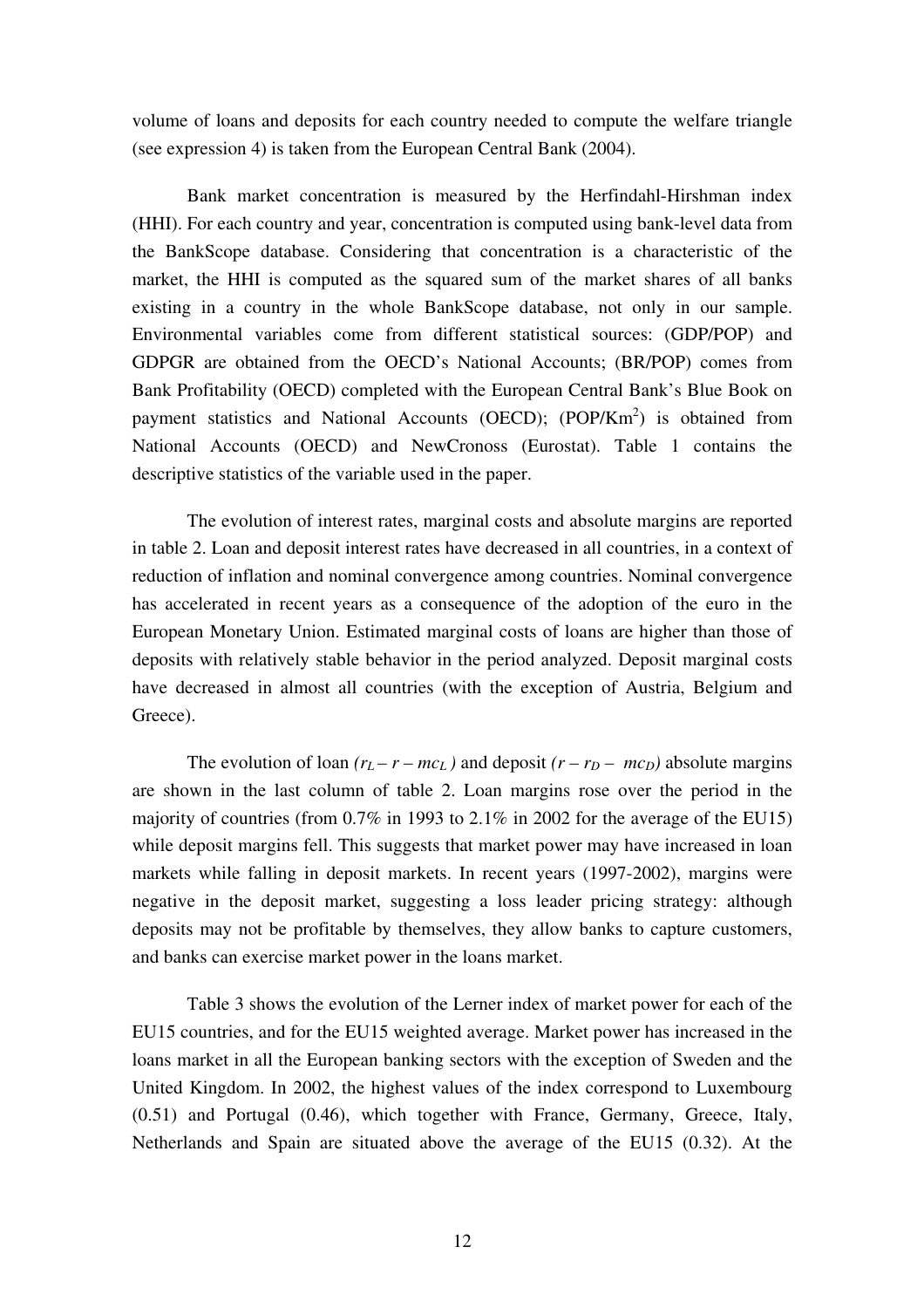opposite extreme are the UK and Sweden, with low levels of market power in the loans market.

In deposits, market power has decreased in all countries except in Finland, Sweden and the UK. Furthermore, from the mid-1990s, the Lerner index is negative in almost every country. The fact of finding negative margins in the deposit market is not driven by the level of marginal operating costs, but by the spread between the money market rate and the deposit interest rate  $(r - r_D)$ , which is negative in most European banking sectors. As we have mentioned above, this suggests a loss leader pricing strategy in the deposit market<sup>5</sup>. Furthermore, the negative margins in deposits also reflect the competition of other financial liabilities such as mutual funds. On the assets side, loans remain the principal source of finance for certain segments, especially where relationships are more important (small firms or households), being, therefore, less subject to the competition of other financial intermediaries or markets.

With this estimation of the Lerner index as a base, we can compute the social loss due to misallocation of resources attributable to market power from expression (4). Our measure comprises the loss of consumer and producer surplus occasioned by noncompetitive pricing (the welfare triangle). Table 4 shows the welfare loss associated with imperfect competition as a percentage of GDP. The evolution of the EU15 average suggests that in the period between 1993 and 2002, there was a downward trend in the welfare loss attributabled to market power broken down in the last years. Whereas in 1993 the social loss of market power was 0.54% of GDP, it decreased to a 0.27% of GDP in 2000, showing a sharp increase since then, and recovering the initial level of 0.54% of GDP in 2002. Given the differences in the evolution of market power of loans and deposits, the evolution of the welfare loss is due to the combination of market power exercised in the loan and deposits markets, counteracting the effects of the latter on the former until 2000. So, it seems that the loss leader strategy adopted by European banks by which banks set interest spreads under their marginal costs in the deposits markets -so that they can establish a relationship with the client which allows banks to exercise market power in loans-, was not only profitable for banks, but also for society as a whole given the reduction of social losses until 2000. Since then the effects of greater market power in the loan markets have dominated generating higher social losses.

 5 For the Spanish case, results are similar to those reported in Carbó *et al*. (2005), who analyse the intensity of price and non-price (branches) competition over the 1986-2002 period. Their results show that market power has increased in the loan markets while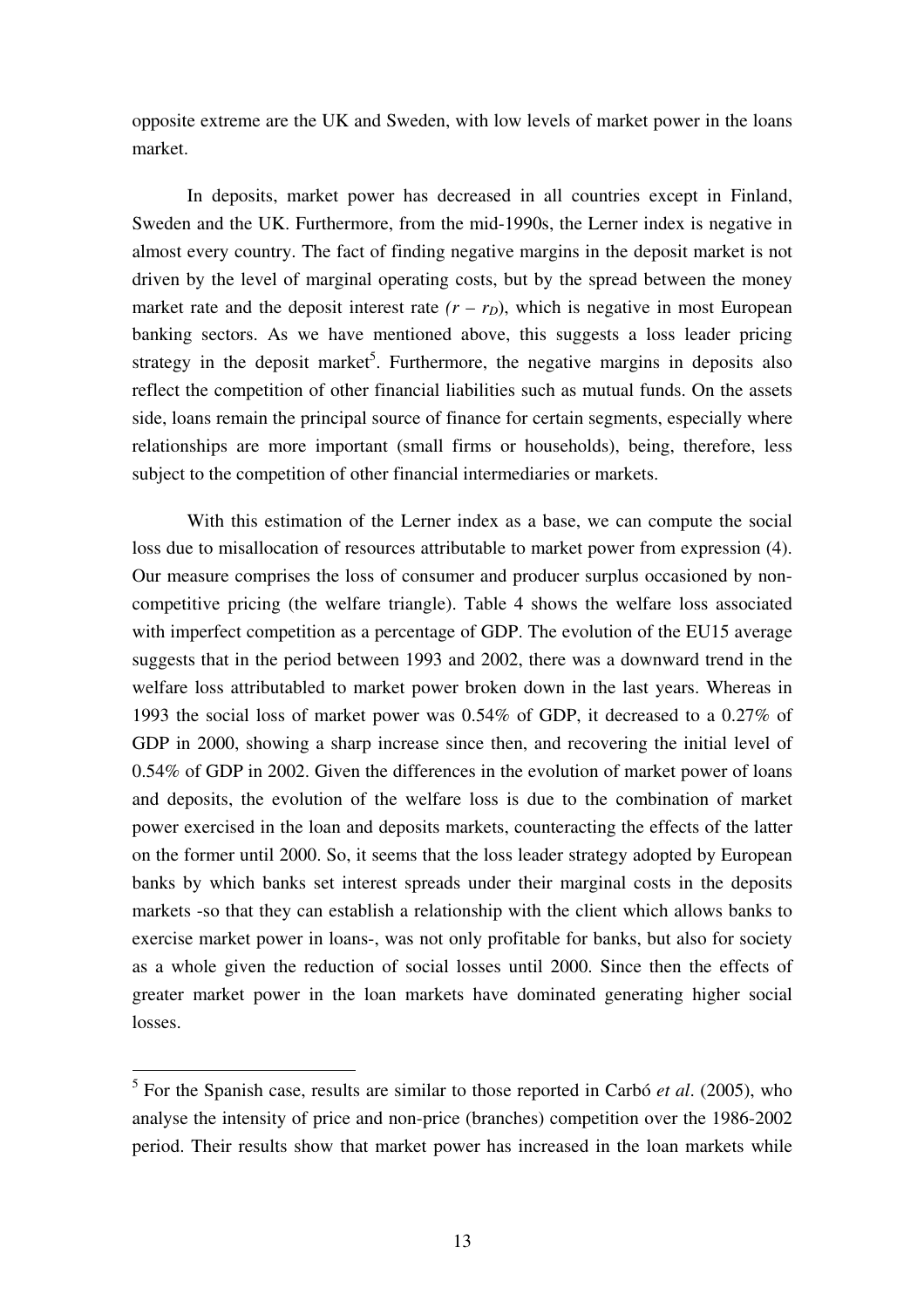The data also show that there is substantial variability in the indicator across countries. Thus, in 2002, and apart from Luxembourg - whose high social efficiency is driven by the importance of the banking sector in the economy<sup>6</sup> - countries with welfare losses over 1% of GDP such as Denmark (1.1), Spain (1.4), Portugal (1.6) and Ireland  $(1.8)$  coexist with countries with losses below  $0.5\%$  such as United Kingdom  $(0.4)$ , Netherlands (0.3), Belgium (0.3) and specially France (0.03). When interpreting these results, one must note that the value and the evolution of the social inefficiency of banking intermediation depend on two factors (see expression 4): the evolution of market power (Lerner index) and the evolution of the ratio of banking assets (loans and deposits)/GDP. Thus, in some countries the magnitude of the welfare loss is due more to the banking orientation of the financial structures in each country rather than to the market power of banks. Furthermore, it is of concern to observe a high degree of bank market power in countries that are strongly orientated towards bank financing, such as Ireland, Portugal and Spain.

The estimates of the welfare loss triangle are lower than the values reported by Fernández de Guevara and Maudos (2004) for the period 1993-2000. Thus, taking as reference their estimation for 2000, the loss of welfare associated with imperfect competition is 2.51% of GDP for the average of the EU15, as against the 0.27% obtained in this study. Several factors can help to explain these differences. Firstly, the welfare loss estimated in Fernández de Guevara and Maudos (2004) incorporates, as well as Harberger´s welfare triangle, the loss of consumer surplus that is appropriated by the producer in form of extra profits. Secondly, Fernández de Guevara and Maudos (2004) use a single indicator of banking activity (proxied by total assets) and, consequently, a single indicator of market power. Taking into account that the levels of market power are very different in the loan and deposit markets, the use of a single indicator of market power could bias the estimated value of welfare loss.

<u>.</u>

falling in deposit markets. They also found that in the 1997-2002 period, margins were negative in the Spanish deposits market.

<sup>&</sup>lt;sup>6</sup> According to the European Central Bank (ECB, 2004), in Luxembourg, the ratio of deposits (from non-credit institutions) / GDP in 2002 was 9 whereas in loans (to noncredit institutions) "only" 5, thus dominating the effect of the negative Lerner index in the deposit market power over the degree of market power in the loan market.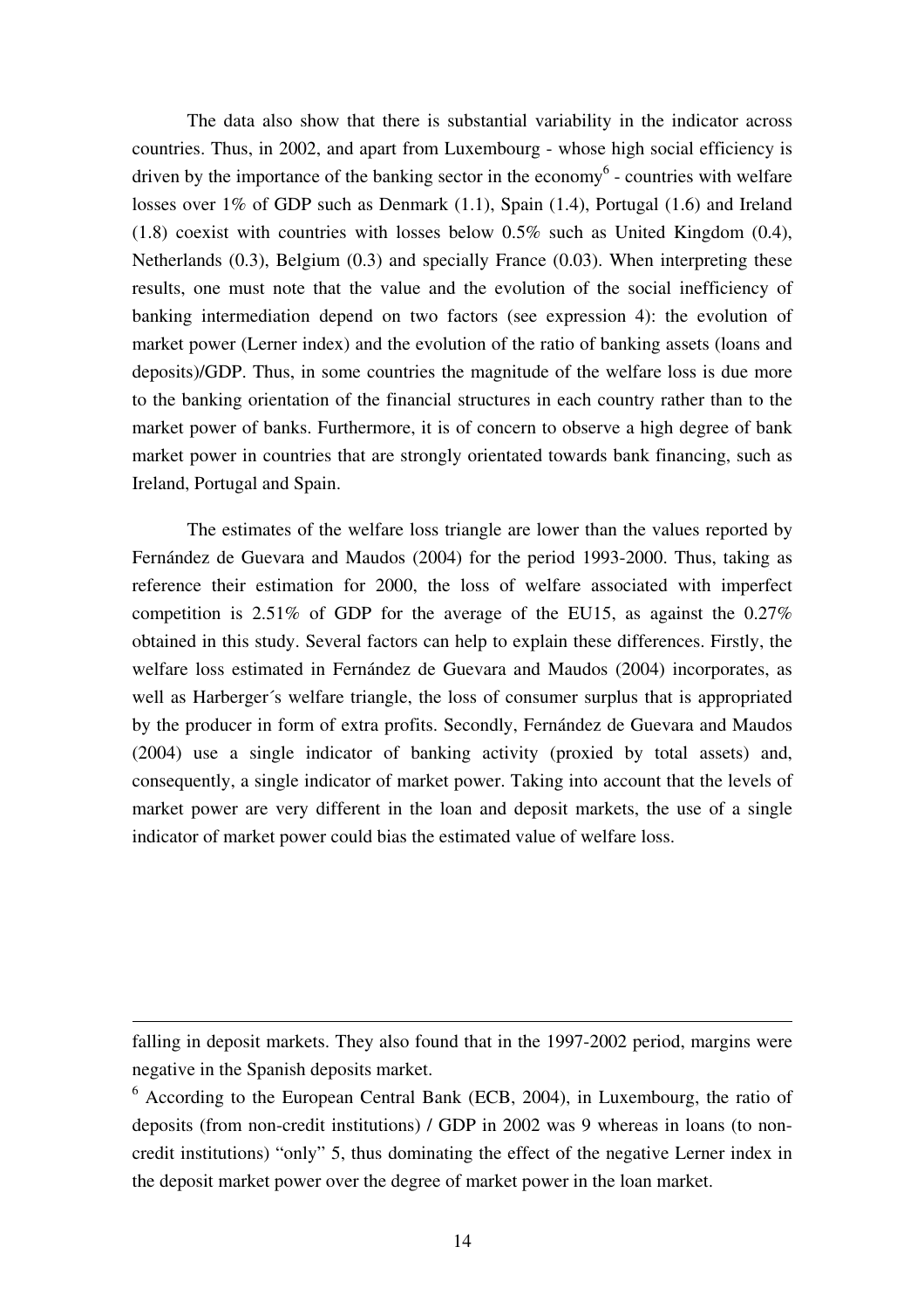### **5. The relationship between market power and efficiency: empirical results**

 In this section we present the results regarding the relationship between market power and efficiency in the European banking sectors. Having analyzed the evolution of market power in section 4, we now turn to the study of cost efficiency.

 Table 5 shows the mean efficiency scores, estimated by the stochastic frontier approach. Average cost efficiency is quite stable and ranges around an average level of 85%, which is in accordance with former studies of the EU (Maudos *et al.*, 2002; Altunbas *et al.*, 2001)<sup>7</sup>. If we take as reference the last year analyzed, Finland (93.2%), Ireland (91.9%) and the United Kingdom (89.9%) are the most efficient banking sectors, while the most inefficient are Portugal (74%), Belgium (77.6%) and Luxembourg (80%). If we focus on the evolution over time, there are important differences among countries, efficiency cost increasing in seven of the EU15 countries.

 Just as the existence of market power implies a loss of welfare, the inefficiency of banking institutions is also a cost for society. According to Maudos and Fernández de Guevara (2004), banks establish their margins as a function of the operating costs they have to bear. Thus, these authors obtain a high elasticity of banking margins against levels of efficiency. It can thus be understood that in the final instance, it is the consumer of banking services that have to pay the costs of the operating inefficiency of banking institutions. We can, therefore, compare the social loss of market power with the costs for society represented by the inefficiency of the banks. Table 6 shows, as a percentage of GDP, the difference between the minimum costs of production that define the frontier of efficient behavior, and the effective costs incurred by European banking institutions. For the European Union as a whole, the social cost of bank inefficiency increased slightly from 0.34% in 1993 to 0.4% of GDP in 2002 as was to be expected in view of the slight downturn of cost efficiency levels during the period analyzed. By countries, it can be seen that the highest losses associated with inefficiency are found in Luxembourg  $(2.4\%)$ , Belgium  $(1.1\%)$ , Portugal  $(0.6\%)$  and France  $(0.5\%)$ , while in 2002 the lowest losses of efficiency are observed in Ireland  $(0.007\%)$ , Finland  $(0.1\%)$ , United Kingdom (0,12%) and Sweden (0.16%).

 If we compare the levels of social welfare loss derived from market power (table 4) with the magnitude of welfare loss associated to banks´ cost inefficiency (table 6), we can see that, in general, the social welfare losses derived from market power are greater

<sup>&</sup>lt;sup>7</sup> Averaging the results of 130 studies across five different types of frontier approaches for 21 countries suggests that average cost inefficiency in various nations' banking industries is 20% to 25%. See Berger and Humphrey (1997).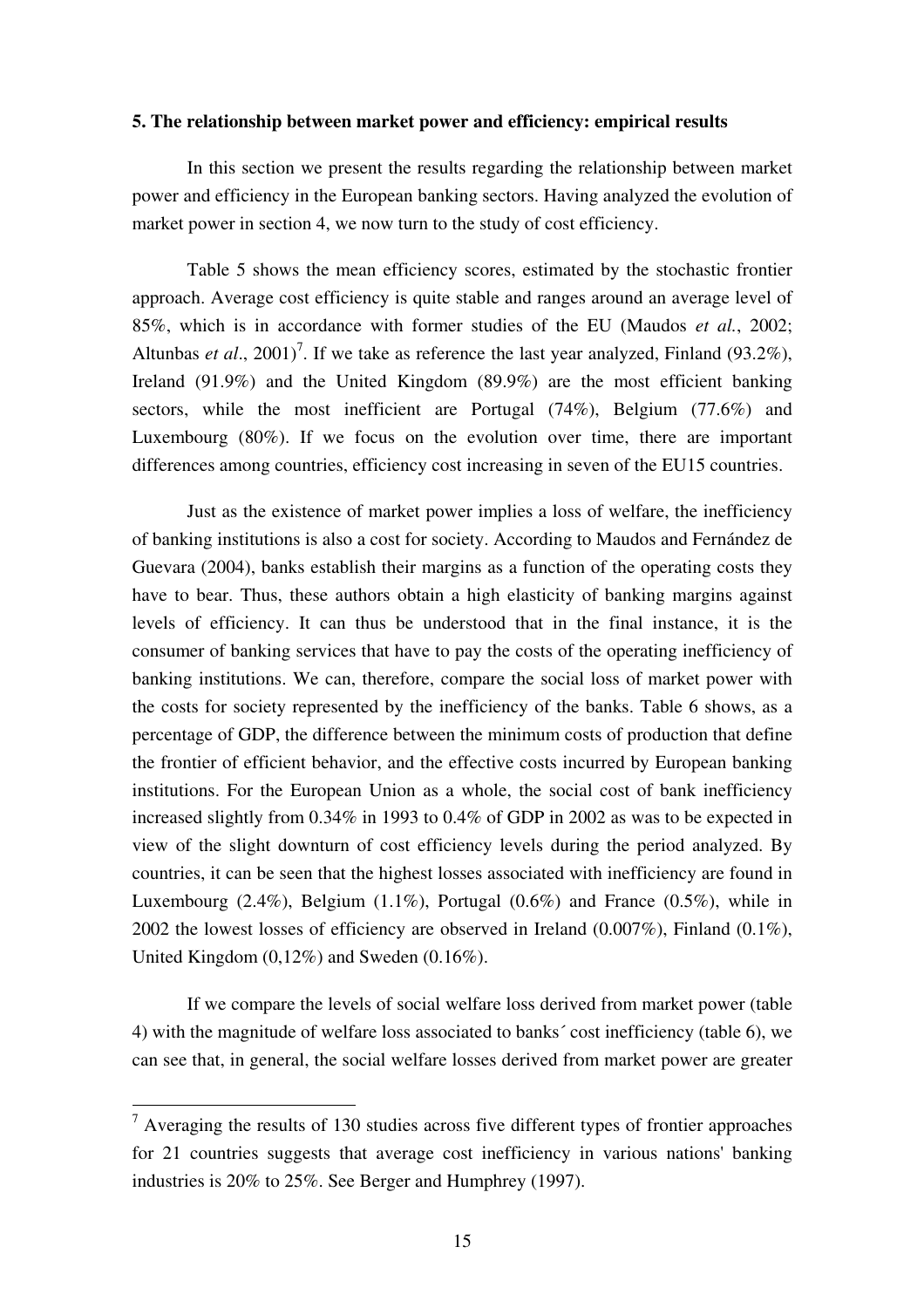than those from X-inefficiency. Thus, in 2002, the former was 0.54% of GDP, in contrast to the  $0.4\%$  of X-inefficiency<sup>8</sup>. On average, over the period, social losses derived from market power are a 23% higher than that of X-inefficiency.

 Once we have computed the social loss from both the level of market power and cost efficiency we focus on the relationship between them. According to the quiet life hypothesis, part of the level of inefficiency is caused by market power. To test the validity of the quiet life hypothesis for the European banks, we estimate an equation where the dependent variable is cost efficiency and the independent variables are the Lerner index and other variables that potentially influence bank efficiency. These factors include both bank and country characteristics that may be associated with managerial decisions. Specifically, the explanatory variables of cost efficiency are the following:

 -Concentration: traditionally, studies use market concentration measures as proxy variables for market power. For that reason, we also use market concentration (HHI) as a first proxy variable for competition. Since no information is available on banking activities in European local markets, our measures of concentration are calculated at a national level. Initially, the HHI is measured in terms of total assets (HHIA) to check the similarities with the results of Berger and Hannan (1998). Alternatively, taking into account the evidence offered before, and the results of Corvoisier and Gropp (2002) and Fernández de Guevara *et al.* (2005) in which the effect of concentration is different in different banking products, the HHI is used in terms of loans (HHIL) and deposits (HHID). However, some recent papers show the limitations of using concentration measures to proxy for the competition environment in banking markets (Berger *et al.*, 2003; Fernández de Guevera *et a*l. 2005a; Claessens and Laeven; 2004). Moreover, the relationship between the level of competition and concentration is not straightforward and depends on the conduct of the banks in the market. As Shaffer (2004) shows, in a concentrated market different competitive equilibria can be obtained depending on the conduct of banks in markets. Consequently, as our preferred alternative to concentration ratios, we use the Lerner index as a direct measure of competition.

-Market power: to test the effect of market power on managers' efforts to control operating costs, the Lerner index is introduced as a determinant of cost efficiency. A negative influence of cost efficiency would favor the quiet life hypothesis.

<sup>&</sup>lt;sup>8</sup> An exceptional case is that of France, where the high level of competition causes losses of cost efficiency being greater than those of market power.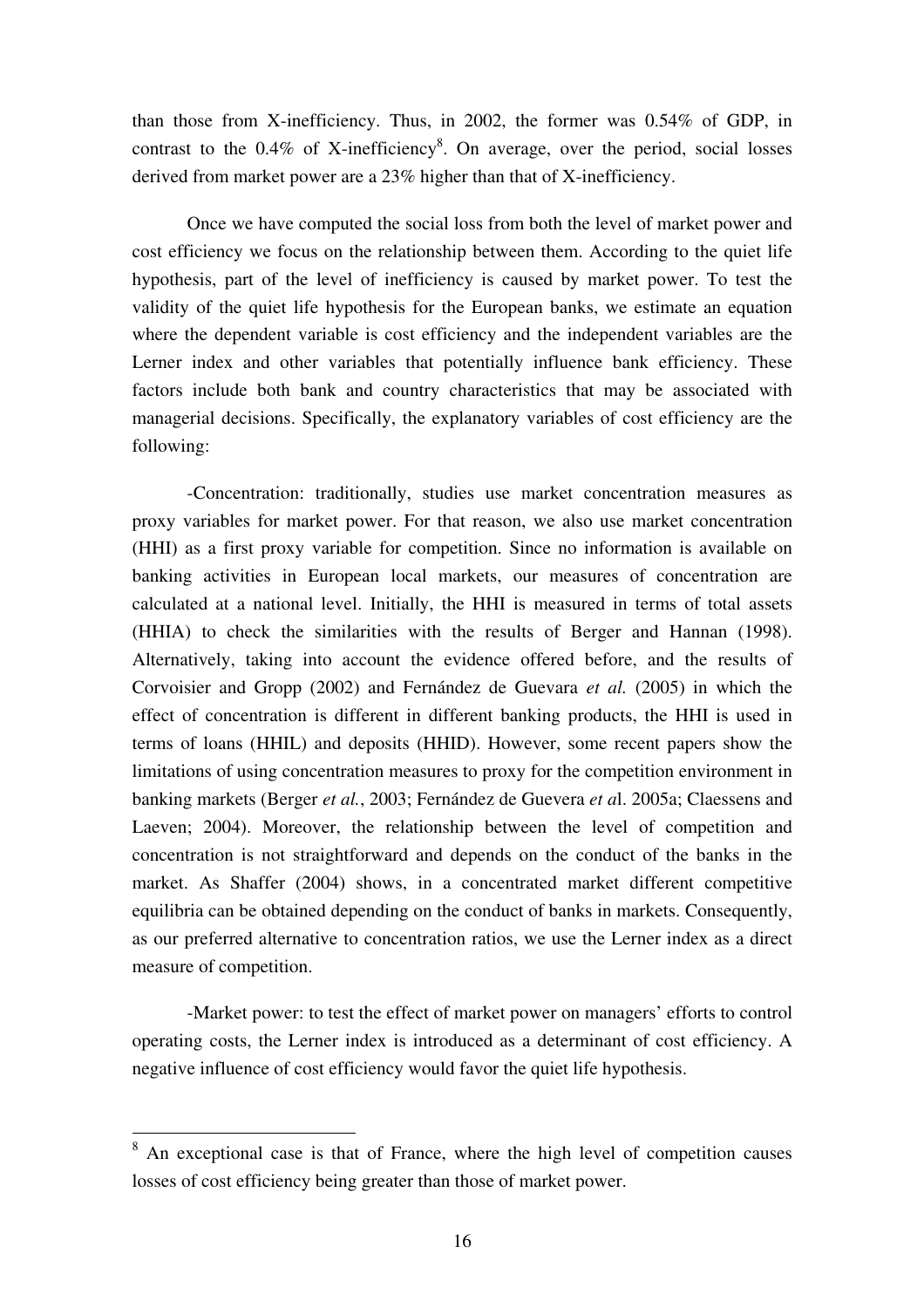-Size: the size of each bank, measured by total assets (TA), is included to test if larger banks are able to get better management than smaller ones. Berger and Humphrey´s (1997) review article concludes that there is consistent evidence that larger banks tend to be more efficient than small ones.

 -Specialization (S): we distinguish four types of banking specialization: commercial bank (S1), savings bank (S2), cooperative bank (S3), and others (investment bank, medium-and long term credit bank, real estate/mortgage bank, specialized government credit institution, etc). Dummy variables (which take the value 1 when the bank adopts specialization and 0 otherwise) are used to control for the possible influence of institutional specialization on cost efficiency<sup>9</sup>.

The regression model is the following:

$$
EF_{it} = f(Marker\ power_{it}, \ln(TA_{it}), S)
$$
 (7)

where *i*=bank, *t*=year, *EF* is the level of efficiency and market power is, alternatively, the HHI concentration index or the Lerner index.

 Since operating cost efficiency (our dependent variable) is a variable bounded between zero and one, it is necessary to use a non-linear specification of the functional form *f*, rather than a linear regression model. Using in equation (7) the logistic functional form

$$
logistic(EF_{it}) = \frac{e^{EF_{it}}}{1 + e^{EF_{it}}} = \frac{e^{\beta_1 Market\ power_{it} + \beta_2 \ln(TA_{it}) + \sum_{c=1}^{4} \beta_3 S_c}}{1 + e^{\beta_1 Market\ power_{it} + \beta_2 \ln(TA_{it}) + \sum_{c=1}^{4} \beta_3 S_c}}
$$
(8)

which can be easily linearized via the logit transformation as follows,

$$
\ln \left[ \frac{\text{logistic}(EF_{ii})}{1-\text{logistic}(EF_{ii})} \right] = \beta_1 Market\ power_{ii} + \beta_2 \ln(TA_{ii}) + \sum_{c=1}^4 \beta_{3c} S_c \tag{9}
$$

 Table 7 reports the results of the estimation of expression (9). This equation was estimated introducing both individual fixed effects and time effect. Column (1) shows results using market concentration in terms of total assets (HHIA) as a proxy variable for market power. The coefficient of the HHA is negative but not statistically different from zero. The sign -although not the significance- is similar to the result of Berger and Hannan (1998) showing evidence in favor of the quiet life hypothesis. However, if we introduce the effect of concentration in the loan and deposit market (column 2), the

<sup>&</sup>lt;sup>9</sup> S4 (other type of institutions) is the group of reference in the estimations.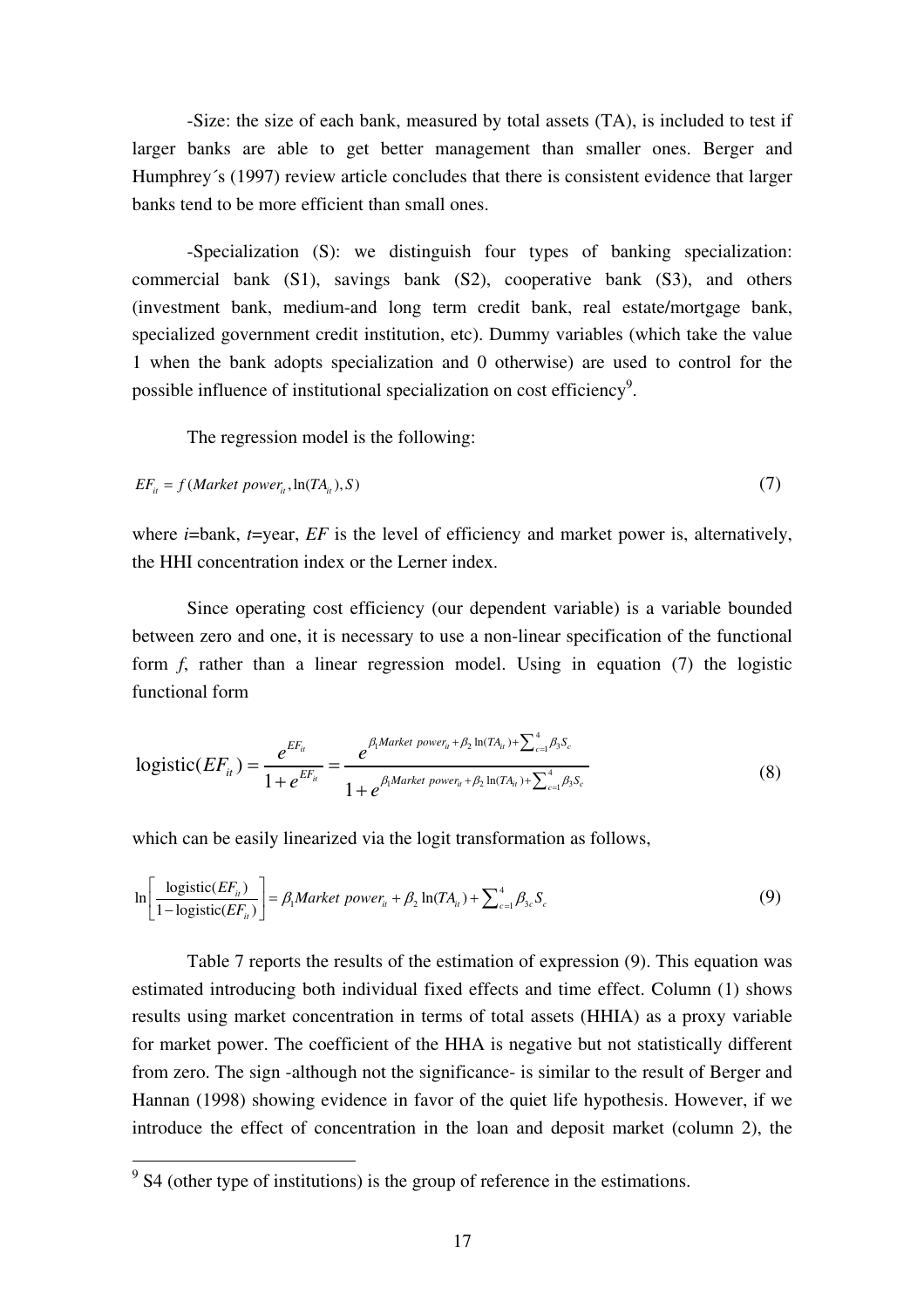influence is positive and statistically significant in the loan market and negative in the deposit market. This result implies that operating in more concentrated markets is associated with less cost efficiency in the deposit market but with more efficiency in the loan market. As in Corvoisier and Gropp (2002) and Fernández de Guevara *et al*. (2005), this result shows the importance of distinguishing the effect of concentration by type of product, as done in this paper. Thus, the results, though they support the quiet life hypothesis in the deposit market, allow us to reject this hypothesis in the loan market, as banks in more concentrated loan markets exhibit higher (and not lower) cost efficiency. This result must be taken with caution. As we have mentioned before, concentration indices have been calculated at national level, whereas by the nature of banking services, competition takes place at a lower than national level.

 Table 7 also shows the elasticities of cost efficiency w.r.t. changes in the explanatory variables. In terms of economic impact, a 100% increase in the HHI in the loan (deposit) market would cause efficiency to increase (decrease) by 0.99% (0.86%). Thus, an increase in loan market concentration from that of the least concentrated European loan market (HHL=180.42 in Germany in 2002) to that of the most concentrated market (HHL=2,384.4 in Finland), would increase cost efficiency by 9%. In the deposit market, an increase in market concentration from the minimum value corresponding to Germany (188.28) to the maximum of the Netherlands (3,196.2), would decrease efficiency by 12%.

 Regarding the rest of the explanatory variables of cost efficiency, size has a positive and statistically significant influence on efficiency, indicating that larger banks are more cost efficient. Its economic impact is larger than that of concentration, showing an elasticity of 1.85. Thus, if a bank duplicates its size (a 100% increase), its cost efficiency would increase by 1.85%. With increasing returns to scale, greater size may increase bank efficiency through more efficient scale. The type of banking specialization does not seem to influence banks' efficiency, since none of the dummy variables representing specialization is statistically significant.

 As we have mentioned above, recent studies have shown the limitation of using market concentration measures to proxy for the degree of competition in the markets. For that reason, and because it is impossible for us to calculate HHI indices at a lower than national level, column (3) of table 7 shows results using the Lerner index as proxy for competition. In this case, the results show that the coefficient of the Lerner index, in the loan market as well as in the deposit market, is statistically positive (at 1% level), which indicates the existence of a negative relationship between competition and cost efficiency in the European banking sectors. In terms of economic impact, a 100% increase in the Lerner index in the loan (deposit) market would produce an increase of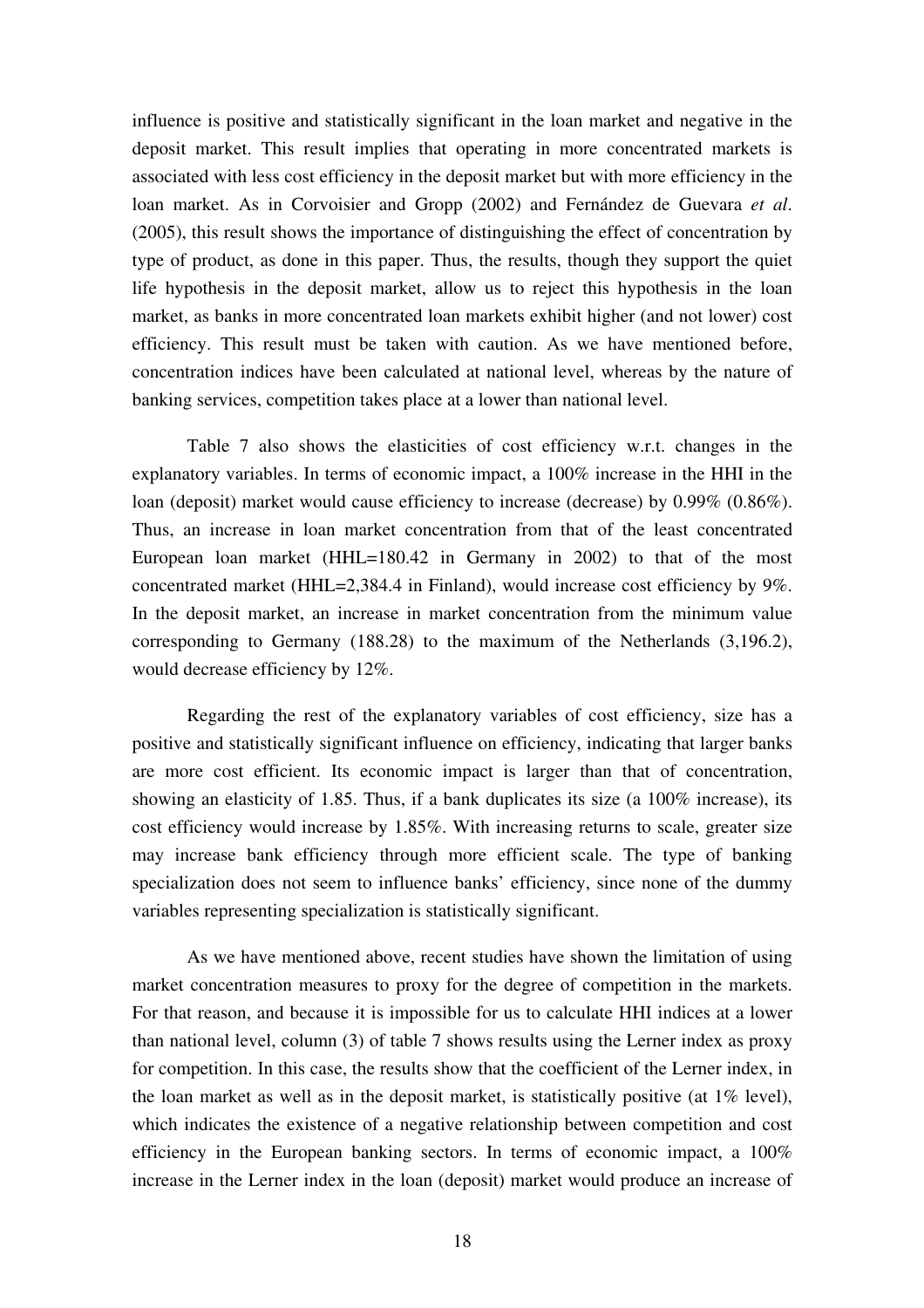0.29% (0.05%) in cost efficiency. In respect of the influence of the rest of the explanatory variables of efficiency, the results are similar to those corresponding to column (2).

 The difference of results obtained, in terms of the impact on efficiency, between market concentration and Lerner index, shows the existence of a low relationship between the two variables. In fact, the correlation coefficient between the Lerner index and the HH index is -0.07 in the loan market and 0.07 in the deposit market, and is not statistically significant in either case. Therefore, the absence of correlation between the Lerner index and the HH index, as well as their different influence on cost efficiency, shows the limitations of market concentration measures as proxy variables for competition.

 These results permit us to reject the quiet life hypothesis in the European banking system. There may be several reasons explaining the positive effect of market power on efficiency. Firstly, as Pertersen and Rajan (1995) argue, banks with monopolistic power due to their location (close to the firms) have lower costs of monitoring and transacting with firms<sup>10</sup>. Secondly, banks that possess market power due to geographical or technological specialization may have cost advantages in screening certain groups of borrowers (Kaas, 2004). Thirdly, market power allows banks to enjoy greater profits, which may create incentives to behave prudently (enhancing bank stability). This more prudent behavior leads to the selection of less risky activities with lower costs of monitoring, therefore increasing cost efficiency. And fourthly, the banks that enjoy greater market power are under less pressure to increase the quality of banking services (less availability of means of payment, worse attention to customers, etc.), thus decreasing operating cost and increasing their cost efficiency.

 Having reached this point, it is of interest to value the effects of economic policy measures aimed at increasing competitive rivalry in European banking markets. This poses the following questions. Firstly, what would be the gain in terms of social welfare if market power decreased in the European banking sectors where there is least competitive rivalry?. But in the light of the results obtained, this hypothetical reduction of market power would generate an increase in X-inefficiency that increases the banking margins borne by the consumers of banking services (Maudos and Fernández de Guevara, 2004). Secondly, therefore, what would be the potential loss of welfare

 $\overline{a}$ 

<sup>&</sup>lt;sup>10</sup> The theoretical contribution of Sussman and Zeira (1995) show that banks<sup> $\checkmark$ </sup> monitoring costs increase in distance.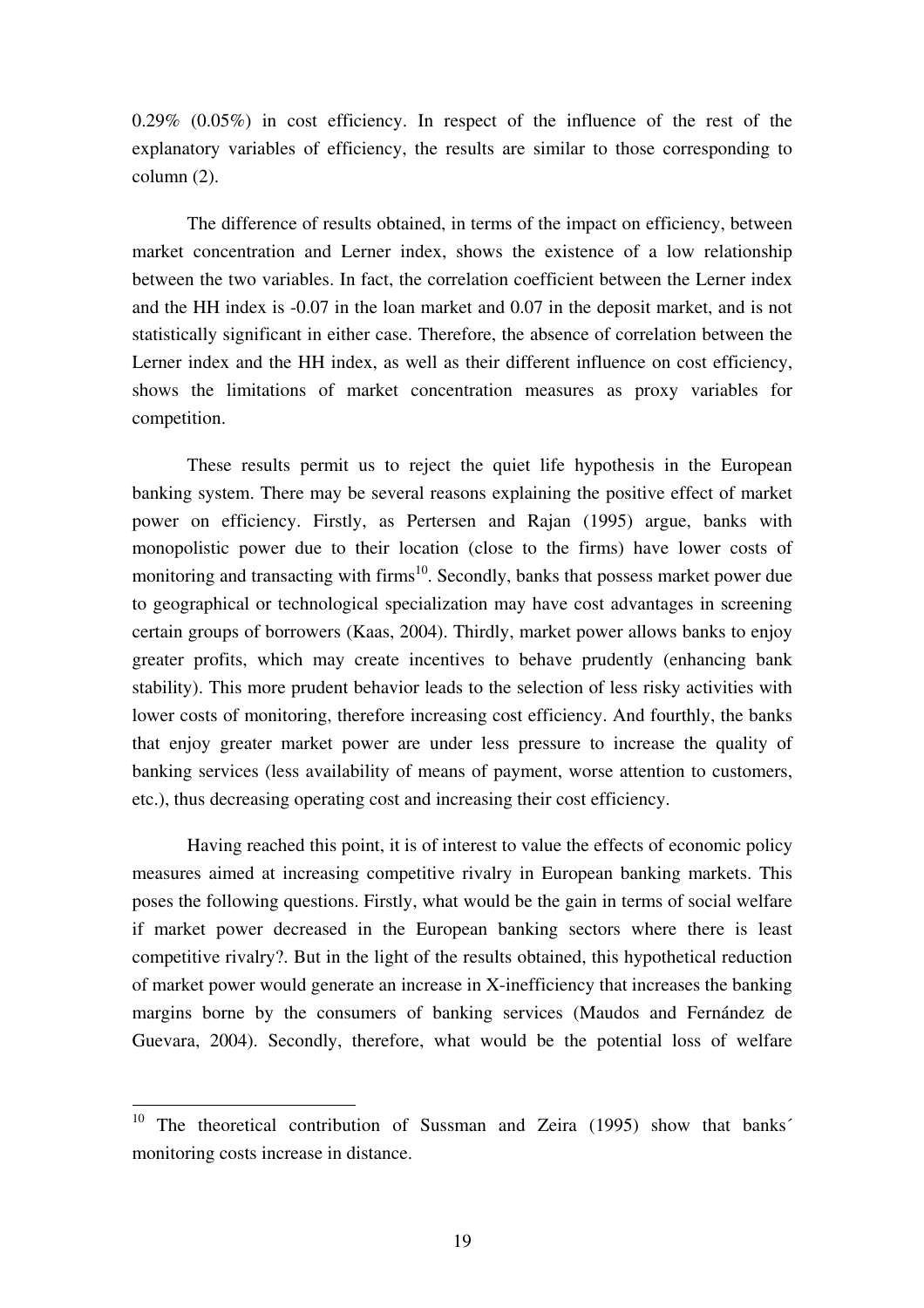associated with the cost inefficiency of European banks, given the positive relationship found between market power and cost efficiency?

 The reduction of cost efficiency associated with a decrease of market power can be quantified using the regression coefficient of the Lerner index (table 7, column 3) and the evolution of the values of the Lerner index (table 2). Once this loss has been quantified, the second step is to compare its magnitude with the reduction of the social welfare loss associated with less market power. If the increase in social welfare is greater than the loss of cost efficiency, economic policy initiatives must be aimed at reducing the market power of the banks, as the cost of such policies in terms of loss of cost efficiency (which would be translated into higher banking margins) is lower than the gains in the social efficiency of financial intermediation.

 To be able to carry out this exercise it is necessary to make some assumptions as to the evolution of market power and thus to quantify its impact on welfare and the level of efficiency. Specifically, we will assume that market power in the credit and deposit markets decreases up to the observed EU15 average in those banking sectors in which the value of the Lerner index is greater than this average, remaining at the current values in the other countries.

 Table 8 shows the reduction of the welfare loss triangle associated with the assumption of reduction in market power. In the table, the social welfare gain is quantified as a percentage of the GDP for each country and year of the sample, as well as for the weighted average of the EU15. If we focus on the last year analyzed (2002), the social welfare gain due to the decrease in market power represents 0.32% of GDP. With the exception of Luxembourg (whose high gain is explained by the high relative importance of the banking sector), the gains vary between values higher than 0.5% of GDP (0.6 in Spain, 0.8% in Portugal, and 0.9 in Ireland and United Kingdom) and values lower to 0.2% (Belgium, Denmark, Italy, Germany and France).

 The cost efficiency loss associated with the reduction of market power in the banking sectors with Lerner indices above the EU average appears in table 9. The elasticities of efficiency against changes in the Lerner index shown in table 7 are used to calculate the impact on efficiency of the variation in the level of competition in loans and deposits markets. As a percentage of GDP, the increase in cost inefficiency is only 0.0014% for the average of the EU15 in 2002, the loss being very small in practically all European countries. The only exception is the loss of efficiency of Luxembourg (0.018%) as a consequence of the importance of banking assets.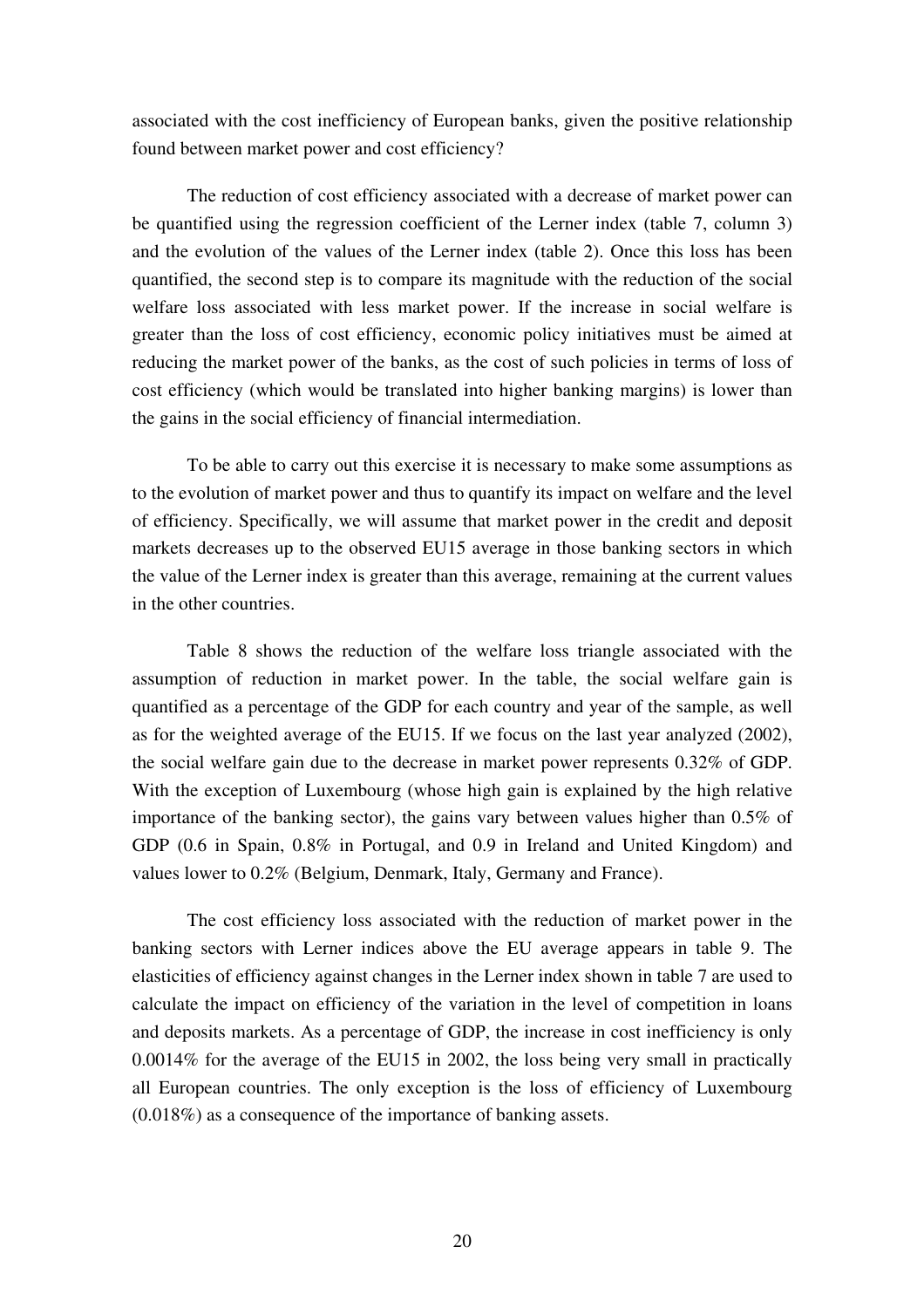The comparison of the results of tables 8 and 9 shows that the welfare gains associated with the fall of market power are much greater than the loss of bank cost efficiency. Consequently, from a social point of view, the economic policy measures adopted by the different European institutions with banking competencies (European Commission, European Parliament, European Central Bank, national Ministries of Economy, Antitrust authorities, etc.) must be aimed at eliminating all kinds of barriers or obstacles to banking competition, given the magnitude of the potential effect of such measures on social welfare. In this respect, we might highlight the current Financial Services Action Plan of the European Commission, which incorporates 42 measures aiming to create a single European financial market.

For the U.S. banking industry, the results of Berger and Hannan (1998) support the quiet life hypothesis: the additional operating costs attributable to market power appear to be several times larger than the social loss due to the non-competitive pricing of bank outputs, as measured by the welfare triangle. As well as the difference in the sample used (U.S. *vs*. European banks), there are two main reasons that may justify the discrepancy with the evidence that we have obtained in this study. Firstly, we use the Lerner index as market power indicator, given the advantages that it presents over the use of market concentration ratios, especially when market concentration indices cannot be calculated at local level. And secondly, our empirical approach to the measurement of the welfare triangle loss does not need to make assumptions as to the proportional increase in price owing to the exercise of market power or as to demand price elasticities.

### **6. Conclusions**

 This paper estimates the two paths by which market power affects social welfare. On the one hand, greater market power implies a loss of social welfare (the socalled welfare triangle). On the other hand, market power may influence the efforts of managers to control costs and, consequently, cost efficiency (quiet life hypothesis). With this aim, the paper examines the relationship between market power (proxied by the Lerner index) and cost efficiency (proxied by X-efficiency measures) in banking. Furthermore, this paper is the first one to estimate Lerner indices of market power for different banking products, namely loans and deposits, in the European Union banking sectors.

 The results referring to the banking sectors of the European Union-15 over the period 1993-2002, show that while market power increased in the loan market, it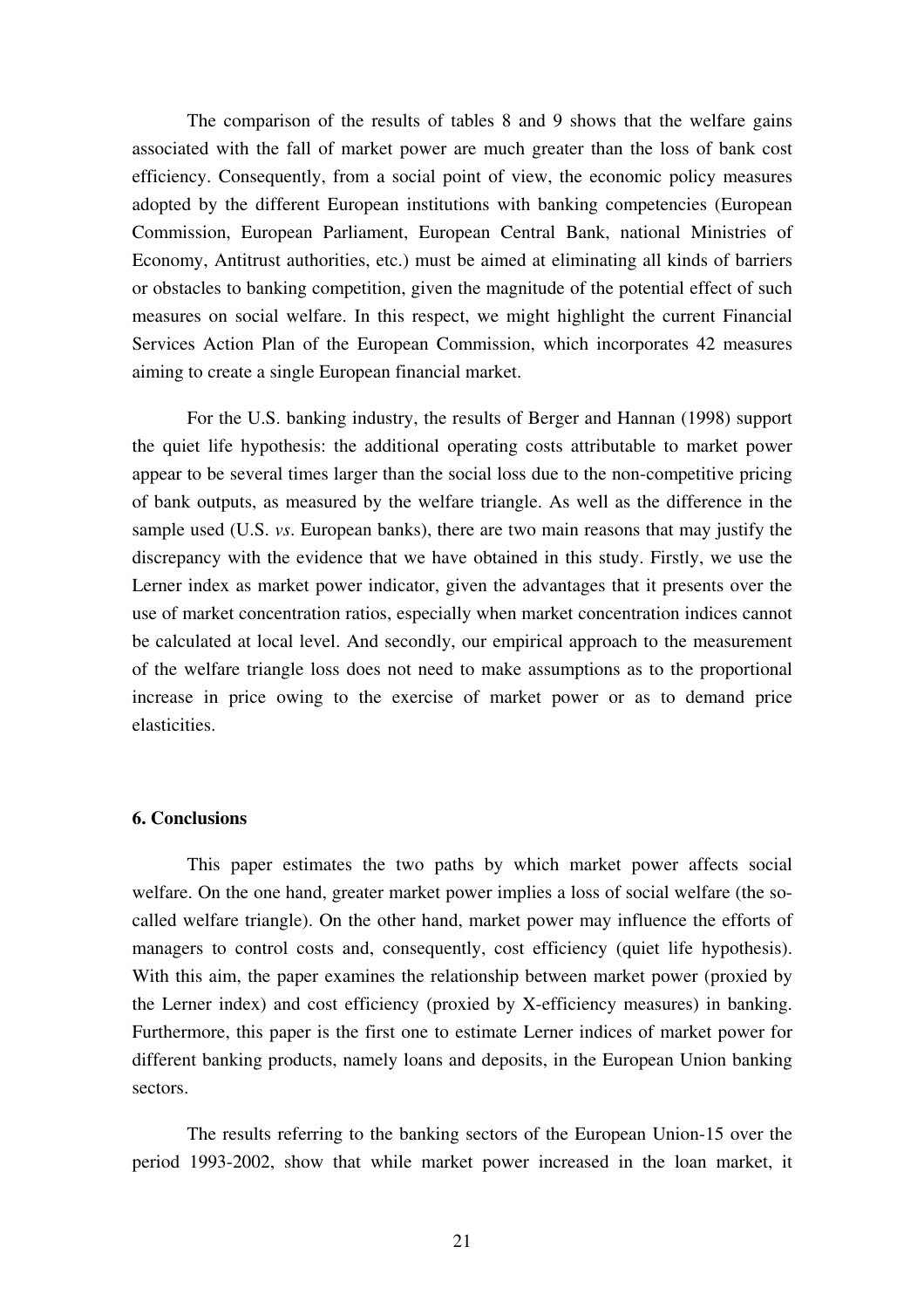decreased in the deposit market. The results also show that margins are negative in the deposit market, suggesting that banks follow a loss leader pricing strategy. The welfare loss (Harberger´s triangle) from the misallocation of resources attributable to market power represented 0.54% of the GDP of the European Union in 2002, substantial variability existing across countries.

Given the limitations presented by the use of market concentration measures as proxy variables for bank competition, we tested the quiet life hypothesis by examining the relationship between cost efficiency and the Lerner index. The results show the existence of a positive relationship between market power and cost efficiency, permitting the rejection of the quiet life hypothesis. The lower pressure from competition to increase the quality of banking services, together with lower monitoring and screening costs, may explain the negative relationship between competition and efficiency.

Although a reduction in market power decreases the size of the social loss from mispricing of bank outputs, it decreases the cost efficiency of the banking system, posing the question of its net impact for society. The simulation carried out under the assumption that the degree of competition increases in the European banking sectors that enjoy a level of market power above the average for the European Union shows that the welfare gains associated with the fall of market power are much greater than the loss of bank cost efficiency. This result shows the relevance of economic policy measures (such as the Financial Services Action Plan of the European Commission) aimed at removing the barriers or obstacles that protect national markets from outside competition (different taxation of banking products among countries, differences in regulation and supervision, entry barriers that hinder cross-border banking penetration, etc).

Finally, the discrepancy of our results from those obtained by Berger and Hannan (1998) for the U.S. banking industry show the need for additional empirical evidence referring to other banking sectors, because, as far as we know, there are hardly any studies that estimate the costs of market power, whether in terms of social welfare or in terms of bank cost efficiency.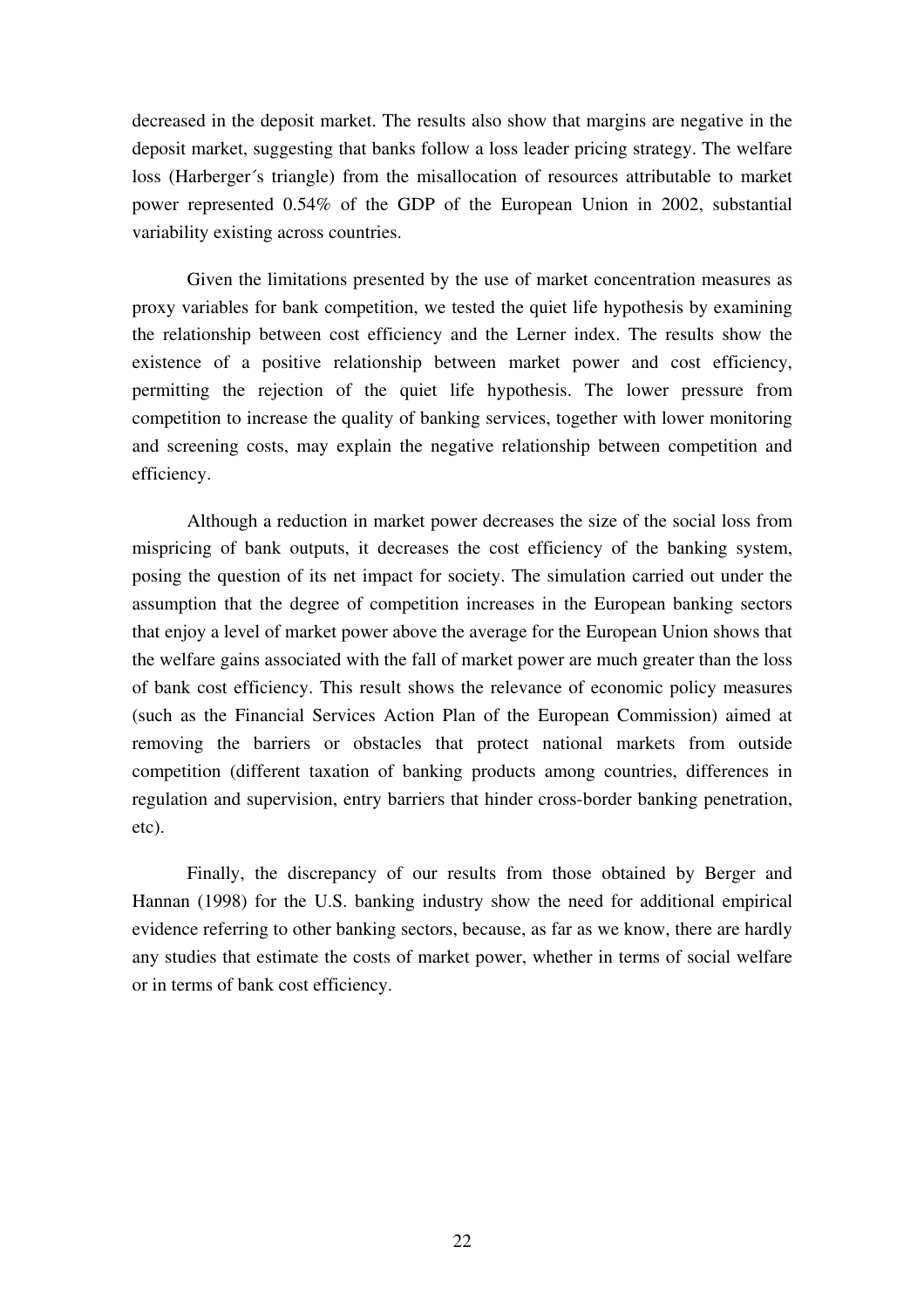#### **References**

Aigner, A., Novell, C.A.K. and Schmidt, S. (1977). "Formulation and estimation of stochastic production function models", *Journal of Econometrics* 86, 21-37.

Altunbas, Y., Gardener, E. P. M., Molyneux, P. and Moore, B. (2001). "Efficiency in European banking", *European Economic Review* 45(10), 1931-1955

Bain J. (1956). *Barriers to new competition*, Cambridge. Mass. Harvard University press.

Berger, A. (1995). "The profit-structure relationship in banking –test of market power and efficienct-structure hypotheses", *Journal of Money, Credit and Banking*  27(2), 404-431.

Berger, A., and Humphrey, D. (1997). "Efficiency of Financial Institutions: International Survey and Directions for Future Research", *European Journal of Operational Research* 98, 175-212.

Berger, A.N. and Hannan, T.H. (1998). "The efficiency cost of market power in the banking industry: a test of the 'quiet life' and related hypotheses", *Review of Economics and Statistics* 8(3), 454-465.

Berger, A., Demirgüç-Kunt, A., Levine, R. and Haubrich, J. (2003). "Bank concentration and competition: an evolution in the making", *Journal of Money, Credit and Banking* 35(5), 433-451.

Bikker, J.A. and Haaf, K. (2002). "Competition, concentration and their relationship: an empirical analysis of the banking industry", *Journal of Banking and Finance* 26, 2191-2214.

Carbó, S., Fernández de Guevara, J., Humphrey, D. and Maudos, J. (2005). "The intensity of price and non-price competition in banking", Documento de Trabajo DT 2- 05, Fundación BBVA, Bilbao.

Claessens, S. and Laeven, L. (2004). "What drives bank competition? Some international evidence", *Journal of Money, Credit and Banking* 36(3), 563-583.

De Bandt, O. and Davis, E. P. (2000). "Competition, contestability and market structure in European banking sectors on the eve of EMU", *Journal of Banking and Finance* 24, 1045-1066.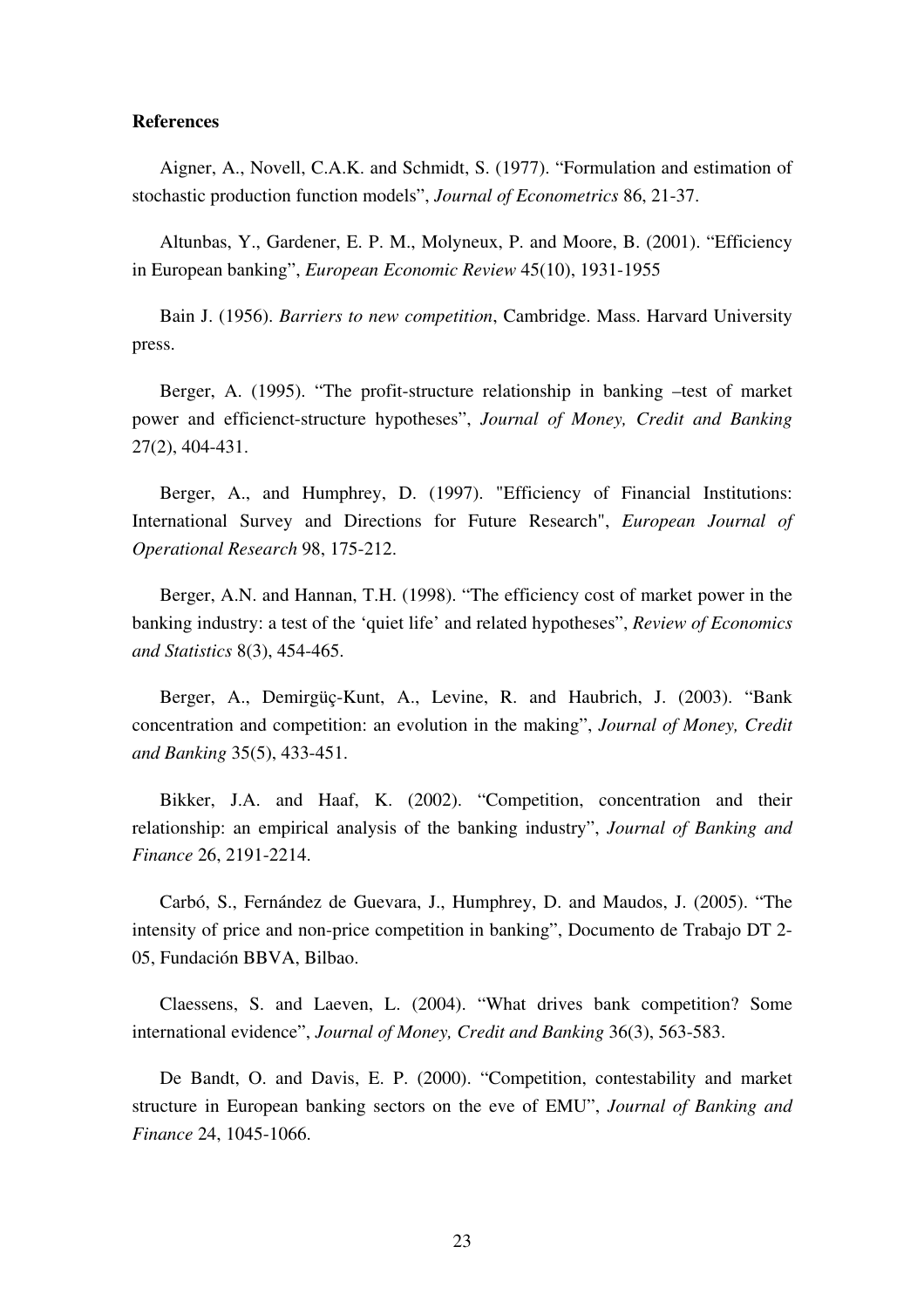Demsetz, H. (1973). "Industry Structure, Market Rivalry, and Public Policy", *Journal of Law and Economics* 16, 1-9.

DeYoung, R. (1998). "X-Inefficiency and Management Quality in Commercial Banks", *Journal of Financial Services Research* 13, 5–22.

Dietsch, M. and Lozano-Vivas, A. (2000). "How the Environment Determines the Efficiency of Banks: A Comparison between French and Spanish Banking Industry" *Journal of Banking and Finance* 24, 985–1004.

ECB (2004): *Report on EU banking structure*, European Central Bank, Frankfurt, November.

Fernández de Guevara, J. and Maudos, J. (2004). "Measuring welfare loss of market power: an application to European banks"; *Applied Economics Letters* 11(13), 833-836.

Fernández de Guevara, J., Maudos, J. and Pérez, F. (2005). "Market power in European banking", *Journal of Financial Services Research* 27(2), 109-138.

Fernández de Guevara, J., Maudos, J. and Pérez, F. (2006) "Integration and competition in European financial markets", *Journal of International Money and Finance,* forthcoming.

Freixas, X. and Rochet, J-Ch. (1997). *Microfoundations of Banking*, The MIT Press.

Goldberg, L. G. and Rai, A. (1996). "The Structure-Performance Relationship for European Banking", *Journal of Banking and Finance* 20, 745-771.

Jondrow, J., Novell, C.A.K., Materov, I.S and Schmidt, P. (1982). "On the estimation of technical inefficiency in the stochastics frontier production models", *Journal of Econometrics* 19, 233-38.

Kaas, L. (2004). "Financial market integration and loan competition. When entry deregulation is socially beneficial?" *European Central Bank*, Working Paper series No. 403, November.

Klein, M. (1971). "A theory of the banking firm", *Journal of Money, Credit and Banking* 3, 205-218.

Lozano-Vivas, A., Pastor, J. and Pastor, J.M. (2002). "An Efficiency Comparison of European Banking Systems Operating under Different Environmental Conditions", *Journal of Productivity Analysis* 18, 59–77.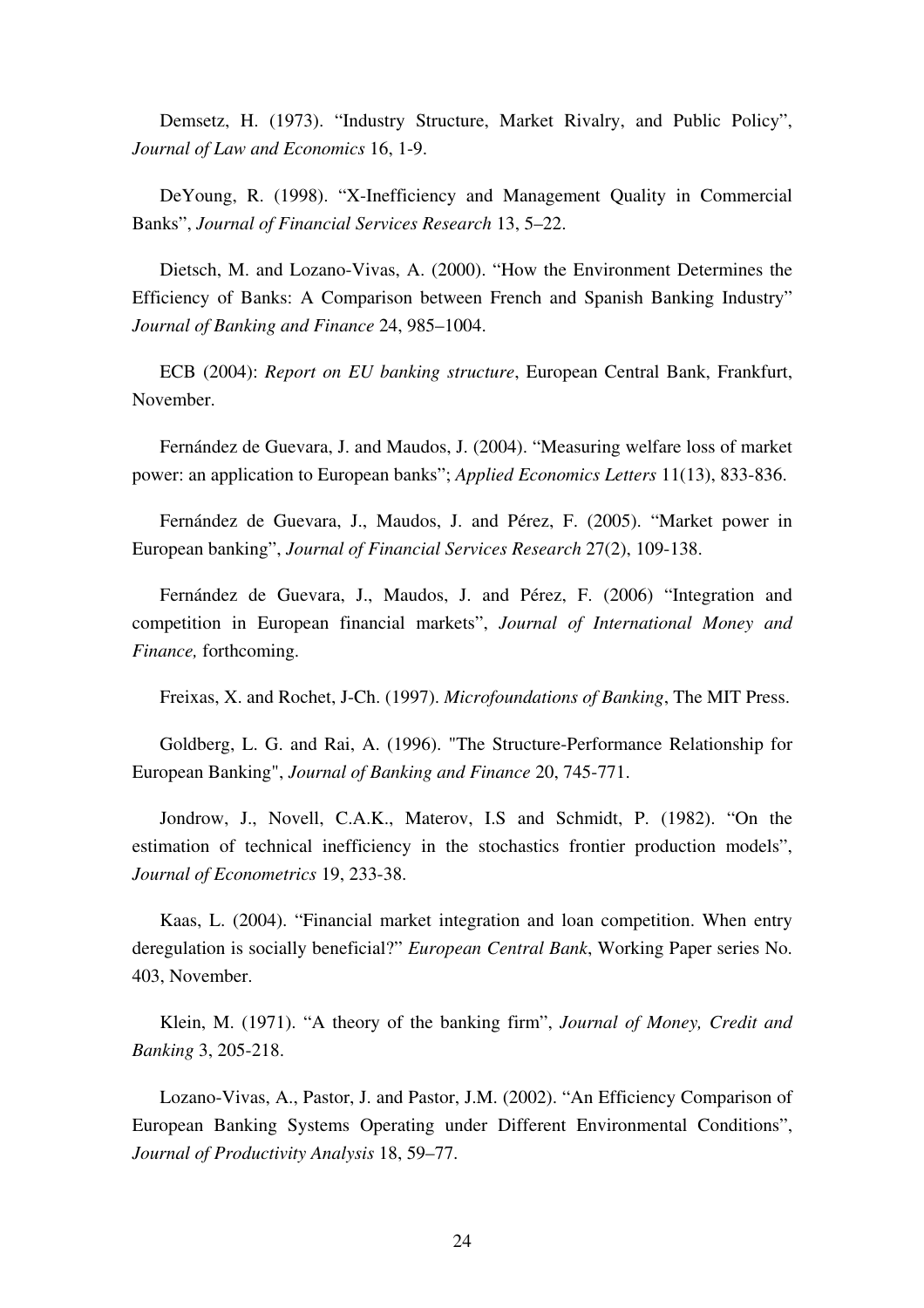Maudos, J., Pastor, J.M., Pérez, F. and Quesada, J. (2002). "Cost and profit efficiency in European banks", *Journal of International Financial Markets, Institutions and Money* 12, 33-58.

Maudos, J. and Fernández de Guevara, J. (2004). "Factors explaining the interest margin in the banking sectors of the European Union", *Journal of Banking and Finance*  28(9), 2259-2281.

Meeusen; W. and van den Broeck, J. (1977). "Efficiency estimation from Cobb-Douglas production function witj componed error", *Internacional Economic Review* 18, 435-44.

Molyneux, P., Lloyd-Williams and Thornton, J. (1994). "Competitive conditions in European banking", *Journal of Banking and Finance* 18, 445-459.

Molyneux P., Y. Altunbas and Gardener, E. (1996). "The Structure-Performance Relationship in US and European Banking" in *Efficiency in European Banking*, John Wiley & Sons Ltd. pp. 93-136.

Molyneux, P., Goddard, J. and Wilson, J. (2004). "Dynamics of growth and profitability in banking", *Journal of Money, Credit and Banking* 36(6), 1069-1090.

Monti, M. (1972). "Deposit, credit, and interest rate determination under alternative bank objetives", in G.P. Szego and K. Shell (eds.), *Mathematical methods in investment and finance*, Amsterdam, North-Holland.

Oroz, M. and Salas, V. (2003). "Competencia y eficiencia en la intermediación financiera en España: 1977-2001", *Moneda y Crédito* 217, 73-99

Petersen, M.A. and Rajan, R.G. (1995). "The effect of credit market competition on lending relationship", *Quartely Journal of Economics* 110, 407-443.

Shaffer, S. (2004). "Patterns of competition in banking", *Journal of Economics and Business*, 56(4), 287-313.

Shepherd, W. (1982). "Economies of scale and monopoly profits", in *Industrial Organization, Antitrust, and Public Policy*, J.V. Craven (ed.), Boston, Kulwer Nihoff.

Shepherd, W. (1986). "Tobin´s q and the structure-performance relationship: reply", *American Economic Review* 76, 1205-10.

Sussman, O., and J. Zeira (1995). "Banking and Development," CEPR Discussion Paper 1127.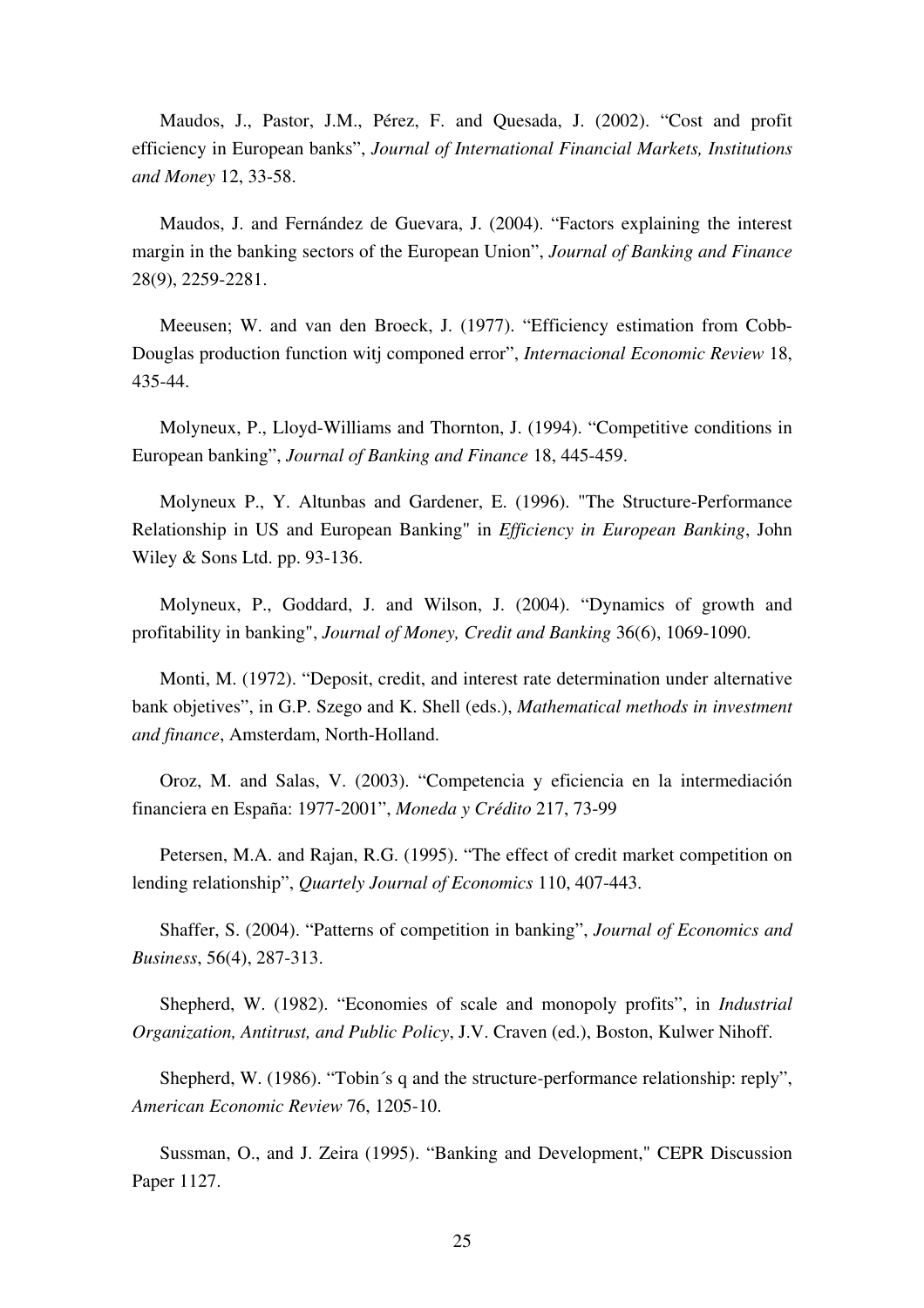Vander Vennet, R. (2002). "Cost and Profit Efficiency of Financial Conglomerates and Universal Banks in Europe", *Journal of Money, Credit and Banking* 34(1), 254-282.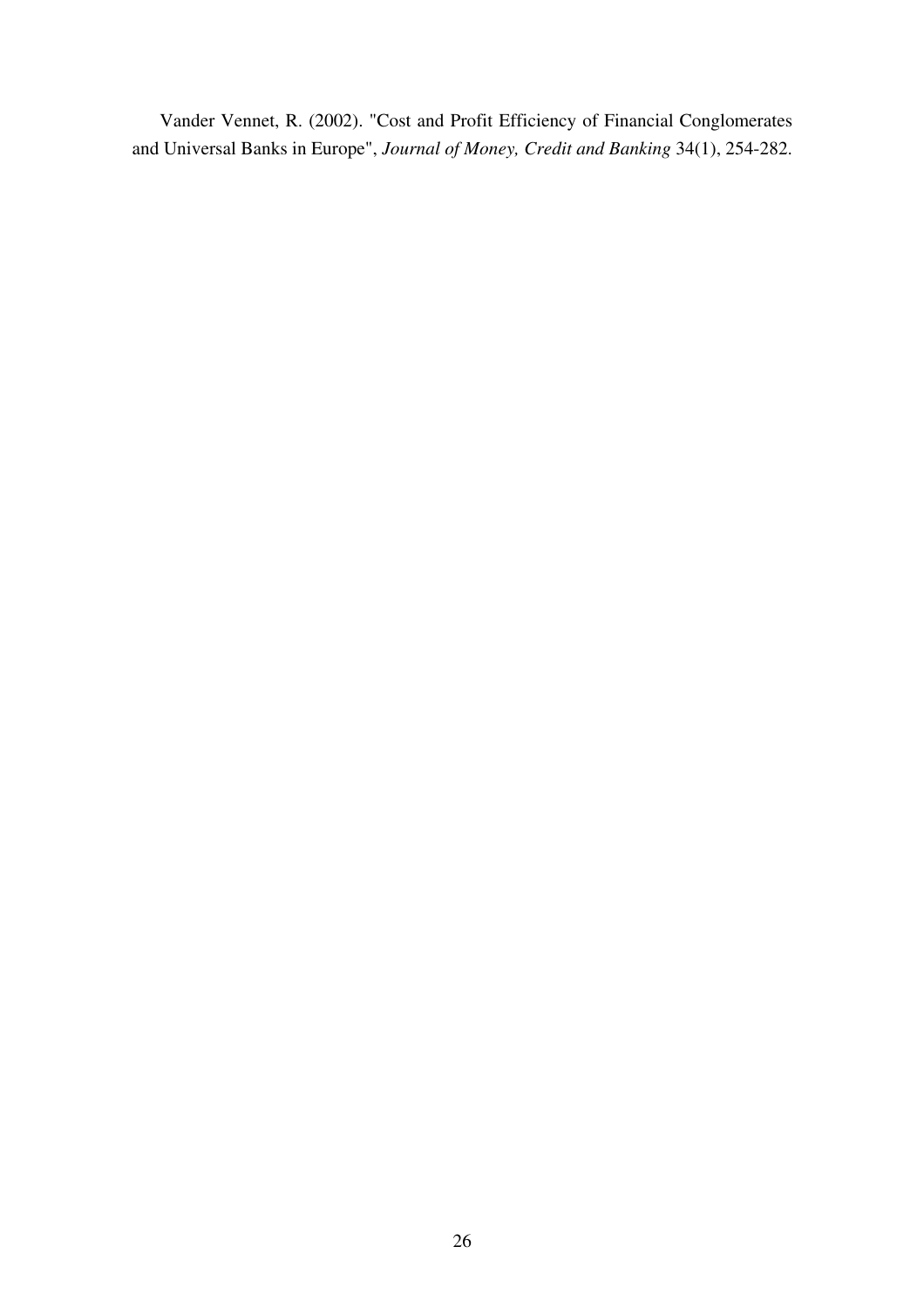**Table 1. Sample statistics of variables**

|                    | $\mathfrak c$ | L     | D     | w1   | W <sub>2</sub> | $r_L$ | $r_{D}$ | $\mathbf{r}$ |         | GDPGR GDP/POP BR/POP |                  | POP/Km <sup>2</sup> | HHIA     | <b>HHIL</b>                     | <b>HHID</b>       | LA   | <b>BANKS</b>   |
|--------------------|---------------|-------|-------|------|----------------|-------|---------|--------------|---------|----------------------|------------------|---------------------|----------|---------------------------------|-------------------|------|----------------|
|                    |               |       |       |      |                |       |         |              | 1993    |                      |                  |                     |          |                                 |                   |      |                |
| <b>AUSTRIA</b>     | 1.54          | 95.12 | 77.88 | 0.95 | 88.56          | 9.18  | 6.81    | 6.77         | 0.42    | 19.99                | 0.59             | 0.10                | 687.00   | 741.81                          | 812.51            | 6.68 | 57             |
| <b>BELGIUM</b>     | 1.46          | 95.77 | 85.98 | 0.92 | 74.99          | 9.57  | 7.34    | 8.09         | $-0.96$ | 18.72                | 1.97             | 0.30                | 838.93   | 1.057.49                        | 884.82            | 6.85 | 62             |
| <b>DENMARK</b>     | 2.35          | 95.14 | 84.71 | 1.44 | 50.72          | 12.46 | 6.78    | 10.08        | 0.00    | 24.65                | 0.45             | 0.12                |          | 1,442.12 1,741.50 2,232.22      |                   | 6.22 | 70             |
| <b>FINLAND</b>     | 2.08          | 88.73 | 73.01 | 0.86 | 72.44          | 9.92  | 7.11    | 7.55         | $-1.24$ | 17.48                | 0.43             | 0.01                |          | 1,854.48 2,489.68 2,588.74      |                   | 7.08 | $\overline{4}$ |
| <b>FRANCE</b>      | 1.68          | 92.86 | 80.71 | 0.95 | 102.49         | 9.66  | 7.17    | 8.28         | $-0.89$ | 18.73                | 0.45             | 0.11                | 399.45   | 431.35                          | 507.48            | 6.97 | 264            |
| <b>GERMANY</b>     | 1.62          | 96.59 | 75.82 | 1.00 | 73.22          | 9.50  | 6.79    | 7.19         | $-1.09$ | 20.24                | 0.55             | 0.23                | 197.41   | 213.89                          | 172.63            | 6.38 | 1,164          |
| <b>GREECE</b>      | 2.12          | 91.43 | 85.37 | 1.50 | 47.60          | 14.63 | 12.23   | 22.90        | $-1.60$ | 8.71                 | 0.11             | 0.08                |          | 2.142.90 3.137.13 1.797.41      |                   | 6.63 | 17             |
| <b>IRELAND</b>     | 2.25          | 95.90 | 88.33 | 1.16 | 40.52          | 12.90 | 6.44    | 8.61         | 2.69    | 14.36                | $\sim$           | 0.05                | 1,787.41 | 2.099.22                        | 1.862.45          | 6.34 | 5              |
| <b>ITALY</b>       | 2.77          | 90.55 | 79.62 | 1.66 | 50.24          | 13.13 | 7.69    | 10.11        | $-0.88$ | 16.29                | 0.37             | 0.19                | 455.57   | 309.57                          | 356.56            | 6.67 | 222            |
| <b>LUXEMBOURG</b>  | 0.86          | 96.75 | 88.97 | 0.45 | 72.98          | 9.58  | 8.37    | 8.09         | 4.20    | 33.26                | 0.77             | 0.15                | 291.79   | 359.22                          | 303.42            | 6.36 | 72             |
| <b>NETHERLANDS</b> | 2.03          | 95.10 | 86.65 | 0.83 | 97.80          | 8.76  | 5.98    | 6.73         | 0.65    | 19.04                | 0.47             | 0.37                | 1.651.48 |                                 | 1.962.55 2.413.53 | 6.20 | 19             |
| <b>PORTUGAL</b>    | 2.48          | 84.13 | 85.12 | 1.40 | 42.58          | 16.40 | 9.08    | 12.63        | $-2.04$ | 8.39                 | 0.29             | 0.11                | 916.83   | 700.30                          | 846.87            | 6.54 | 28             |
| <b>SPAIN</b>       | 2.55          | 92.74 | 88.56 | 1.56 | 35.20          | 14.17 | 7.95    | 11.69        | $-1.03$ | 11.31                | 0.90             | 0.08                | 517.71   | 463.24                          | 459.24            | 6.75 | 115            |
| <b>SWEDEN</b>      | 2.25          | 92.85 | 77.29 | 1.02 | 231.61         | 13.26 | 8.41    | 8.50         | $-2.00$ | 21.61                | 0.32             | 0.02                | 1.198.07 | 1.210.24                        | 1.938.01          | 7.28 | 6              |
| UK                 | 2.27          | 91.99 | 83.01 | 1.26 | 88.25          | 9.79  | 5.69    | 5.71         | 2.33    | 19.92                | 0.20             | 0.24                | 663.83   | 754.90                          | 738.82            | 6.99 | 90             |
|                    |               |       |       |      |                |       |         |              | 2002    |                      |                  |                     |          |                                 |                   |      |                |
| <b>AUSTRIA</b>     | 1.73          | 95.39 | 77.68 | 0.94 | 68.23          | 6.52  | 3.36    | 3.27         | 1.37    | 24.15                | 0.53             | 0.10                | 415.42   | 367.80                          | 378.59            | 6.19 | 133            |
| <b>BELGIUM</b>     | 1.50          | 91.48 | 82.18 | 0.76 | 77.81          | 6.10  | 3.56    | 3.30         | 0.70    | 22.40                | 1.08             | 0.31                | 1.601.10 | 1.645.31                        | 1.678.35          | 7.38 | 34             |
| <b>DENMARK</b>     | 1.41          | 86.97 | 67.59 | 0.86 | 90.85          | 6.15  | 3.17    | 3.30         | 1.02    | 30.19                | 0.38             |                     |          | 0.12 1.228.52 1.111.92 2.176.85 |                   | 6.64 | 70             |
| <b>FINLAND</b>     | 1.55          | 92.89 | 79.86 | 0.75 | 129.09         | 6.39  | 2.61    | 3.21         | 2.27    | 23.83                | 0.25             | 0.02                |          | 2.604.78 2.384.40 2.867.61      |                   | 7.53 | $\overline{4}$ |
| <b>FRANCE</b>      | 1.44          | 90.09 | 72.39 | 0.81 | 107.54         | 6.64  | 5.35    | 3.30         | 1.18    | 22.07                | 0.38             | 0.11                | 498.84   | 489.94                          | 486.32            | 7.29 | 199            |
| <b>GERMANY</b>     | 1.29          | 96.46 | 76.57 | 0.69 | 90.56          | 6.48  | 4.40    | 3.28         | 0.08    | 22.88                | 0.43             | 0.23                | 199.88   | 180.42                          | 188.28            | 6.52 | 1,329          |
| <b>GREECE</b>      | 2.27          | 95.37 | 89.94 | 1.38 | 55.90          | 7.74  | 2.92    | 3.30         | 3.63    | 11.20                | 0.28             | 0.08                | 1.715.03 | 1.445.92                        | 1.762.55          | 7.00 | 14             |
| <b>IRELAND</b>     | 0.70          | 98.43 | 91.89 | 0.32 | 46.42          | 6.15  | 3.12    | 3.30         | 6.13    | 27.21                | 0.28             | 0.06                | 742.49   | 872.14                          | 821.98            | 6.57 | $\overline{4}$ |
| <b>ITALY</b>       | 2.21          | 90.00 | 64.39 | 1.22 | 87.19          | 7.82  | 3.51    | 3.30         | 0.36    | 18.93                | 0.51             | 0.19                | 352.20   | 316.73                          | 302.56            | 6.57 | 486            |
| <b>LUXEMBOURG</b>  | 0.80          | 95.16 | 78.18 | 0.41 | 83.63          | 8.03  | 7.96    | 3.30         | 2.47    | 45.72                | 0.62             | 0.17                | 403.07   | 717.46                          | 427.56            | 6.78 | 57             |
| <b>NETHERLANDS</b> | 1.13          | 96.46 | 66.40 | 0.64 | 73.40          | 6.87  | 5.74    | 3.30         | 0.57    | 23.41                | $\sim$ 100 $\pm$ | 0.39                | 1,500.56 | 1.207.29 3.196.21               |                   | 6.65 | 15             |
| <b>PORTUGAL</b>    | 1.70          | 88.20 | 79.43 | 0.74 | 80.54          | 8.37  | 4.67    | 3.29         | 0.38    | 10.47                | 0.48             | 0.11                | 1.377.50 | 1.572.55 1.607.46               |                   | 6.88 | 22             |
| <b>SPAIN</b>       | 1.78          | 91.88 | 79.20 | 1.07 | 47.77          | 7.48  | 2.85    | 3.31         | 2.04    | 14.54                | 0.95             | 0.08                | 599.12   | 513.99                          | 565.94            | 7.03 | 112            |
| <b>SWEDEN</b>      | 1.58          | 87.87 | 76.31 | 0.83 | 328.52         | 6.91  | 3.53    | 4.12         | 2.10    | 27.66                | 0.21             | 0.02                | 1.078.44 | 1.046.96                        | 1,600.39          | 6.42 | 91             |
| UK                 | 1.50          | 93.31 | 78.69 |      | 0.81 145.32    | 5.12  | 2.65    | 3.97         | 1.64    | 25.22                | 0.18             | 0.24                | 408.45   | 555.27                          | 482.30            | 7.09 | 106            |

Banks of Ireland in 1993 and 1994 and the Netherlands in 2001 and 2002 have not been included in the sample for the estimation of the cost function because the number of branches was not<br>available. However, they have been

c = Operating costs (% of total assets). *Source: BankScope (Bureau Van Dijk)*<br>L=Loans (total carning assets) (% of total assets). *Source: BankScope (Bureau Van Dijk)*<br>D=Doposits (customer and short term funding) (% of to

*r <sup>D</sup>* =Deposits' interest rate (Interest expenses / D) %. *Source: BankScope (Bureau Van Dijk)*

*r* =Interbank interest rate %. *Source: Bank of Spain* GDPGR= Growth of GDP %. *Source: National Accounts (OECD)*

GDP/POP=Per capita GDP (Thousand of constant US \$). *Source: National Accounts (OECD)* BR/POP= Branches per poplulation (Branches per thusand people). *Source: Bank Profitability and National Accounts (OECD)*

POP/Km<sup>2</sup>=Population / Extension (Thousand people / Km2). *Source: National Accounts (OECD) and New Cronoss (Eurostat)* 

HHIA= Herfindahl index in total assets (calculated at national level). *Source BankScope (Bureau Van Dijk)*<br>HHIL= Herfindahl index in the loan market (calculated at national level). *Source BankScope (Bureau Van Dijk)* 

HHID= Herfindahl index in the deposit market (calculated at national level). *Source BankScope (Bureau Van Dijk)*<br>LA= Log of average total assets (in thousand of US \$) in sample. *Source: BankScope (Bureau Van Dijk)*<br>BANK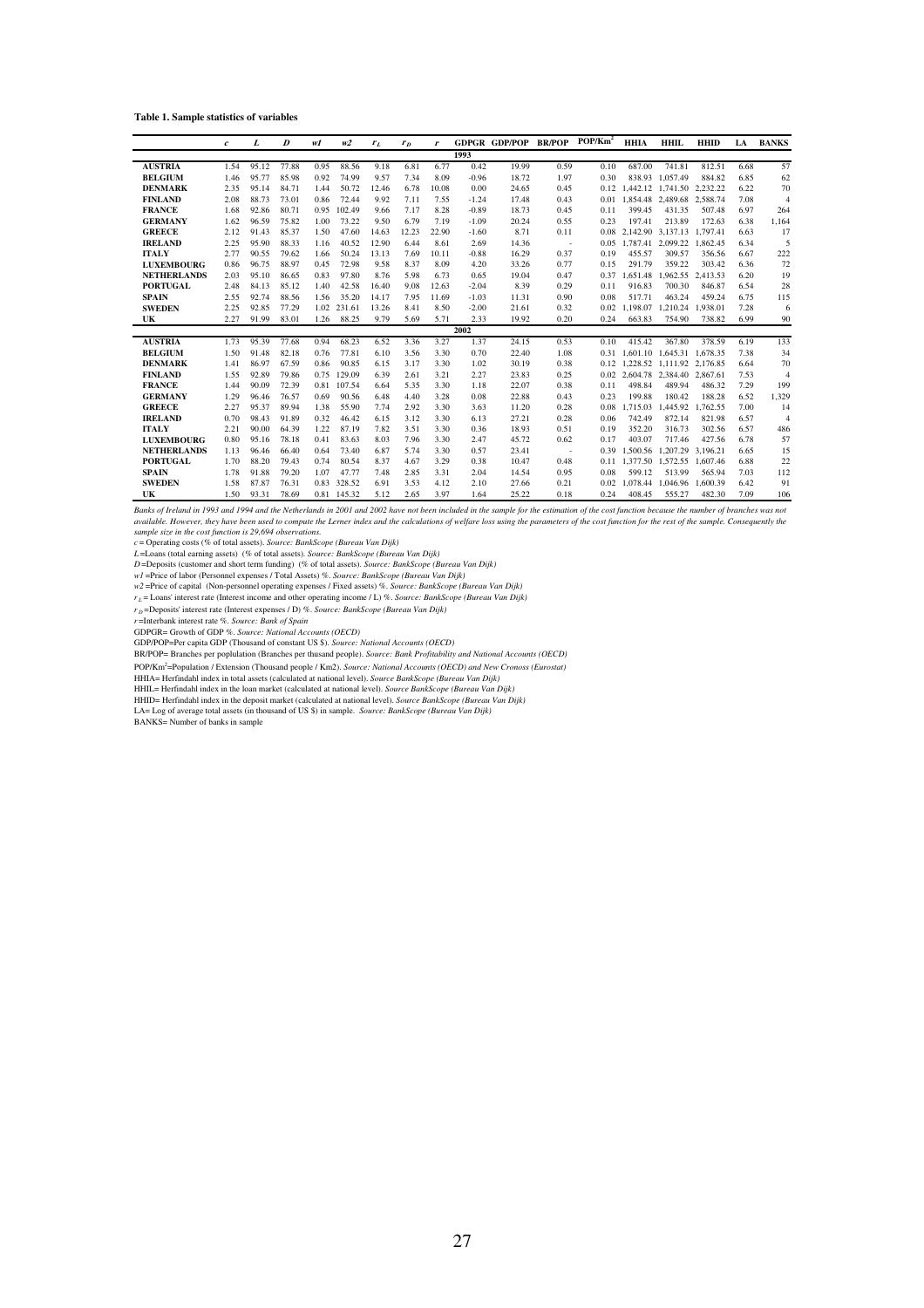## **Table 2. Interest rates and marginal costs**

#### **a) Loans**

|                       | Interest rates $(r_L)$ |       | marginal costs ( <i>mc</i> <sub>L</sub> ) |       | Absolute margins $(r_L - r \cdot mc_L)$ |       |
|-----------------------|------------------------|-------|-------------------------------------------|-------|-----------------------------------------|-------|
|                       | 1993                   | 2002  | 1993                                      | 2002  | 1993                                    | 2002  |
| <b>AUSTRIA</b>        | 0.092                  | 0.066 | 0.011                                     | 0.013 | 0.013                                   | 0.020 |
| <b>BELGIUM</b>        | 0.096                  | 0.061 | 0.009                                     | 0.010 | 0.005                                   | 0.018 |
| <b>DENMARK</b>        | 0.125                  | 0.061 | 0.015                                     | 0.011 | 0.009                                   | 0.017 |
| <b>FINLAND</b>        | 0.099                  | 0.064 | 0.016                                     | 0.011 | 0.008                                   | 0.020 |
| <b>FRANCE</b>         | 0.096                  | 0.066 | 0.011                                     | 0.011 | 0.002                                   | 0.023 |
| <b>GERMANY</b>        | 0.095                  | 0.065 | 0.011                                     | 0.010 | 0.012                                   | 0.023 |
| <b>GREECE</b>         | 0.147                  | 0.077 | 0.013                                     | 0.014 | $-0.096$                                | 0.031 |
| <b>IRELAND</b>        | 0.129                  | 0.062 | 0.015                                     | 0.005 | 0.028                                   | 0.024 |
| <b>ITALY</b>          | 0.131                  | 0.078 | 0.018                                     | 0.019 | 0.012                                   | 0.026 |
| <b>LUXEMBOURG</b>     | 0.096                  | 0.081 | 0.006                                     | 0.006 | 0.009                                   | 0.041 |
| <b>NETHERLANDS</b>    | 0.088                  | 0.069 | 0.014                                     | 0.010 | 0.006                                   | 0.026 |
| <b>PORTUGAL</b>       | 0.165                  | 0.084 | 0.016                                     | 0.013 | 0.023                                   | 0.039 |
| <b>SPAIN</b>          | 0.142                  | 0.075 | 0.015                                     | 0.012 | 0.010                                   | 0.030 |
| <b>SWEDEN</b>         | 0.132                  | 0.069 | 0.017                                     | 0.013 | 0.030                                   | 0.015 |
| <b>UNITED KINGDOM</b> | 0.098                  | 0.051 | 0.015                                     | 0.011 | 0.026                                   | 0.000 |
| <b>UE-15</b>          | 0.105                  | 0.067 | 0.013                                     | 0.012 | 0.007                                   | 0.021 |

#### **b) Deposits**

|                       | Interest rates $(r_n)$ |       | marginal costs ( <i>mc</i> <sub>n</sub> ) |       | Absolute margins $(\overline{r-r_p}$ -mc <sub>p</sub> ) |          |  |
|-----------------------|------------------------|-------|-------------------------------------------|-------|---------------------------------------------------------|----------|--|
|                       | 1993                   | 2002  | 1993                                      | 2002  | 1993                                                    | 2002     |  |
| <b>AUSTRIA</b>        | 0.070                  | 0.034 | 0.006                                     | 0.006 | $-0.008$                                                | $-0.008$ |  |
| <b>BELGIUM</b>        | 0.074                  | 0.036 | 0.007                                     | 0.008 | 0.001                                                   | $-0.010$ |  |
| <b>DENMARK</b>        | 0.068                  | 0.032 | 0.011                                     | 0.006 | 0.022                                                   | $-0.005$ |  |
| <b>FINLAND</b>        | 0.071                  | 0.026 | 0.009                                     | 0.006 | $-0.005$                                                | $-0.001$ |  |
| <b>FRANCE</b>         | 0.072                  | 0.054 | 0.008                                     | 0.007 | 0.003                                                   | $-0.028$ |  |
| <b>GERMANY</b>        | 0.072                  | 0.047 | 0.006                                     | 0.005 | $-0.007$                                                | $-0.018$ |  |
| <b>GREECE</b>         | 0.122                  | 0.029 | 0.010                                     | 0.011 | 0.096                                                   | $-0.007$ |  |
| <b>IRELAND</b>        | 0.064                  | 0.031 | 0.010                                     | 0.003 | 0.012                                                   | $-0.001$ |  |
| <b>ITALY</b>          | 0.079                  | 0.036 | 0.014                                     | 0.008 | 0.008                                                   | $-0.011$ |  |
| <b>LUXEMBOURG</b>     | 0.084                  | 0.084 | 0.003                                     | 0.003 | $-0.007$                                                | $-0.053$ |  |
| <b>NETHERLANDS</b>    | 0.060                  | 0.059 | 0.008                                     | 0.002 | $-0.001$                                                | $-0.029$ |  |
| <b>PORTUGAL</b>       | 0.091                  | 0.048 | 0.014                                     | 0.008 | 0.022                                                   | $-0.023$ |  |
| <b>SPAIN</b>          | 0.080                  | 0.029 | 0.013                                     | 0.009 | 0.024                                                   | $-0.004$ |  |
| <b>SWEDEN</b>         | 0.084                  | 0.035 | 0.008                                     | 0.006 | $-0.008$                                                | 0.000    |  |
| <b>UNITED KINGDOM</b> | 0.057                  | 0.026 | 0.012                                     | 0.006 | $-0.012$                                                | 0.007    |  |
| <b>UE-15</b>          | 0.073                  | 0.043 | 0.009                                     | 0.006 | 0.001                                                   | $-0.016$ |  |

*Source: BankScope and own elaboration*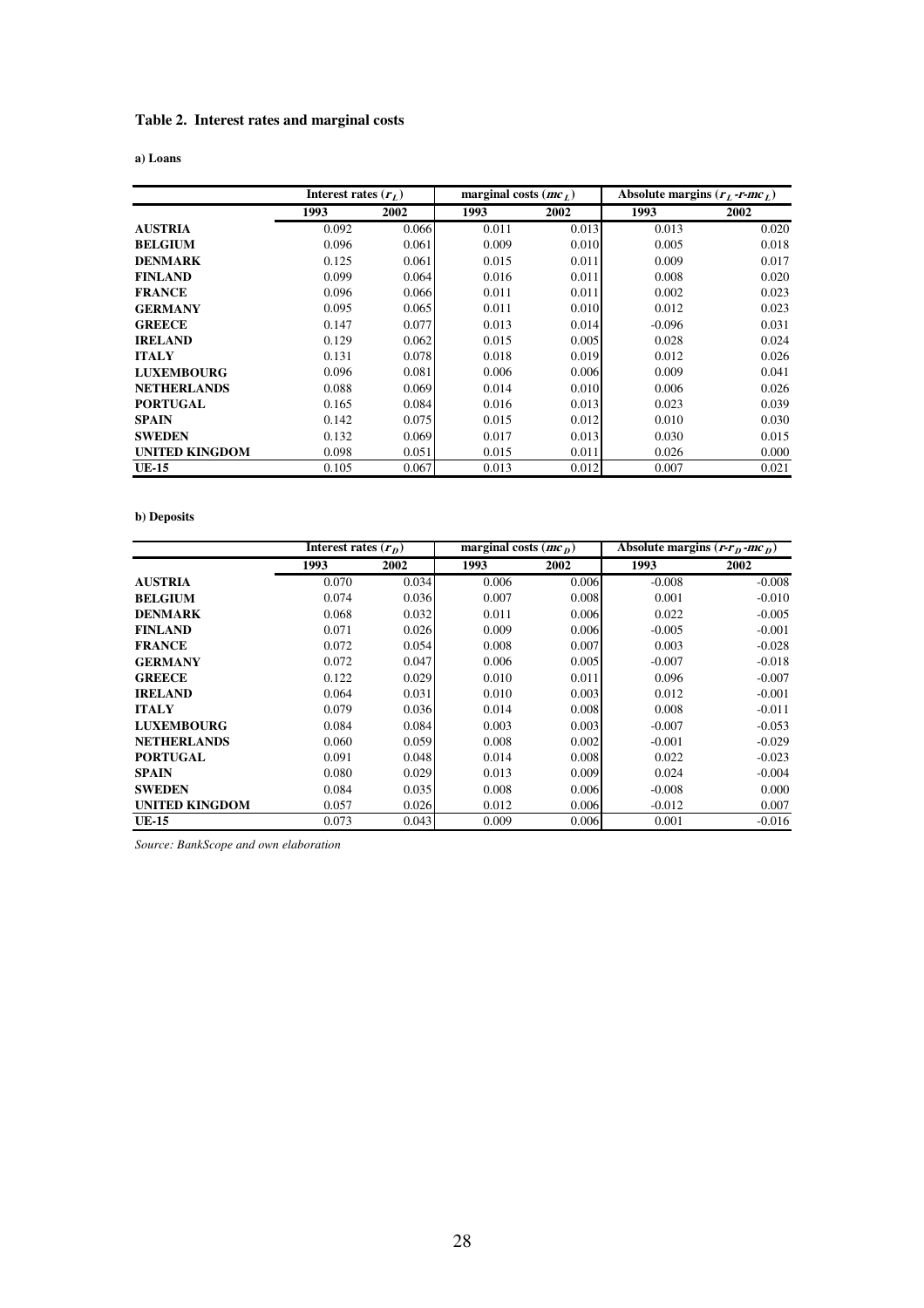## **Table 3. Lerner index of market power**

**a) Loans**

|                       | 1993     | 1994     | 1995     | 1996     | 1997     | 1998     | 1999  | 2000     | 2001  | 2002  |
|-----------------------|----------|----------|----------|----------|----------|----------|-------|----------|-------|-------|
| <b>AUSTRIA</b>        | 0.140    | 0.271    | 0.334    | 0.416    | 0.383    | 0.327    | 0.351 | 0.182    | 0.230 | 0.307 |
| <b>BELGIUM</b>        | 0.056    | 0.228    | 0.307    | 0.420    | 0.351    | 0.329    | 0.409 | 0.245    | 0.240 | 0.298 |
| <b>DENMARK</b>        | 0.073    | 0.321    | 0.260    | 0.384    | 0.374    | 0.334    | 0.360 | 0.201    | 0.234 | 0.275 |
| <b>FINLAND</b>        | 0.078    | 0.187    | 0.052    | 0.309    | 0.406    | 0.400    | 0.534 | 0.372    | 0.264 | 0.319 |
| <b>FRANCE</b>         | 0.022    | 0.188    | 0.158    | 0.383    | 0.429    | 0.433    | 0.441 | 0.241    | 0.257 | 0.340 |
| <b>GERMANY</b>        | 0.125    | 0.300    | 0.351    | 0.458    | 0.427    | 0.379    | 0.424 | 0.247    | 0.252 | 0.347 |
| <b>GREECE</b>         | $-0.654$ | $-0.479$ | $-0.282$ | $-0.153$ | $-0.076$ | $-0.156$ | 0.013 | 0.144    | 0.379 | 0.397 |
| <b>IRELAND</b>        | 0.221    | 0.280    | 0.277    | 0.196    | 0.159    | 0.185    | 0.360 | 0.307    | 0.328 | 0.388 |
| <b>ITALY</b>          | 0.092    | 0.121    | 0.048    | 0.104    | 0.145    | 0.259    | 0.373 | 0.267    | 0.349 | 0.335 |
| <b>LUXEMBOURG</b>     | 0.095    | 0.228    | 0.347    | 0.505    | 0.493    | 0.501    | 0.550 | 0.436    | 0.406 | 0.513 |
| <b>NETHERLANDS</b>    | 0.072    | 0.245    | 0.342    | 0.445    | 0.438    | 0.444    | 0.411 | 0.284    | 0.293 | 0.376 |
| <b>PORTUGAL</b>       | 0.139    | $-0.060$ | 0.053    | 0.135    | 0.233    | 0.355    | 0.429 | 0.339    | 0.408 | 0.461 |
| <b>SPAIN</b>          | 0.071    | 0.245    | 0.121    | 0.241    | 0.317    | 0.363    | 0.432 | 0.279    | 0.374 | 0.398 |
| <b>SWEDEN</b>         | 0.227    | 0.190    | 0.154    | 0.284    | 0.300    | 0.332    | 0.370 | 0.278    | 0.217 | 0.213 |
| <b>UNITED KINGDOM</b> | 0.266    | 0.270    | 0.094    | 0.047    | $-0.151$ | $-0.048$ | 0.046 | $-0.039$ | 0.017 | 0.006 |
| <b>UE-15</b>          | 0.091    | 0.221    | 0.203    | 0.315    | 0.325    | 0.327    | 0.382 | 0.233    | 0.270 | 0.326 |

#### **b) Deposits**

|                       | 1993     | 1994     | 1995     | 1996     | 1997     | 1998     | 1999     | 2000     | 2001     | 2002     |
|-----------------------|----------|----------|----------|----------|----------|----------|----------|----------|----------|----------|
| <b>AUSTRIA</b>        | $-0.115$ | $-0.296$ | $-0.395$ | $-0.510$ | $-0.462$ | $-0.392$ | $-0.436$ | $-0.189$ | $-0.160$ | $-0.226$ |
| <b>BELGIUM</b>        | 0.010    | $-0.188$ | $-0.349$ | $-0.483$ | $-0.386$ | $-0.376$ | $-0.463$ | $-0.273$ | $-0.254$ | $-0.291$ |
| <b>DENMARK</b>        | 0.322    | 0.010    | 0.026    | $-0.252$ | $-0.305$ | $-0.286$ | $-0.378$ | $-0.225$ | $-0.146$ | $-0.154$ |
| <b>FINLAND</b>        | -0.070   | $-0.125$ | 0.015    | $-0.338$ | $-0.366$ | $-0.354$ | $-0.625$ | $-0.176$ | 0.418    | $-0.019$ |
| <b>FRANCE</b>         | 0.040    | $-0.158$ | $-0.149$ | $-0.468$ | $-0.554$ | $-0.566$ | $-0.601$ | $-0.426$ | $-0.415$ | $-0.514$ |
| <b>GERMANY</b>        | $-0.094$ | $-0.289$ | $-0.383$ | $-0.538$ | $-0.524$ | $-0.436$ | $-0.515$ | $-0.308$ | $-0.314$ | $-0.395$ |
| <b>GREECE</b>         | 0.788    | 0.621    | 0.476    | 0.326    | 0.298    | 0.403    | 0.171    | $-0.003$ | $-0.192$ | $-0.241$ |
| <b>IRELAND</b>        | 0.187    | 0.209    | 0.079    | 0.054    | 0.121    | 0.187    | 0.055    | 0.042    | $-0.105$ | $-0.029$ |
| <b>ITALY</b>          | 0.107    | 0.030    | 0.185    | $-0.010$ | $-0.100$ | $-0.262$ | $-0.441$ | $-0.210$ | $-0.306$ | $-0.296$ |
| <b>LUXEMBOURG</b>     | $-0.078$ | $-0.230$ | $-0.400$ | $-0.569$ | $-0.586$ | $-0.620$ | $-0.667$ | $-0.563$ | $-0.521$ | $-0.637$ |
| <b>NETHERLANDS</b>    | $-0.009$ | $-0.233$ | $-0.377$ | $-0.572$ | $-0.522$ | $-0.530$ | $-0.531$ | $-0.415$ | $-0.428$ | $-0.485$ |
| <b>PORTUGAL</b>       | 0.240    | 0.329    | 0.225    | 0.050    | $-0.101$ | $-0.261$ | $-0.403$ | $-0.266$ | $-0.365$ | $-0.475$ |
| <b>SPAIN</b>          | 0.302    | 0.088    | 0.221    | 0.002    | $-0.091$ | $-0.168$ | $-0.337$ | $-0.054$ | $-0.123$ | $-0.154$ |
| <b>SWEDEN</b>         | $-0.091$ | $-0.023$ | 0.011    | $-0.217$ | $-0.233$ | $-0.336$ | $-0.466$ | $-0.352$ | $-0.196$ | $-0.006$ |
| <b>UNITED KINGDOM</b> | $-0.208$ | $-0.222$ | 0.073    | 0.221    | 0.456    | 0.288    | 0.199    | 0.250    | 0.139    | 0.281    |
| <b>UE-15</b>          | 0.014    | $-0.155$ | $-0.149$ | $-0.327$ | $-0.375$ | $-0.365$ | $-0.460$ | $-0.287$ | $-0.310$ | $-0.369$ |

*Source: BankScope and own elaboration*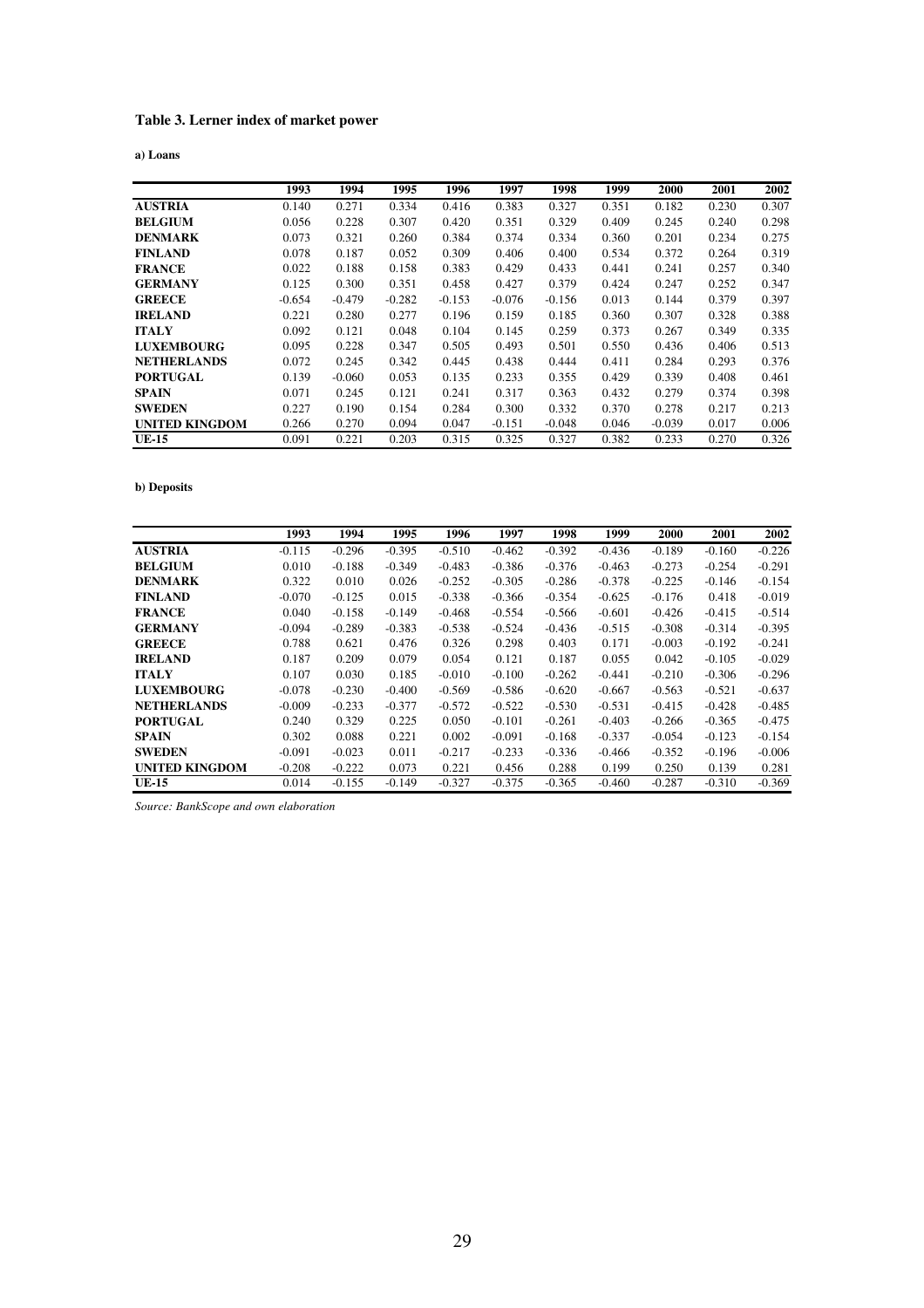|                       | 1993    | 1994    | 1995     | 1996     | 1997     | 1998     | 1999     | 2000     | 2001    | 2002     |
|-----------------------|---------|---------|----------|----------|----------|----------|----------|----------|---------|----------|
| <b>AUSTRIA</b>        | 0.36    | 0.43    | 0.46     | 0.51     | 0.52     | 0.38     | 0.34     | 0.33     | 0.69    | 0.89     |
| <b>BELGIUM</b>        | 0.27    | 0.31    | 0.06     | 0.13     | 0.15     | 0.07     | 0.18     | 0.09     | 0.11    | 0.28     |
| <b>DENMARK</b>        | 2.12    | 2.04    | 1.54     | 1.41     | 1.11     | 0.92     | 0.68     | 0.82     | 1.13    | 1.14     |
| <b>FINLAND</b>        | 0.12    | 0.27    | 0.12     | 0.18     | 0.35     | 0.44     | 0.44     | 0.57     | 0.72    | 0.61     |
| <b>FRANCE</b>         | 0.18    | 0.36    | 0.25     | 0.35     | 0.27     | 0.19     | 0.20     | $-0.15$  | $-0.05$ | 0.03     |
| <b>GERMANY</b>        | 0.41    | 0.78    | 0.73     | 0.80     | 0.54     | 0.67     | 0.60     | 0.29     | 0.29    | 0.57     |
| <b>GREECE</b>         | 1.96    | 1.41    | 0.87     | 0.66     | 0.71     | 0.93     | 0.59     | 0.40     | 0.65    | 0.70     |
| <b>IRELAND</b>        | 0.85    | 0.92    | 1.08     | 0.64     | 1.00     | 1.25     | 1.54     | 1.81     | 1.64    | 1.78     |
| <b>ITALY</b>          | 1.05    | 0.79    | 0.88     | 0.48     | 0.34     | 0.47     | 0.66     | 0.66     | 0.92    | 0.79     |
| <b>LUXEMBOURG</b>     | $-1.73$ | $-5.66$ | $-12.85$ | $-15.21$ | $-19.02$ | $-18.86$ | $-12.59$ | $-14.36$ | $-9.96$ | $-11.39$ |
| <b>NETHERLANDS</b>    | 0.34    | 0.50    | 0.64     | 0.63     | 0.73     | 0.88     | 0.79     | 0.15     | 0.08    | 0.31     |
| <b>PORTUGAL</b>       | 1.47    | 0.88    | 0.92     | 0.59     | 0.54     | 0.74     | 0.88     | 1.12     | 1.52    | 1.58     |
| <b>SPAIN</b>          | 1.24    | 1.26    | 1.13     | 1.06     | 1.10     | 1.12     | 1.03     | 1.00     | 1.47    | 1.39     |
| <b>SWEDEN</b>         | 1.13    | 0.80    | 0.73     | 0.94     | 0.93     | 0.91     | 0.84     | 0.57     | 0.57    | 0.77     |
| <b>UNITED KINGDOM</b> | 0.73    | 0.66    | 0.57     | 0.68     | 0.30     | 0.50     | 0.62     | 0.41     | 0.36    | 0.42     |
| <b>UE-15</b>          | 0.54    | 0.62    | 0.53     | 0.54     | 0.42     | 0.49     | 0.50     | 0.27     | 0.42    | 0.54     |

## **Table 4. Welfare loss associated to market power** Percentage of GDP

*The table shows the welfare loss associated with market power calculated according to expression (4) Source: BankScope, European Central Bank and own elaboration*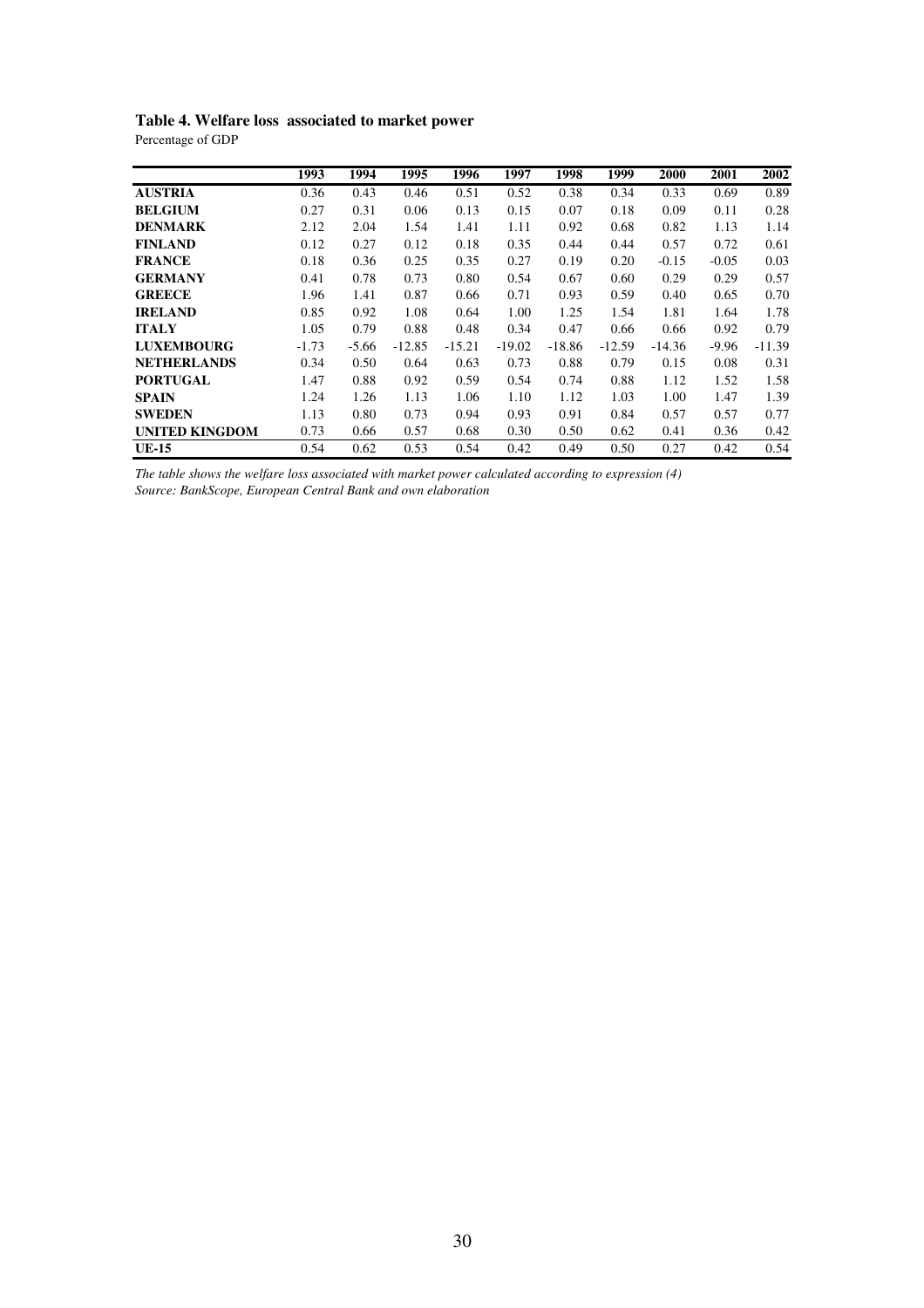## **Table 5. Mean efficiency scores**

|                       | 1993  | 1994                     | 1995  | 1996  | 1997  | 1998  | 1999  | 2000  | 2001  | 2002  |
|-----------------------|-------|--------------------------|-------|-------|-------|-------|-------|-------|-------|-------|
| <b>AUSTRIA</b>        | 0.870 | 0.868                    | 0.867 | 0.866 | 0.864 | 0.867 | 0.880 | 0.832 | 0.822 | 0.821 |
| <b>BELGIUM</b>        | 0.894 | 0.903                    | 0.896 | 0.875 | 0.848 | 0.798 | 0.824 | 0.800 | 0.784 | 0.776 |
| <b>DENMARK</b>        | 0.897 | 0.905                    | 0.883 | 0.853 | 0.833 | 0.836 | 0.831 | 0.802 | 0.886 | 0.885 |
| <b>FINLAND</b>        | 0.724 | 0.780                    | 0.849 | 0.870 | 0.795 | 0.818 | 0.827 | 0.888 | 0.872 | 0.932 |
| <b>FRANCE</b>         | 0.844 | 0.841                    | 0.851 | 0.857 | 0.872 | 0.857 | 0.850 | 0.840 | 0.842 | 0.848 |
| <b>GERMANY</b>        | 0.871 | 0.865                    | 0.866 | 0.864 | 0.854 | 0.853 | 0.835 | 0.834 | 0.829 | 0.833 |
| <b>GREECE</b>         | 0.905 | 0.910                    | 0.909 | 0.899 | 0.891 | 0.906 | 0.874 | 0.878 | 0.874 | 0.880 |
| <b>IRELAND</b>        |       | $\overline{\phantom{a}}$ | 0.897 | 0.903 | 0.889 | 0.913 | 0.761 | 0.852 | 0.845 | 0.919 |
| <b>ITALY</b>          | 0.893 | 0.889                    | 0.895 | 0.894 | 0.893 | 0.894 | 0.876 | 0.874 | 0.862 | 0.861 |
| <b>LUXEMBOURG</b>     | 0.833 | 0.822                    | 0.825 | 0.818 | 0.784 | 0.769 | 0.806 | 0.791 | 0.772 | 0.805 |
| <b>NETHERLANDS</b>    | 0.742 | 0.747                    | 0.749 | 0.738 | 0.770 | 0.774 | 0.769 | 0.796 |       |       |
| <b>PORTUGAL</b>       | 0.828 | 0.836                    | 0.881 | 0.854 | 0.852 | 0.848 | 0.838 | 0.825 | 0.766 | 0.740 |
| <b>SPAIN</b>          | 0.864 | 0.872                    | 0.881 | 0.884 | 0.886 | 0.884 | 0.877 | 0.873 | 0.872 | 0.881 |
| <b>SWEDEN</b>         | 0.796 | 0.802                    | 0.852 | 0.856 | 0.866 | 0.862 | 0.896 | 0.902 | 0.908 | 0.899 |
| <b>UNITED KINGDOM</b> | 0.838 | 0.835                    | 0.843 | 0.853 | 0.854 | 0.838 | 0.875 | 0.887 | 0.907 | 0.899 |
| <b>UE-15</b>          | 0.861 | 0.859                    | 0.866 | 0.867 | 0.865 | 0.856 | 0.853 | 0.849 | 0.843 | 0.848 |

*In Ireland (1993 and 1994) and the Netherlands (2002 and 2003) the efficiency scores have not been computed because the number of* 

*branches was not available*

*Source: BankScope and own elaboration*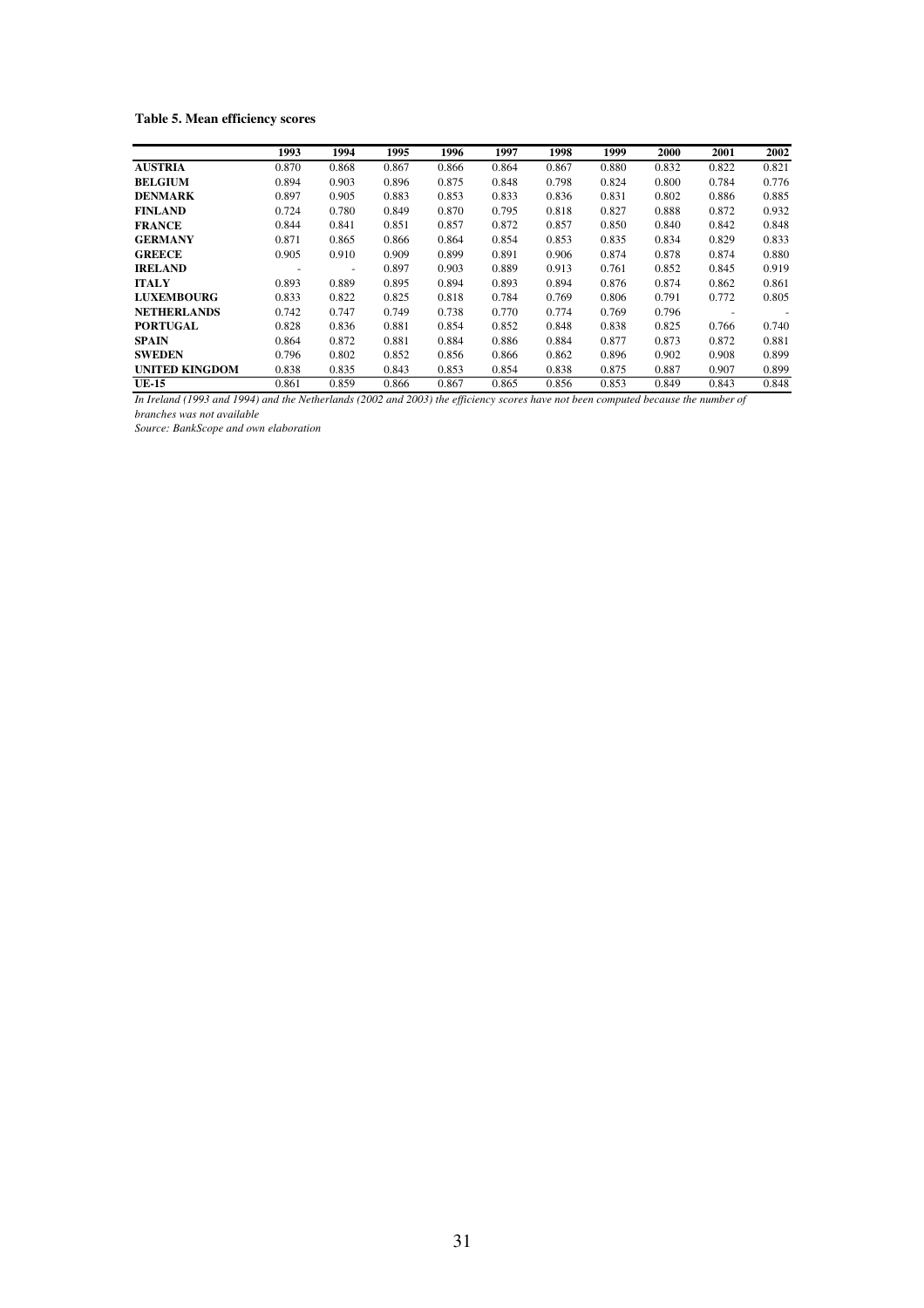|                       | 1993  | 1994                     | 1995  | 1996  | 1997  | 1998  | 1999  | 2000  | 2001  | 2002  |
|-----------------------|-------|--------------------------|-------|-------|-------|-------|-------|-------|-------|-------|
| <b>AUSTRIA</b>        | 0.292 | 0.334                    | 0.332 | 0.370 | 0.361 | 0.457 | 0.304 | 0.311 | 0.288 | 0.312 |
| <b>BELGIUM</b>        | 0.318 | 0.309                    | 0.310 | 0.425 | 0.709 | 1.444 | 0.778 | 0.995 | 0.979 | 1.107 |
| <b>DENMARK</b>        | 0.200 | 0.193                    | 0.287 | 0.341 | 0.371 | 0.407 | 0.389 | 0.497 | 0.259 | 0.284 |
| <b>FINLAND</b>        | 0.319 | 0.349                    | 0.234 | 0.281 | 0.741 | 0.702 | 0.555 | 0.323 | 0.079 | 0.109 |
| <b>FRANCE</b>         | 0.512 | 0.561                    | 0.530 | 0.512 | 0.476 | 0.561 | 0.590 | 0.697 | 0.648 | 0.587 |
| <b>GERMANY</b>        | 0.300 | 0.371                    | 0.380 | 0.386 | 0.448 | 0.479 | 0.532 | 0.495 | 0.529 | 0.473 |
| <b>GREECE</b>         | 0.157 | 0.166                    | 0.174 | 0.214 | 0.245 | 0.213 | 0.253 | 0.284 | 0.283 | 0.288 |
| <b>IRELAND</b>        |       | $\overline{\phantom{a}}$ | 0.035 | 0.040 | 0.037 | 0.024 | 0.041 | 0.013 | 0.014 | 0.007 |
| <b>ITALY</b>          | 0.308 | 0.368                    | 0.349 | 0.361 | 0.359 | 0.352 | 0.358 | 0.409 | 0.458 | 0.471 |
| <b>LUXEMBOURG</b>     | 1.697 | 2.447                    | 2.330 | 2.002 | 2.533 | 3.367 | 2.215 | 2.837 | 2.732 | 2.457 |
| <b>NETHERLANDS</b>    | 0.049 | 0.057                    | 0.073 | 0.103 | 0.065 | 0.074 | 0.069 | 0.060 |       |       |
| <b>PORTUGAL</b>       | 0.485 | 0.570                    | 0.435 | 0.567 | 0.596 | 0.561 | 0.545 | 0.597 | 0.597 | 0.613 |
| <b>SPAIN</b>          | 0.444 | 0.451                    | 0.411 | 0.377 | 0.372 | 0.397 | 0.356 | 0.386 | 0.379 | 0.384 |
| <b>SWEDEN</b>         | 0.265 | 0.290                    | 0.271 | 0.271 | 0.255 | 0.276 | 0.186 | 0.187 | 0.184 | 0.160 |
| <b>UNITED KINGDOM</b> | 0.335 | 0.348                    | 0.329 | 0.327 | 0.251 | 0.302 | 0.235 | 0.157 | 0.108 | 0.126 |
| <b>UE-15</b>          | 0.345 | 0.388                    | 0.372 | 0.378 | 0.388 | 0.444 | 0.417 | 0.423 | 0.422 | 0.402 |

### **Table 6. Welfare loss associated to banks' cost inefficiency** Percentage of GDP

*Source: BankScope and own elaboration*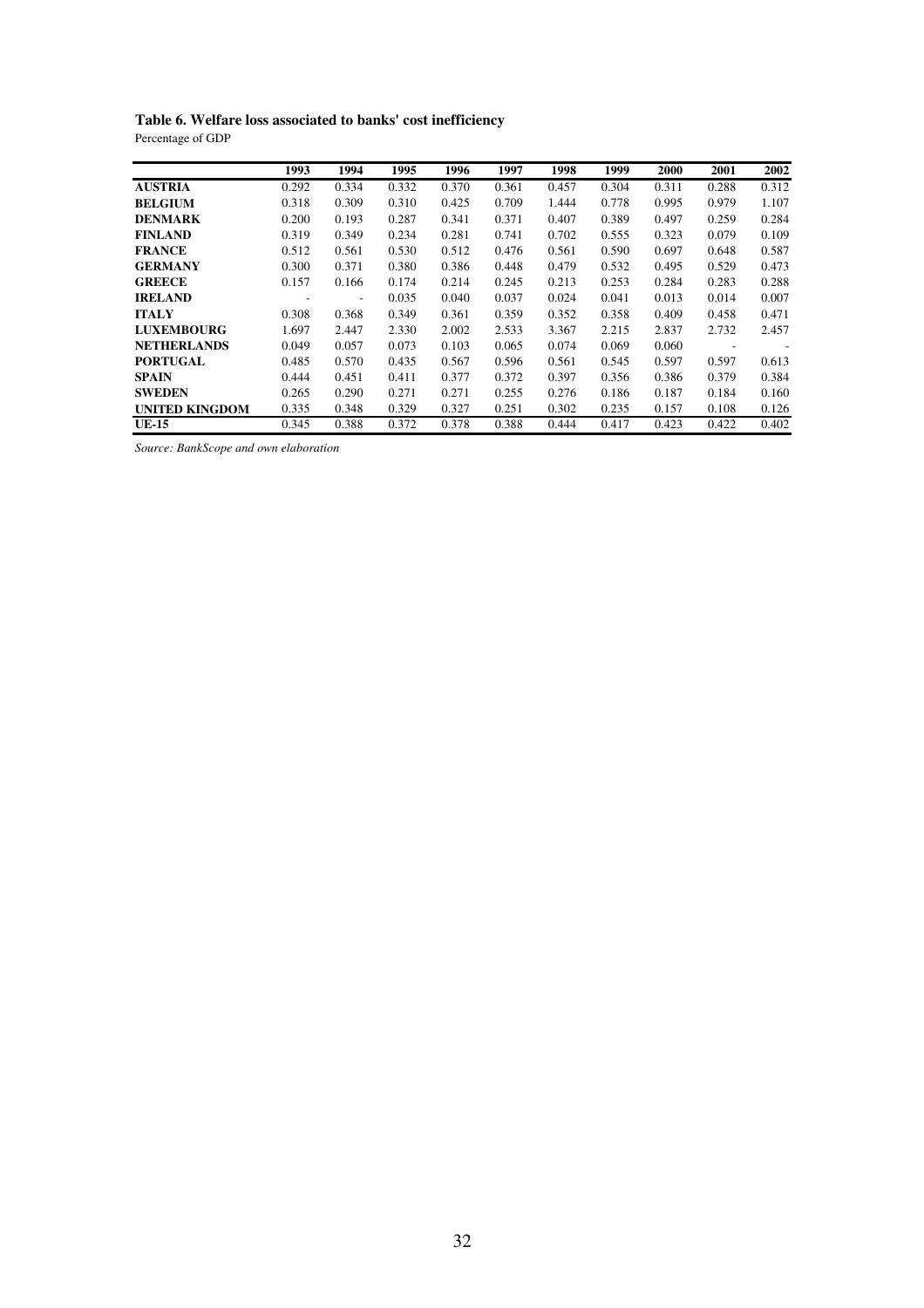|                               | (1)                                                                                   | (2)           | (3)          |
|-------------------------------|---------------------------------------------------------------------------------------|---------------|--------------|
| Lerner (loans)                |                                                                                       |               | $0.0729$ *** |
|                               |                                                                                       |               | (0.01)       |
| Lerner (deposits)             |                                                                                       |               | $0.0301$ *** |
|                               |                                                                                       |               | (0.01)       |
| <b>HHIA</b> (Total assets)    | $-0.1108$                                                                             |               |              |
|                               | (0.29)                                                                                |               |              |
| <b>HHIL</b> (loans)           |                                                                                       | 2.2586 ***    |              |
|                               |                                                                                       | (0.35)        |              |
| <b>HHID</b> (deposits)        |                                                                                       | $-1.8071$ *** |              |
|                               |                                                                                       | (0.34)        |              |
| Size (log of total assets)    | $0.0842$ ***                                                                          | $0.0905$ ***  | $0.0862$ *** |
|                               | (0.01)                                                                                | (0.01)        | (0.01)       |
| S1(commercial banks)          | 0.0699                                                                                | 0.0596        | 0.0657       |
|                               | (0.20)                                                                                | (0.20)        | (0.20)       |
| S2(savings banks)             | 0.0734                                                                                | 0.0669        | 0.0681       |
|                               | (0.22)                                                                                | (0.22)        | (0.22)       |
| S3 (cooperative banks)        | 0.1037                                                                                | 0.0939        | 0.0996       |
|                               | (0.21)                                                                                | (0.21)        | (0.21)       |
| <b>Adjusted R2</b>            | 0.6669                                                                                | 0.6675        | 0.6674       |
| <b>Hausman Test (p-value)</b> | 52.6000                                                                               | 79.8000       | 88.7700      |
|                               | (0.00)                                                                                | (0.00)        | (0.00)       |
| <b>Obervations</b>            | 29,694                                                                                | 29,694        | 26,964       |
|                               | Elasticities of efficiency to changes in the independent variables                    |               |              |
|                               | Percentage change in the efficiency due to a 100% change in each independent variable |               |              |
| Lerner (loans)                |                                                                                       |               | 0.2938       |
| Lerner (deposits)             |                                                                                       |               | 0.0461       |
| <b>HHIA</b>                   | $-0.0489$                                                                             |               |              |
| <b>HHIL</b> (loans)           |                                                                                       | 0.9925        |              |
| <b>HHID</b> (deposits)        |                                                                                       | $-0.8611$     |              |
| Size (total assets)           | 1.8080                                                                                | 1.8589        | 1.8255       |

## **Table 7. Determinants of cost efficiency**

*All models were estimated using fixed effects and time effects (the Hausman test suggests that a fixed effects model is more appropriate). As efficiency is a variable bounded between 0 and 1, the log of a logistic transformation, ln [EF / (1-EF)], is used to estimate the determinant of cost efficiency. The excluded dummy specialization is S4 (Other type of banks). In brackets standard deviations*

*The elasticities with respect to total assets have been calculated taking into account that in the estimation the variable is in log. So, the elasticity values shown reflect the change in efficiency due to the change in total assets of the bank*

*\*\*\* Significant at 1%, \*\* Significant at 5% and \* significant at 10%. Source: BankScope (Bureau Van Dijk) and own elaboration.*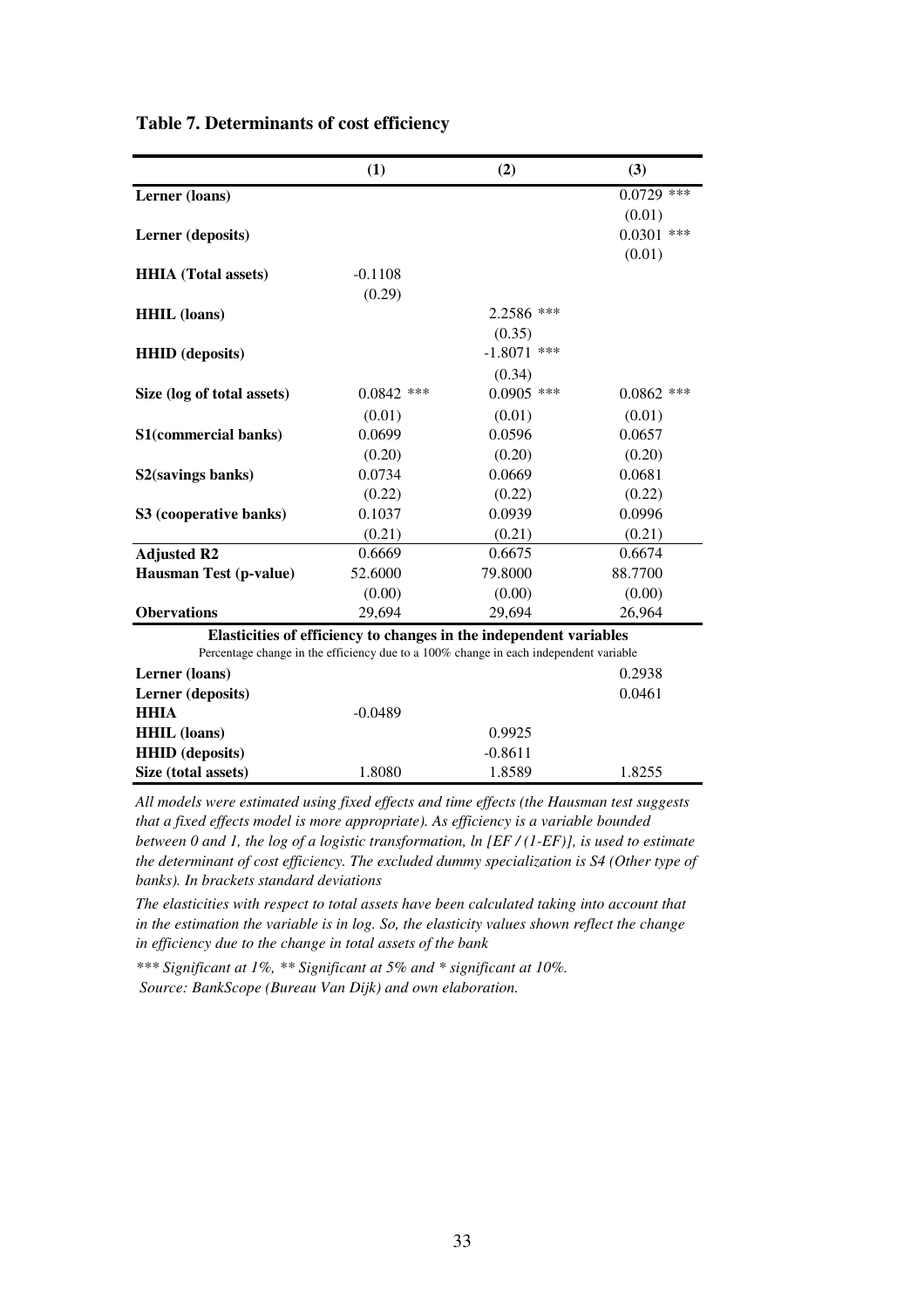|                       | 1993 | 1994 | 1995 | 1996 | 1997 | 1998 | 1999 | 2000 | 2001 | 2002 |
|-----------------------|------|------|------|------|------|------|------|------|------|------|
| <b>AUSTRIA</b>        | 0.25 | 0.23 | 0.61 | 0.42 | 0.25 | 0.00 | 0.05 | 0.21 | 0.32 | 0.24 |
| <b>BELGIUM</b>        | 0.00 | 0.03 | 0.35 | 0.33 | 0.08 | 0.01 | 0.09 | 0.08 | 0.16 | 0.19 |
| <b>DENMARK</b>        | 1.42 | 1.09 | 0.83 | 0.56 | 0.46 | 0.30 | 0.25 | 0.08 | 0.18 | 0.18 |
| <b>FINLAND</b>        | 0.00 | 0.04 | 0.22 | 0.00 | 0.15 | 0.16 | 0.28 | 0.36 | 0.37 | 0.23 |
| <b>FRANCE</b>         | 0.06 | 0.00 | 0.00 | 0.22 | 0.35 | 0.35 | 0.18 | 0.03 | 0.00 | 0.04 |
| <b>GERMANY</b>        | 0.20 | 0.43 | 0.77 | 0.72 | 0.51 | 0.26 | 0.20 | 0.07 | 0.00 | 0.10 |
| <b>GREECE</b>         | 2.95 | 2.85 | 1.76 | 1.91 | 1.96 | 2.54 | 2.04 | 0.90 | 0.54 | 0.36 |
| <b>IRELAND</b>        | 0.57 | 0.49 | 0.60 | 0.56 | 1.12 | 1.21 | 0.75 | 1.14 | 0.86 | 0.88 |
| <b>ITALY</b>          | 0.37 | 0.58 | 1.08 | 0.93 | 0.53 | 0.16 | 0.02 | 0.21 | 0.31 | 0.11 |
| <b>LUXEMBOURG</b>     | 0.10 | 0.17 | 3.70 | 3.89 | 3.62 | 4.56 | 4.28 | 5.57 | 3.75 | 4.44 |
| <b>NETHERLANDS</b>    | 0.00 | 0.10 | 0.62 | 0.57 | 0.57 | 0.66 | 0.16 | 0.30 | 0.14 | 0.28 |
| <b>PORTUGAL</b>       | 1.03 | 1.57 | 1.24 | 1.15 | 0.77 | 0.36 | 0.31 | 0.64 | 0.87 | 0.81 |
| <b>SPAIN</b>          | 0.86 | 0.68 | 1.01 | 0.87 | 0.59 | 0.47 | 0.35 | 0.62 | 0.87 | 0.63 |
| <b>SWEDEN</b>         | 0.78 | 0.19 | 0.27 | 0.17 | 0.16 | 0.05 | 0.00 | 0.15 | 0.11 | 0.30 |
| <b>UNITED KINGDOM</b> | 0.83 | 0.21 | 0.51 | 1.17 | 1.75 | 1.62 | 1.37 | 1.23 | 0.94 | 0.92 |
| <b>UE-15</b>          | 0.31 | 0.28 | 0.53 | 0.63 | 0.67 | 0.52 | 0.36 | 0.33 | 0.30 | 0.32 |

**Table 8. Social welfare gains associated to a reduction in market power** Percentage of GDP

*Table 8 shows the social welfare gains associated with market power if countries with Lerner Indices in loans and deposits above the EU level were to converge to the average EU level, calculated according to expression (4)*

*Source: BankScope, European Central Bank and own elaboration*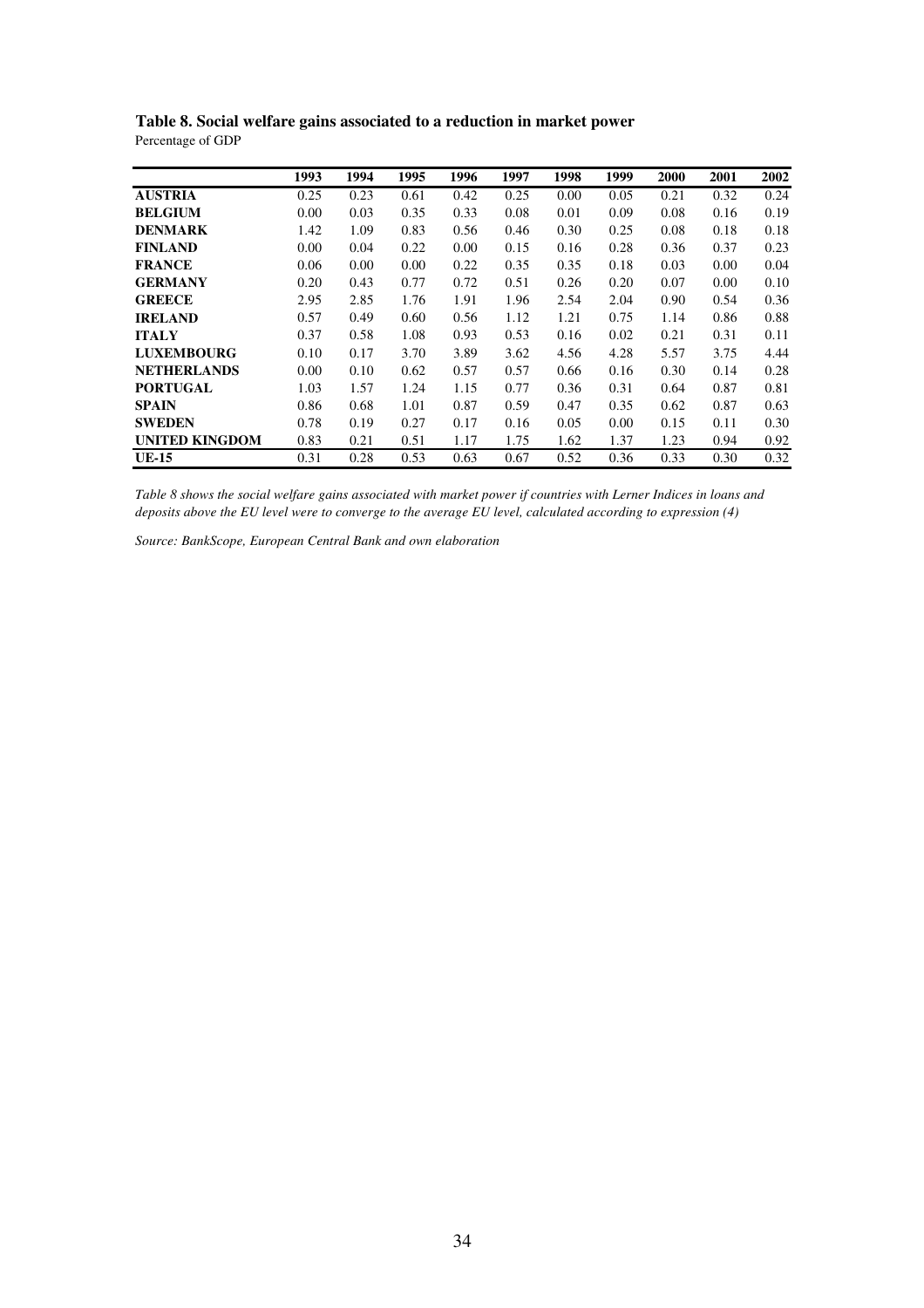|                       | 1993   | 1994                     | 1995   | 1996   | 1997   | 1998   | 1999   | 2000   | 2001   | 2002   |
|-----------------------|--------|--------------------------|--------|--------|--------|--------|--------|--------|--------|--------|
| <b>AUSTRIA</b>        | 0.0009 | 0.0010                   | 0.0026 | 0.0022 | 0.0012 | 0.0000 | 0.0002 | 0.0006 | 0.0008 | 0.0008 |
| <b>BELGIUM</b>        | 0.0000 | 0.0002                   | 0.0025 | 0.0028 | 0.0010 | 0.0001 | 0.0009 | 0.0007 | 0.0008 | 0.0013 |
| <b>DENMARK</b>        | 0.0020 | 0.0027                   | 0.0025 | 0.0018 | 0.0014 | 0.0008 | 0.0006 | 0.0005 | 0.0012 | 0.0017 |
| <b>FINLAND</b>        | 0.0000 | 0.0002                   | 0.0008 | 0.0000 | 0.0024 | 0.0024 | 0.0039 | 0.0042 | 0.0015 | 0.0018 |
| <b>FRANCE</b>         | 0.0003 | 0.0000                   | 0.0000 | 0.0019 | 0.0031 | 0.0033 | 0.0019 | 0.0003 | 0.0000 | 0.0004 |
| <b>GERMANY</b>        | 0.0006 | 0.0017                   | 0.0033 | 0.0032 | 0.0025 | 0.0013 | 0.0011 | 0.0003 | 0.0000 | 0.0005 |
| <b>GREECE</b>         | 0.0042 | 0.0047                   | 0.0039 | 0.0045 | 0.0049 | 0.0057 | 0.0041 | 0.0022 | 0.0028 | 0.0023 |
| <b>IRELAND</b>        |        | $\overline{\phantom{0}}$ | 0.0005 | 0.0005 | 0.0005 | 0.0005 | 0.0003 | 0.0001 | 0.0001 | 0.0001 |
| <b>ITALY</b>          | 0.0009 | 0.0020                   | 0.0036 | 0.0035 | 0.0030 | 0.0011 | 0.0002 | 0.0017 | 0.0021 | 0.0011 |
| <b>LUXEMBOURG</b>     | 0.0003 | 0.0008                   | 0.0153 | 0.0165 | 0.0156 | 0.0201 | 0.0152 | 0.0218 | 0.0129 | 0.0187 |
| <b>NETHERLANDS</b>    | 0.0000 | 0.0000                   | 0.0003 | 0.0004 | 0.0003 | 0.0003 | 0.0001 | 0.0001 |        |        |
| <b>PORTUGAL</b>       | 0.0032 | 0.0055                   | 0.0045 | 0.0048 | 0.0036 | 0.0021 | 0.0019 | 0.0031 | 0.0028 | 0.0025 |
| <b>SPAIN</b>          | 0.0031 | 0.0035                   | 0.0042 | 0.0035 | 0.0030 | 0.0032 | 0.0023 | 0.0034 | 0.0042 | 0.0041 |
| <b>SWEDEN</b>         | 0.0014 | 0.0006                   | 0.0010 | 0.0007 | 0.0009 | 0.0003 | 0.0000 | 0.0007 | 0.0007 | 0.0019 |
| <b>UNITED KINGDOM</b> | 0.0029 | 0.0008                   | 0.0015 | 0.0040 | 0.0046 | 0.0040 | 0.0041 | 0.0024 | 0.0017 | 0.0027 |
| <b>UE-15</b>          | 0.0011 | 0.0013                   | 0.0023 | 0.0029 | 0.0029 | 0.0022 | 0.0017 | 0.0013 | 0.0011 | 0.0014 |

**Table 9: Cost efficiency loss associated with a decrease in market power** Percentage of GDP

*Source: BankScope, European Central Bank, Eurostat and own elaboration*